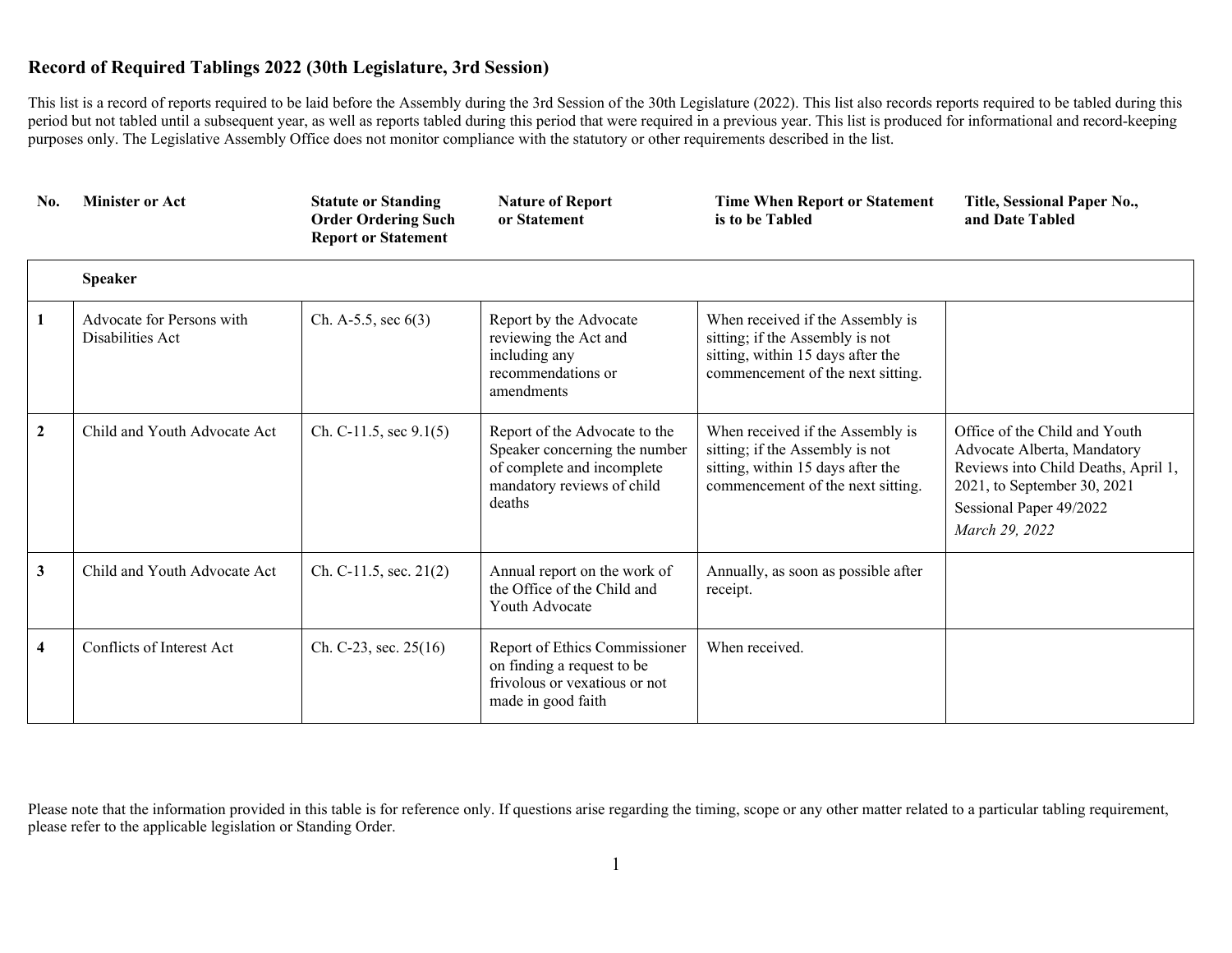| No.             | <b>Minister or Act</b>                                       | <b>Statute or Standing</b><br><b>Order Ordering Such</b><br><b>Report or Statement</b> | <b>Nature of Report</b><br>or Statement                                                                                                                                                                    | <b>Time When Report or Statement</b><br>is to be Tabled                                                                                                                  | Title, Sessional Paper No.,<br>and Date Tabled |
|-----------------|--------------------------------------------------------------|----------------------------------------------------------------------------------------|------------------------------------------------------------------------------------------------------------------------------------------------------------------------------------------------------------|--------------------------------------------------------------------------------------------------------------------------------------------------------------------------|------------------------------------------------|
| $5\overline{)}$ | Conflicts of Interest Act                                    | Ch. C-23, sec. 28(1)                                                                   | Report after investigation by<br><b>Ethics Commissioner</b>                                                                                                                                                | When received if the Assembly is<br>sitting; if the Assembly is not<br>sitting, within 15 days after the<br>commencement of the next sitting.                            |                                                |
| 6               | Conflicts of Interest Act                                    | Ch. C-23, sec. 46(2)                                                                   | Annual Report of Ethics<br>Commissioner                                                                                                                                                                    | When received if the Assembly is<br>sitting; if the Assembly is not<br>sitting, within 15 days after the<br>commencement of the next sitting.                            |                                                |
| $\overline{7}$  | Election Finances and<br><b>Contributions Disclosure Act</b> | Ch. E-2, sec. $44(1)$                                                                  | Report from the Chief Electoral<br>Officer on a candidate,<br>nomination contestant or<br>leadership contestant who has<br>not filed a financial statement<br>or fails to eliminate a campaign<br>deficit. | When received if the Assembly is<br>sitting; if the Assembly is not<br>sitting, within 15 days after the<br>commencement of the next sitting.                            |                                                |
| 8               | <b>Electoral Boundaries</b><br>Commission Act                | Ch. E-3, sec. 10                                                                       | Final Report of the Electoral<br><b>Boundaries Commission</b>                                                                                                                                              | Final report to be tabled when<br>received if the Assembly is sitting;<br>if the Assembly is not sitting within<br>7 days after the commencement of<br>the next sitting. |                                                |
| 9               | Freedom of Information and<br>Protection of Privacy Act      | Ch. F-25, sec. 63(2)                                                                   | Annual Report of the<br>Commissioner                                                                                                                                                                       | Annually, as soon as possible after<br>receipt.                                                                                                                          |                                                |
| 10              | Health Information Act                                       | Ch. H-5, sec. 95(2)                                                                    | Annual Report of the<br>Commissioner                                                                                                                                                                       | When received if the Assembly is<br>sitting; if the Assembly is not<br>sitting, within 15 days after the<br>commencement of the next sitting.                            |                                                |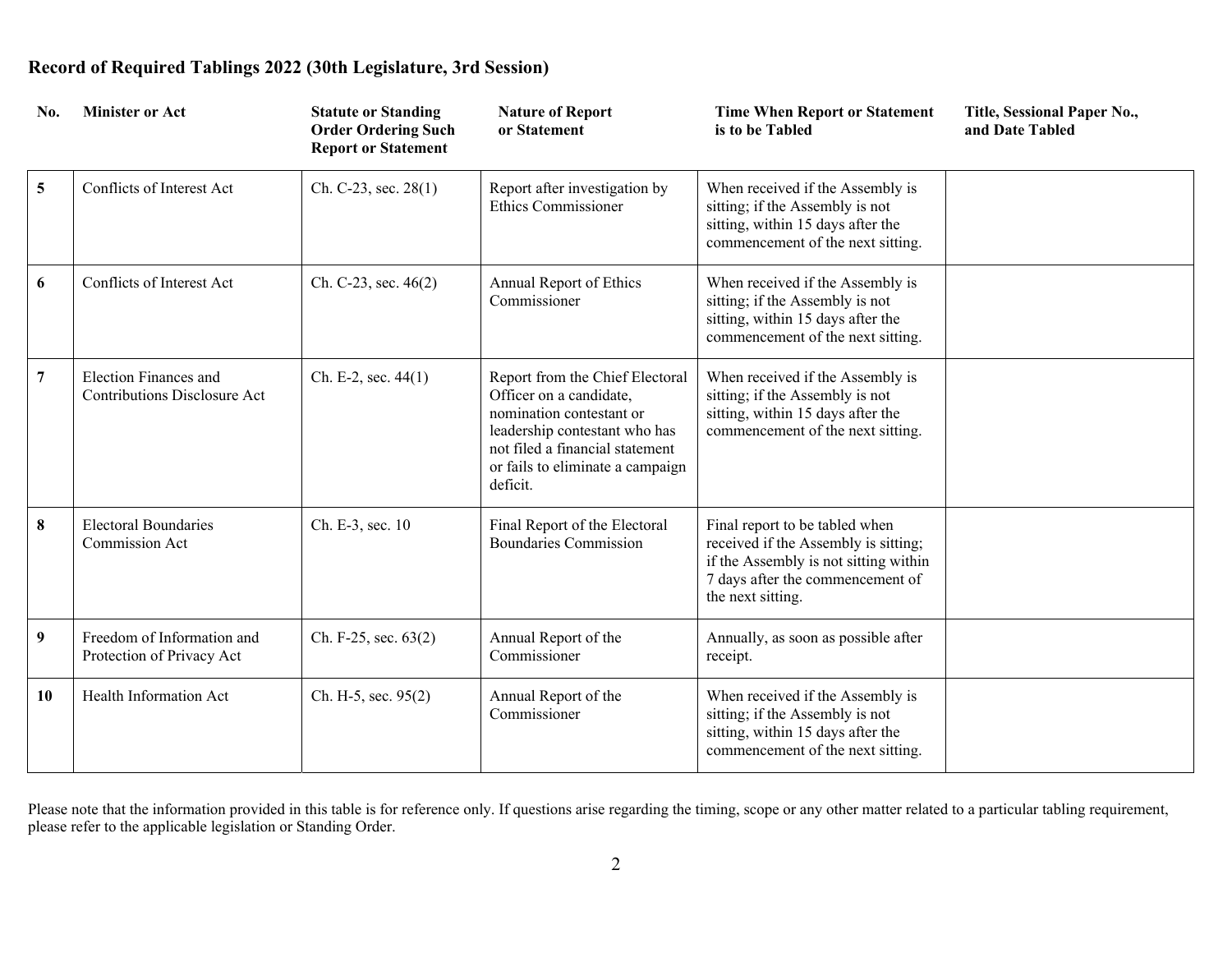| No. | <b>Minister or Act</b>                                              | <b>Statute or Standing</b><br><b>Order Ordering Such</b><br><b>Report or Statement</b> | <b>Nature of Report</b><br>or Statement                                                                                                            | <b>Time When Report or Statement</b><br>is to be Tabled                                                                                                       | Title, Sessional Paper No.,<br>and Date Tabled |
|-----|---------------------------------------------------------------------|----------------------------------------------------------------------------------------|----------------------------------------------------------------------------------------------------------------------------------------------------|---------------------------------------------------------------------------------------------------------------------------------------------------------------|------------------------------------------------|
| 11  | Health Quality Council of<br>Alberta Act                            | Ch. H-7.2, sec. 22(6)                                                                  | Report of the findings of a<br>Panel inquiry, and, if required,<br>any recommendations resulting<br>from the findings                              | When received if the Assembly is<br>sitting; if the Assembly is not<br>sitting, within 15 days after the<br>commencement of the next sitting.                 |                                                |
| 12  | Lobbyists Act                                                       | Ch. L-20.5, sec. 17(2)                                                                 | Report of investigation                                                                                                                            | When received if the Assembly is<br>sitting; if the Assembly is not<br>sitting, within 15 days after the<br>commencement of the next sitting.                 |                                                |
| 13  | Ombudsman Act                                                       | Ch. O-8, sec. 28                                                                       | Annual Report                                                                                                                                      | Annually, when ready.                                                                                                                                         |                                                |
| 14  | Personal Information Protection<br>Act                              | Ch. P-6.5, sec. $44(2)$                                                                | Annual Report of<br>Commissioner                                                                                                                   | Annually, as soon as possible after<br>receipt.                                                                                                               |                                                |
| 15  | Property Rights Advocate Act                                        | Ch. P-26.5, sec. $5(3)$                                                                | Report summarizing the<br>activities of the Property Rights<br>Advocate Office and including<br>any recommendations relating<br>to property rights | When received if the Assembly is<br>sitting; if the Assembly is not<br>sitting, within 15 days after the<br>commencement of the next sitting.                 |                                                |
| 16  | <b>Public Interest Disclosure</b><br>(Whistleblower Protection) Act | Ch. P-39.5, sec. 33(2)                                                                 | Annual Report of Public<br><b>Interest Commissioner</b>                                                                                            | Within 15 days after receiving it if<br>the Assembly is sitting; if the<br>Assembly is not sitting, within 15<br>days after the start of the next<br>sitting. |                                                |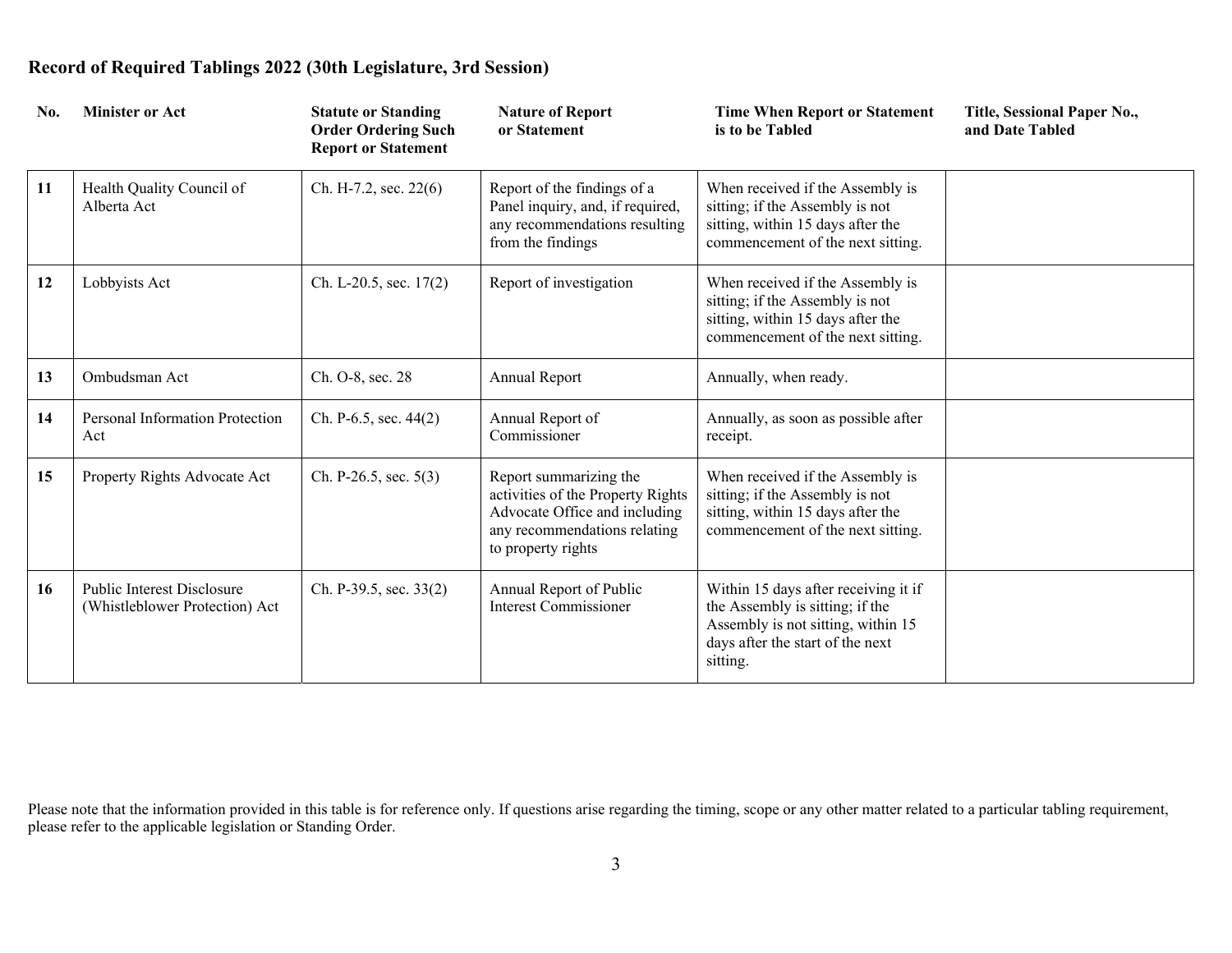| No. | <b>Minister or Act</b>                                              | <b>Statute or Standing</b><br><b>Order Ordering Such</b><br><b>Report or Statement</b> | <b>Nature of Report</b><br>or Statement                                                                                                                                                                      | <b>Time When Report or Statement</b><br>is to be Tabled                                                                                                             | Title, Sessional Paper No.,<br>and Date Tabled |
|-----|---------------------------------------------------------------------|----------------------------------------------------------------------------------------|--------------------------------------------------------------------------------------------------------------------------------------------------------------------------------------------------------------|---------------------------------------------------------------------------------------------------------------------------------------------------------------------|------------------------------------------------|
| 17  | Public Interest Disclosure<br>(Whistleblower Protection) Act        | Ch. P-39.5, sec $22(5)(c)$                                                             | Report of the Commissioner<br>after failure to follow up on<br>recommendations or failure to<br>cooperate in an investigation in<br>the case of an office of the<br>Legislature or an office of a<br>Member  | When received.                                                                                                                                                      |                                                |
| 18  | <b>Public Interest Disclosure</b><br>(Whistleblower Protection) Act | Ch. P-39.5, sec. $23(1)(d)$                                                            | Report of the Commissioner on<br>findings and recommendations<br>if the subject matter involves<br>the chief officer or designated<br>officer of an office of the<br>Legislature or an office of a<br>Member | When received.                                                                                                                                                      |                                                |
| 19  | Public Interest Disclosure<br>(Whistleblower Protection) Act        | Ch. P-39.5, sec. $26(5)$                                                               | Report of the Commissioner on<br>findings with respect to<br>reprisals                                                                                                                                       | When received if the Assembly is<br>sitting; if the Assembly is not<br>sitting, within 15 days after the<br>commencement of the next sitting.                       |                                                |
| 20  | Standing Order 114                                                  | N/A                                                                                    | Legislative Assembly Office<br>Annual Report                                                                                                                                                                 | After the end of the fiscal year if the<br>Assembly is sitting; if the Assembly<br>is not sitting, within 15 days after<br>the commencement of the next<br>sitting. |                                                |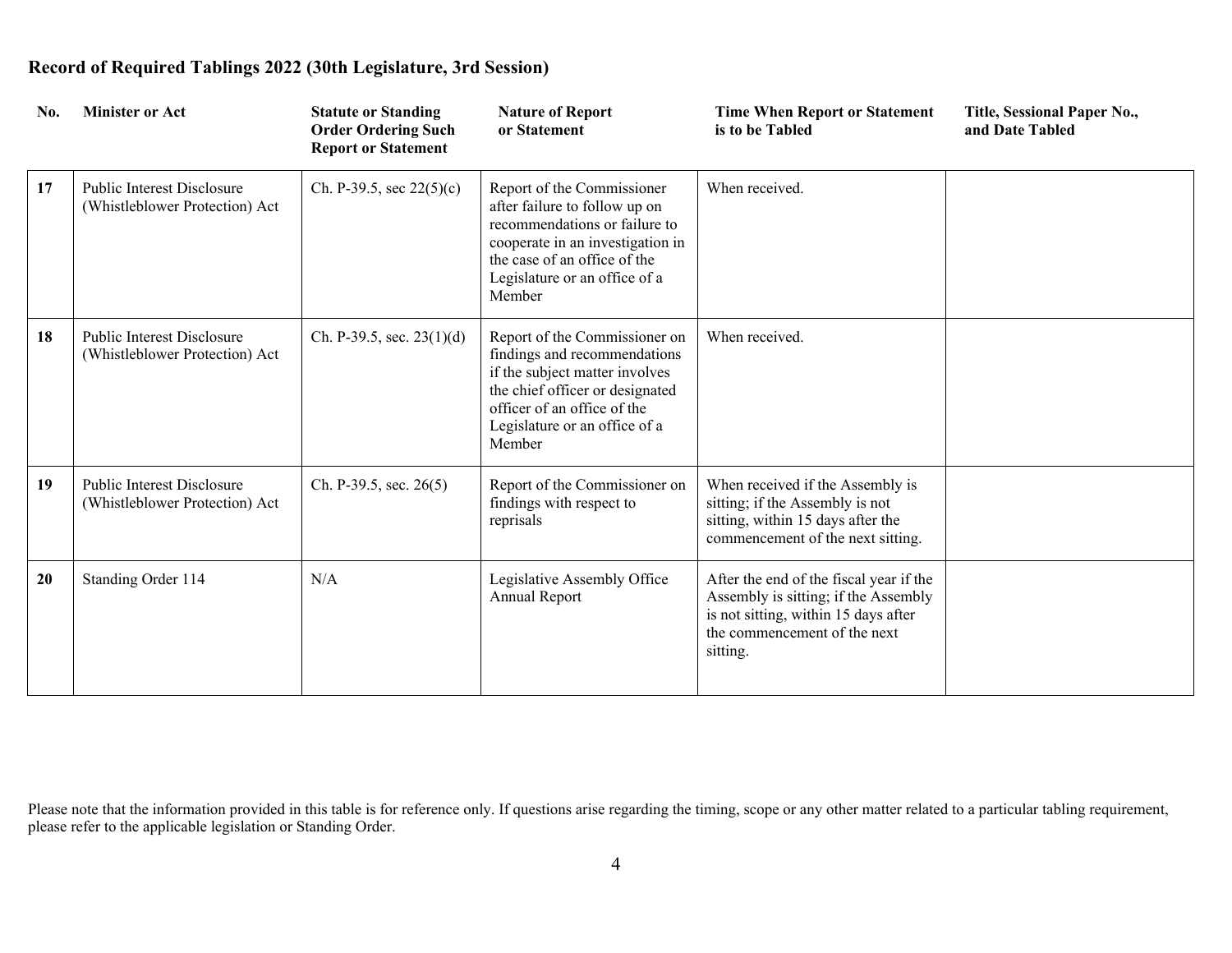| No. | <b>Minister or Act</b>                                                | <b>Statute or Standing</b><br><b>Order Ordering Such</b><br><b>Report or Statement</b> | <b>Nature of Report</b><br>or Statement                | <b>Time When Report or Statement</b><br>is to be Tabled                                                                                                                                              | Title, Sessional Paper No.,<br>and Date Tabled                                             |
|-----|-----------------------------------------------------------------------|----------------------------------------------------------------------------------------|--------------------------------------------------------|------------------------------------------------------------------------------------------------------------------------------------------------------------------------------------------------------|--------------------------------------------------------------------------------------------|
|     | <b>Advanced Education, Minister</b>                                   |                                                                                        |                                                        |                                                                                                                                                                                                      |                                                                                            |
| 21  | Apprenticeship and Industry<br>Training Act                           | Ch. A-42, sec. $6(2)$                                                                  | Annual Report of Board                                 | When received if the Assembly is<br>sitting; if the Assembly is not<br>sitting, within 15 days after the<br>commencement of the next sitting.                                                        |                                                                                            |
| 22  | Fiscal Planning and<br>Transparency Act                               | Ch. F-14.7, sec. 1(2),<br>sec. $5(4)$                                                  | <b>Business Plan</b>                                   | When Minister of Finance makes<br>consolidated fiscal plan public if the<br>Assembly is sitting; if the Assembly<br>is not sitting, within 21 days after<br>the commencement of the next<br>sitting. |                                                                                            |
| 23  | Legislative Assembly Act<br>Fiscal Planning and<br>Transparency Act   | Ch. L-9, sec. 45<br>Ch. F-14.7, sec. 9(1) and<br>(3)                                   | Annual Report of Ministry                              | When completed if the Assembly is<br>sitting; if the Assembly is not<br>sitting, within 15 days after the<br>commencement of the next sitting.                                                       | Advanced Education 2021-2022<br>Annual Report<br>Sessional Paper 135/2022<br>June 28, 2022 |
|     | <b>Agriculture, Forestry and Rural Economic Development, Minister</b> |                                                                                        |                                                        |                                                                                                                                                                                                      |                                                                                            |
| 24  | <b>Agriculture Financial Services</b><br>Act                          | Ch. A-12, sec. $15(2)$                                                                 | Annual Report, Audited<br>Balance Sheet of Corporation | When received if the Assembly is<br>sitting; if the Assembly is not<br>sitting, within 15 days after the<br>commencement of the next session.                                                        |                                                                                            |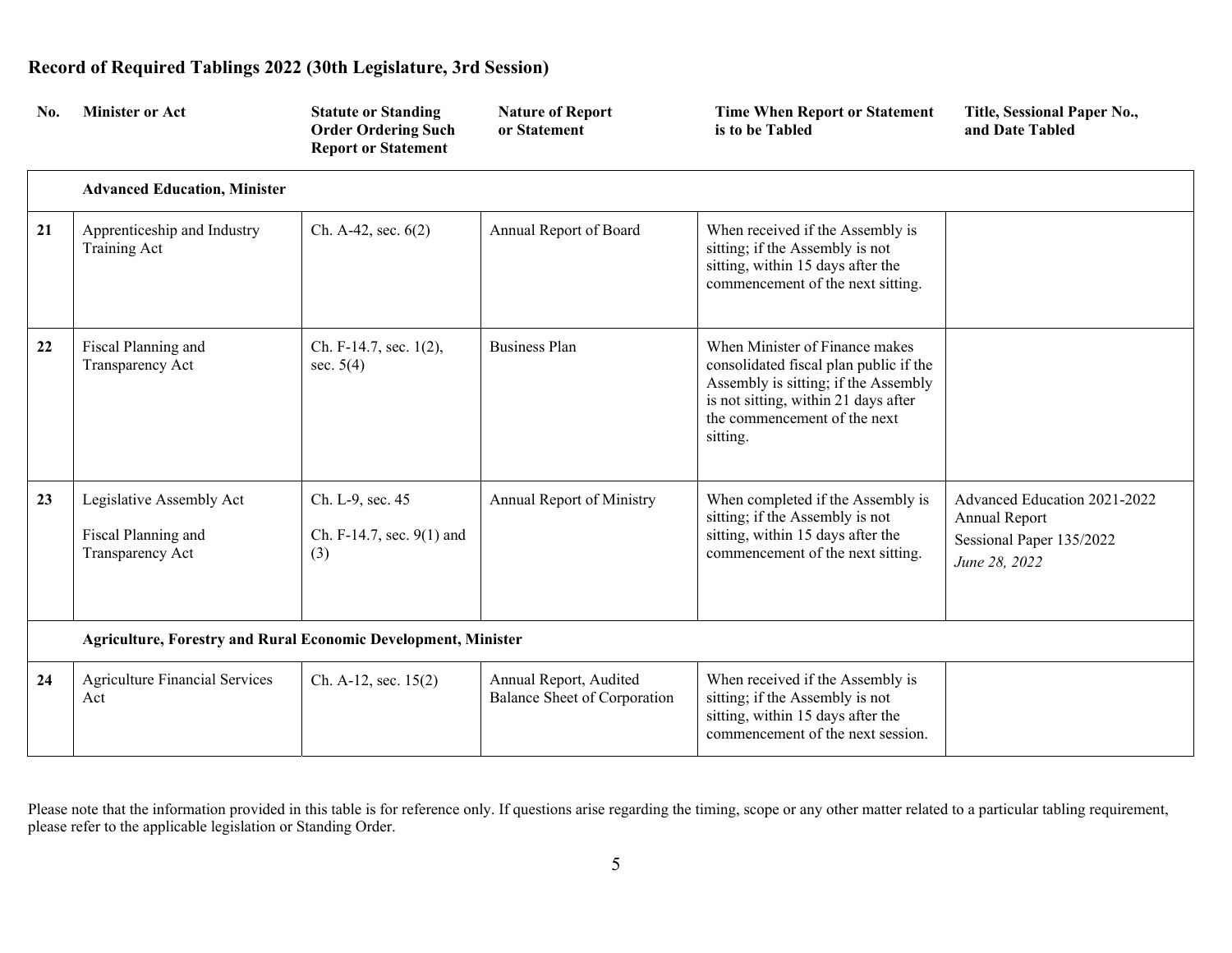| No. | <b>Minister or Act</b>                                              | <b>Statute or Standing</b><br><b>Order Ordering Such</b><br><b>Report or Statement</b> | <b>Nature of Report</b><br>or Statement              | <b>Time When Report or Statement</b><br>is to be Tabled                                                                                                                                              | Title, Sessional Paper No.,<br>and Date Tabled                                                                                  |
|-----|---------------------------------------------------------------------|----------------------------------------------------------------------------------------|------------------------------------------------------|------------------------------------------------------------------------------------------------------------------------------------------------------------------------------------------------------|---------------------------------------------------------------------------------------------------------------------------------|
| 25  | Farm Implement and Dealership<br>Act                                | Ch. F-7, sec. 42(2)                                                                    | Annual Report of Board and<br><b>Fund Activities</b> | When received if the Assembly is<br>sitting; if the Assembly is not<br>sitting, within 15 days after the<br>commencement of the next sitting.                                                        |                                                                                                                                 |
| 26  | Fiscal Planning and<br>Transparency Act                             | Ch. F-14.7, sec. 1(2),<br>sec. $5(4)$                                                  | <b>Business Plan</b>                                 | When Minister of Finance makes<br>consolidated fiscal plan public if the<br>Assembly is sitting; if the Assembly<br>is not sitting, within 21 days after<br>the commencement of the next<br>sitting. |                                                                                                                                 |
| 27  | Legislative Assembly Act<br>Fiscal Planning and<br>Transparency Act | Ch. L-9, sec. 45<br>Ch. F-14.7, sec. 9(1) and<br>(3)                                   | Annual Report of Ministry                            | When completed if the Assembly is<br>sitting; if the Assembly is not<br>sitting, within 15 days after the<br>commencement of the next sitting.                                                       | Agriculture, Forestry and Rural<br>Economic Development 2021-2022<br>Annual Report<br>Sessional Paper 136/2022<br>June 28, 2022 |
| 28  | Livestock Identification and<br>Commerce Act                        | Ch. L-16.2, sec. $90(3)$                                                               | Annual Report of a Delegated<br>Authority            | When received if the Assembly is<br>sitting; if the Assembly is not<br>sitting, within 15 days after the<br>commencement of the next sitting.                                                        |                                                                                                                                 |
| 29  | Marketing of Agricultural<br>Products Act                           | Ch. M-4, sec. 14(2)                                                                    | Annual Report of Council                             | When received if the Assembly is<br>sitting; if the Assembly is not<br>sitting, within 15 days after the<br>commencement of the next sitting.                                                        |                                                                                                                                 |
| 30  | Stray Animals Act                                                   | Ch. S-20, sec. $33(3)$                                                                 | Annual Report of a Delegated<br>Authority            | When received if the Assembly is<br>sitting; if the Assembly is not<br>sitting, within 15 days after the<br>commencement of the next sitting.                                                        |                                                                                                                                 |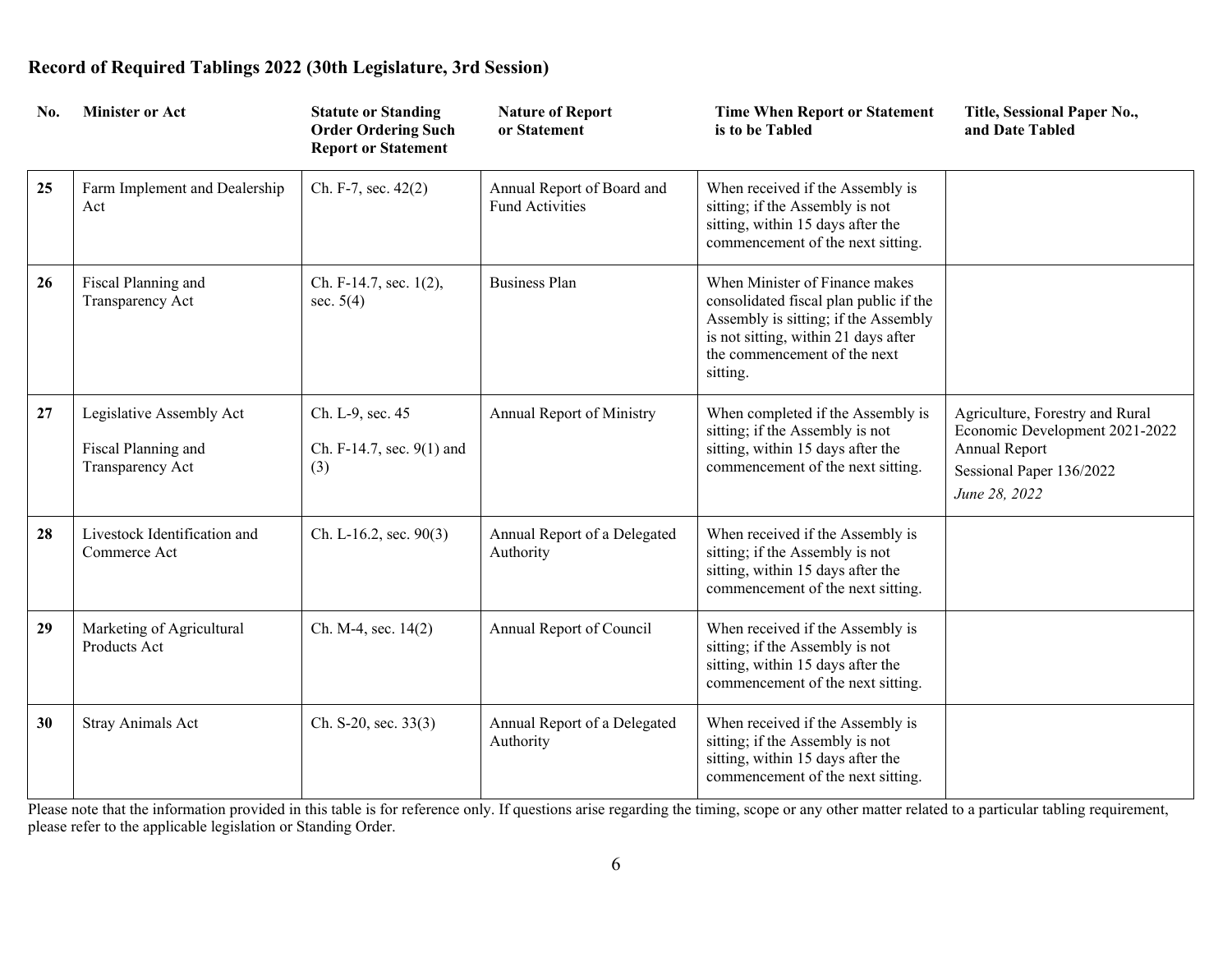| No. | <b>Minister or Act</b>                                              | <b>Statute or Standing</b><br><b>Order Ordering Such</b><br><b>Report or Statement</b> | <b>Nature of Report</b><br>or Statement                                                      | <b>Time When Report or Statement</b><br>is to be Tabled                                                                                                                                              | Title, Sessional Paper No.,<br>and Date Tabled                                                                               |
|-----|---------------------------------------------------------------------|----------------------------------------------------------------------------------------|----------------------------------------------------------------------------------------------|------------------------------------------------------------------------------------------------------------------------------------------------------------------------------------------------------|------------------------------------------------------------------------------------------------------------------------------|
|     | <b>Children's Services, Minister</b>                                |                                                                                        |                                                                                              |                                                                                                                                                                                                      |                                                                                                                              |
| 31  | Children First Act                                                  | Ch. C-12.5, sec. 3                                                                     | Report on government-wide<br>review of policies, programs<br>and services affecting children | When completed if the Assembly is<br>sitting; if the Assembly is not<br>sitting, within 15 days after the<br>commencement of the next sitting.                                                       |                                                                                                                              |
| 32  | Fiscal Planning and<br>Transparency Act                             | Ch. F-14.7, sec. 1(2),<br>sec. $5(4)$                                                  | <b>Business Plan</b>                                                                         | When Minister of Finance makes<br>consolidated fiscal plan public if the<br>Assembly is sitting; if the Assembly<br>is not sitting, within 21 days after<br>the commencement of the next<br>sitting. |                                                                                                                              |
| 33  | Legislative Assembly Act<br>Fiscal Planning and<br>Transparency Act | Ch. L-9, sec. 45<br>Ch. F-14.7, sec. 9(1) and<br>(3)                                   | Annual Report of Ministry                                                                    | When completed if the Assembly is<br>sitting; if the Assembly is not<br>sitting, within 15 days after the<br>commencement of the next sitting.                                                       | Children's Services 2021-2022<br>Annual Report<br>Sessional Paper 137/2022<br>June 28, 2022                                  |
|     | <b>Community and Social Services, Minister</b>                      |                                                                                        |                                                                                              |                                                                                                                                                                                                      |                                                                                                                              |
| 34  | Advocate for Persons with<br>Disabilities Act                       | Ch. A-5.5, sec. 4(2)                                                                   | Annual report of the Advocate                                                                | When received if the Assembly is<br>sitting; if the Assembly is not<br>sitting, within 15 days after the<br>commencement of the next sitting.                                                        | Office of the Advocate for Persons<br>with Disabilities Annual Report<br>2020-2021<br>Sessional Paper 91/2022<br>May 5, 2022 |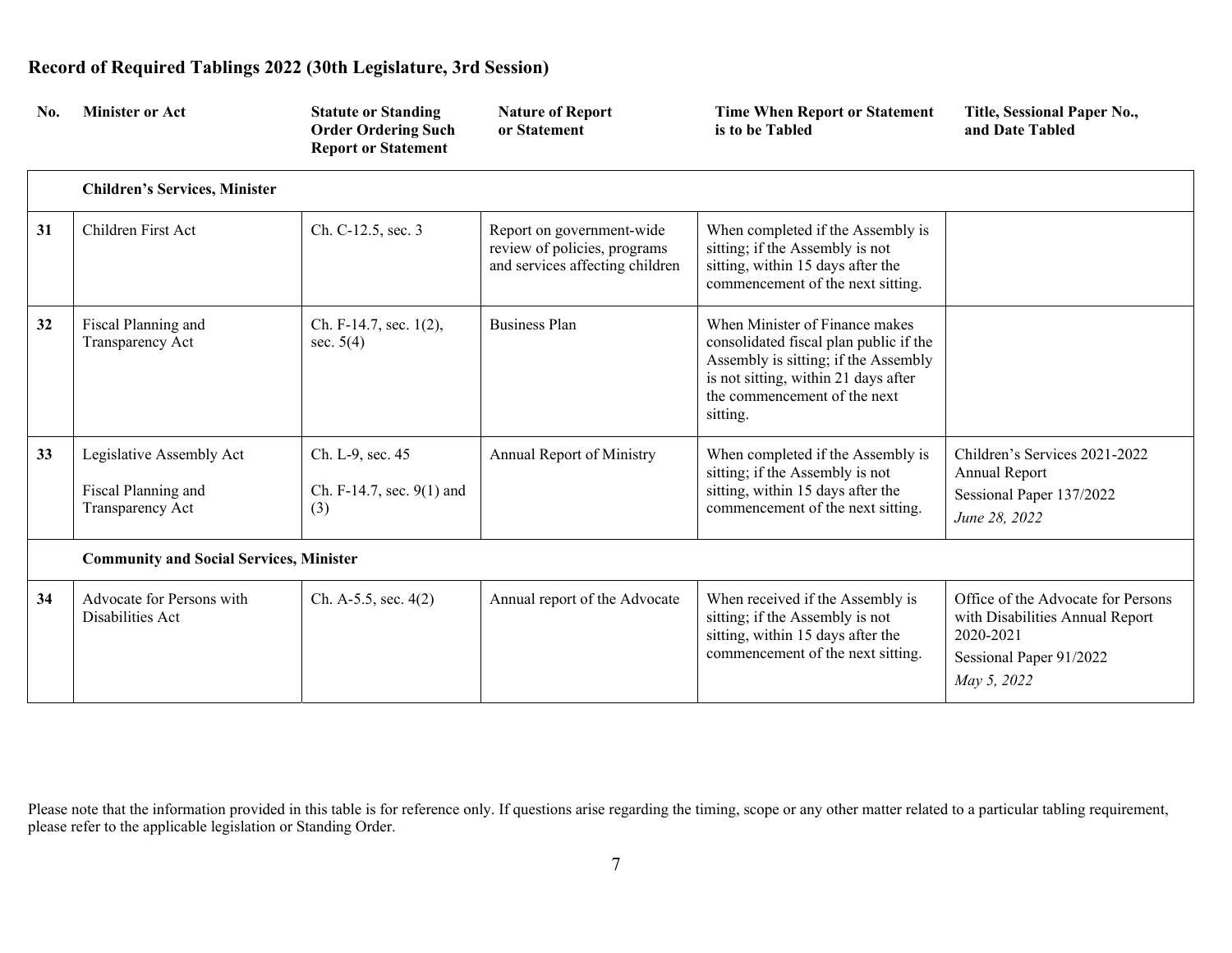| No. | <b>Minister or Act</b>                                              | <b>Statute or Standing</b><br><b>Order Ordering Such</b><br><b>Report or Statement</b> | <b>Nature of Report</b><br>or Statement                       | <b>Time When Report or Statement</b><br>is to be Tabled                                                                                                                                              | Title, Sessional Paper No.,<br>and Date Tabled                                                                 |
|-----|---------------------------------------------------------------------|----------------------------------------------------------------------------------------|---------------------------------------------------------------|------------------------------------------------------------------------------------------------------------------------------------------------------------------------------------------------------|----------------------------------------------------------------------------------------------------------------|
| 35  | Fiscal Planning and<br>Transparency Act                             | Ch. F-14.7, sec. 1(2),<br>sec. $5(4)$                                                  | <b>Business Plan</b>                                          | When Minister of Finance makes<br>consolidated fiscal plan public if the<br>Assembly is sitting; if the Assembly<br>is not sitting, within 21 days after<br>the commencement of the next<br>sitting. |                                                                                                                |
| 36  | Legislative Assembly Act<br>Fiscal Planning and<br>Transparency Act | Ch. L-9, sec. 45<br>Ch. F-14.7, sec. 9(1) and<br>(3)                                   | Annual Report of Ministry                                     | When completed if the Assembly is<br>sitting; if the Assembly is not<br>sitting, within 15 days after the<br>commencement of the next sitting.                                                       | Community and Social Services<br>2021-2022 Annual Report<br>Sessional Paper 138/2022<br>June 28, 2022          |
| 37  | Premier's Council on the Status<br>of Persons with Disabilities Act | Ch. P-21, sec. 7(2)                                                                    | Annual Report of Council                                      | When received if the Assembly is<br>sitting; if the Assembly is not<br>sitting, within 15 days after the<br>commencement of the next sitting.                                                        |                                                                                                                |
| 38  | Protection Against Family<br>Violence Act                           | Ch. P-27, sec. 19(2)                                                                   | Annual Report of Family<br>Violence Death Review<br>Committee | When received if the Assembly is<br>sitting; if the Assembly is not<br>sitting, within 15 days after the<br>commencement of the next sitting.                                                        | Family Violence Death Review<br>Committee 2020-2021 Annual<br>Report<br>Sessional Paper 92/2022<br>May 5, 2022 |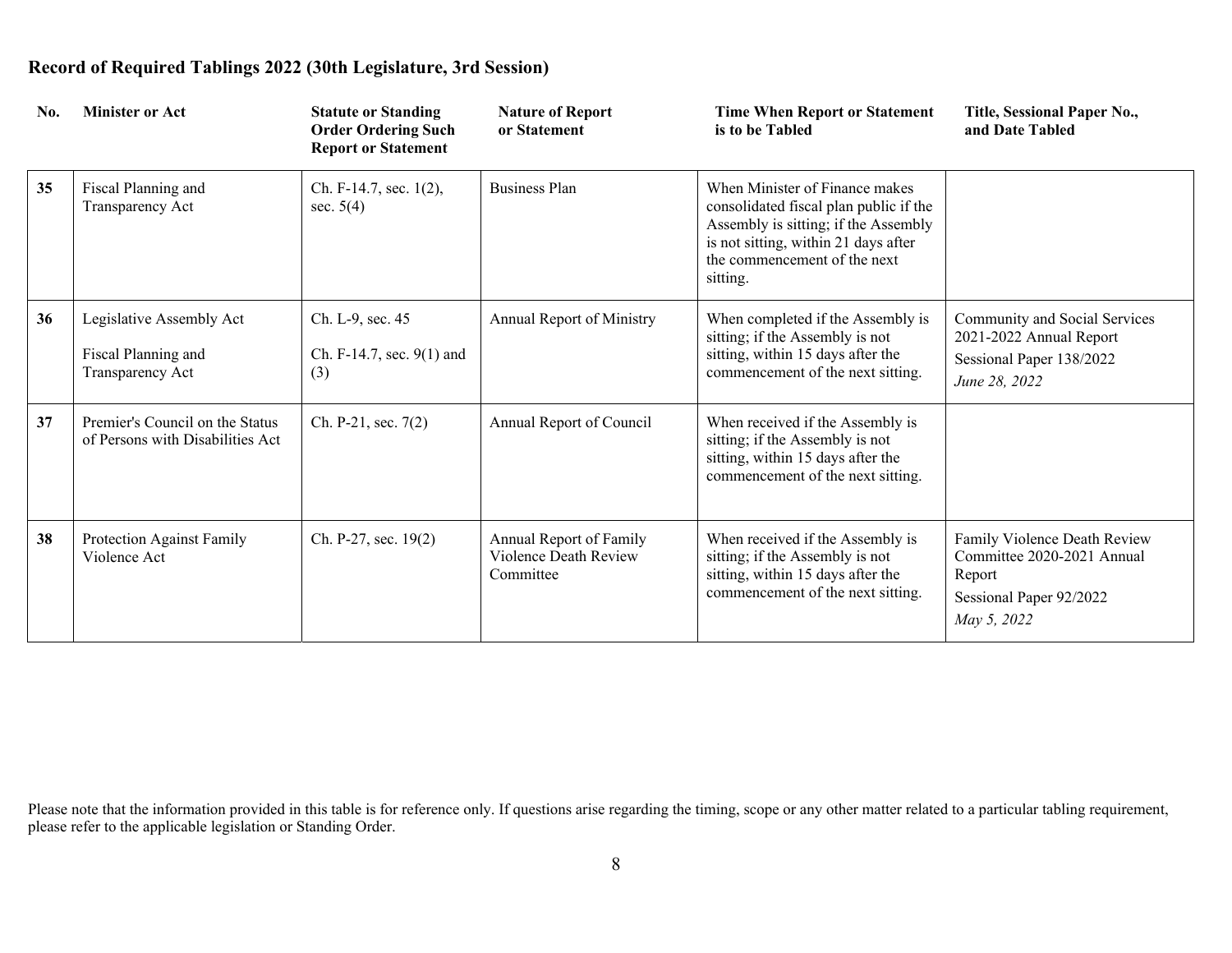| No. | <b>Minister or Act</b>                                              | <b>Statute or Standing</b><br><b>Order Ordering Such</b><br><b>Report or Statement</b> | <b>Nature of Report</b><br>or Statement                                                                                                                                                                              | <b>Time When Report or Statement</b><br>is to be Tabled                                                                                                                                              | Title, Sessional Paper No.,<br>and Date Tabled                                                      |
|-----|---------------------------------------------------------------------|----------------------------------------------------------------------------------------|----------------------------------------------------------------------------------------------------------------------------------------------------------------------------------------------------------------------|------------------------------------------------------------------------------------------------------------------------------------------------------------------------------------------------------|-----------------------------------------------------------------------------------------------------|
|     | <b>Culture, Minister</b>                                            |                                                                                        |                                                                                                                                                                                                                      |                                                                                                                                                                                                      |                                                                                                     |
| 39  | Alberta Foundation for the Arts<br>Act                              | Ch. A-19, sec. 14(2)                                                                   | Annual Report including<br><b>Audited Financial Statements</b>                                                                                                                                                       | When received if the Assembly is<br>sitting; if the Assembly is not<br>sitting, within 15 days after the<br>commencement of the next sitting.                                                        |                                                                                                     |
| 40  | Fiscal Planning and<br>Transparency Act                             | Ch. F-14.7, sec. $1(2)$ ,<br>sec. $5(4)$                                               | <b>Business Plan</b>                                                                                                                                                                                                 | When Minister of Finance makes<br>consolidated fiscal plan public if the<br>Assembly is sitting; if the Assembly<br>is not sitting, within 21 days after<br>the commencement of the next<br>sitting. |                                                                                                     |
| 41  | Genocide Remembrance,<br>Condemnation and Prevention<br>Month Act   | Ch. G-5.4, sec. 4(3)                                                                   | Report of Minister within one<br>year of the coming into force of<br>the Act setting out the<br>strategies and proposed actions<br>that the Government commits<br>to undertake to effect the<br>purposes of the Act. | When completed if the Assembly is<br>sitting; if the Assembly is not<br>sitting, within 15 days after the<br>commencement of the next sitting.                                                       |                                                                                                     |
| 42  | Legislative Assembly Act<br>Fiscal Planning and<br>Transparency Act | Ch. L-9, sec. 45<br>Ch. F-14.7, sec. 9(1) and<br>(3)                                   | Annual Report of Ministry                                                                                                                                                                                            | When completed if the Assembly is<br>sitting; if the Assembly is not<br>sitting, within 15 days after the<br>commencement of the next sitting.                                                       | Culture and Status of Women<br>2021-2022 Annual Report<br>Sessional Paper 139/2022<br>June 28, 2022 |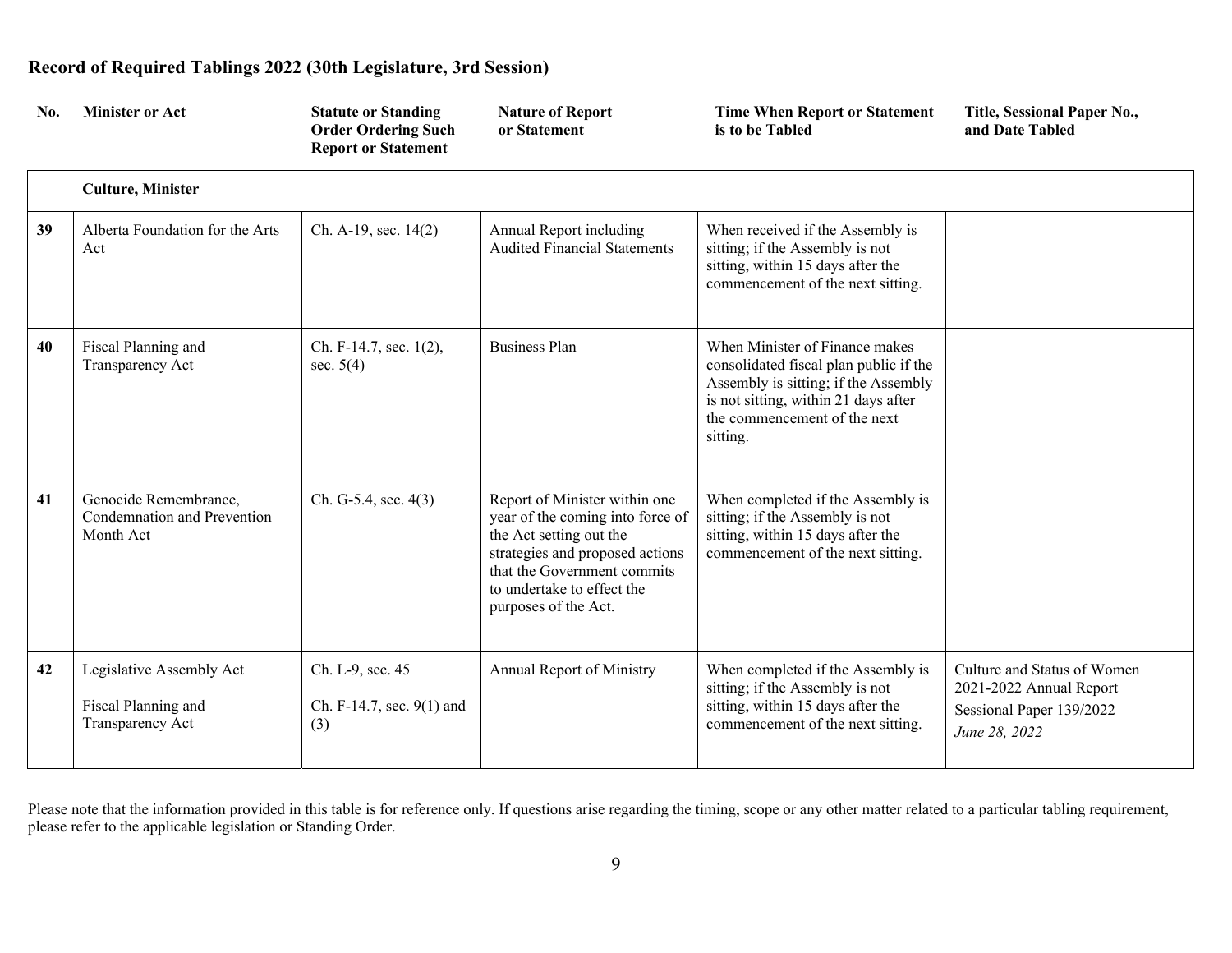| No. | <b>Minister or Act</b>                                              | <b>Statute or Standing</b><br><b>Order Ordering Such</b><br><b>Report or Statement</b> | <b>Nature of Report</b><br>or Statement | <b>Time When Report or Statement</b><br>is to be Tabled                                                                                                                                              | Title, Sessional Paper No.,<br>and Date Tabled                                    |
|-----|---------------------------------------------------------------------|----------------------------------------------------------------------------------------|-----------------------------------------|------------------------------------------------------------------------------------------------------------------------------------------------------------------------------------------------------|-----------------------------------------------------------------------------------|
|     | <b>Education, Minister</b>                                          |                                                                                        |                                         |                                                                                                                                                                                                      |                                                                                   |
| 43  | Fiscal Planning and<br>Transparency Act                             | Ch. F-14.7, sec. 1(2),<br>sec. $5(4)$                                                  | <b>Business Plan</b>                    | When Minister of Finance makes<br>consolidated fiscal plan public if the<br>Assembly is sitting; if the Assembly<br>is not sitting, within 21 days after<br>the commencement of the next<br>sitting. |                                                                                   |
| 44  | Legislative Assembly Act<br>Fiscal Planning and<br>Transparency Act | Ch. L-9, sec. 45<br>Ch. F-14.7, sec. 9(1) and<br>(3)                                   | <b>Annual Report of Ministry</b>        | When completed if the Assembly is<br>sitting; if the Assembly is not<br>sitting, within 15 days after the<br>commencement of the next sitting.                                                       | Education 2021-2022 Annual<br>Report<br>Sessional Paper 140/2022<br>June 28, 2022 |
| 45  | Teaching Profession Act                                             | Ch. T-2, sec. 15(2)                                                                    | Annual Report of Association            | When received if the Assembly is<br>sitting; if the Assembly is not<br>sitting, within 15 days after the<br>commencement of the next sitting.                                                        |                                                                                   |
|     | <b>Energy, Minister</b>                                             |                                                                                        |                                         |                                                                                                                                                                                                      |                                                                                   |
| 46  | Fiscal Planning and<br>Transparency Act                             | Ch. F-14.7, sec. 1(2),<br>sec. $5(4)$                                                  | <b>Business Plan</b>                    | When Minister of Finance makes<br>consolidated fiscal plan public if the<br>Assembly is sitting; if the Assembly<br>is not sitting, within 21 days after<br>the commencement of the next<br>sitting. |                                                                                   |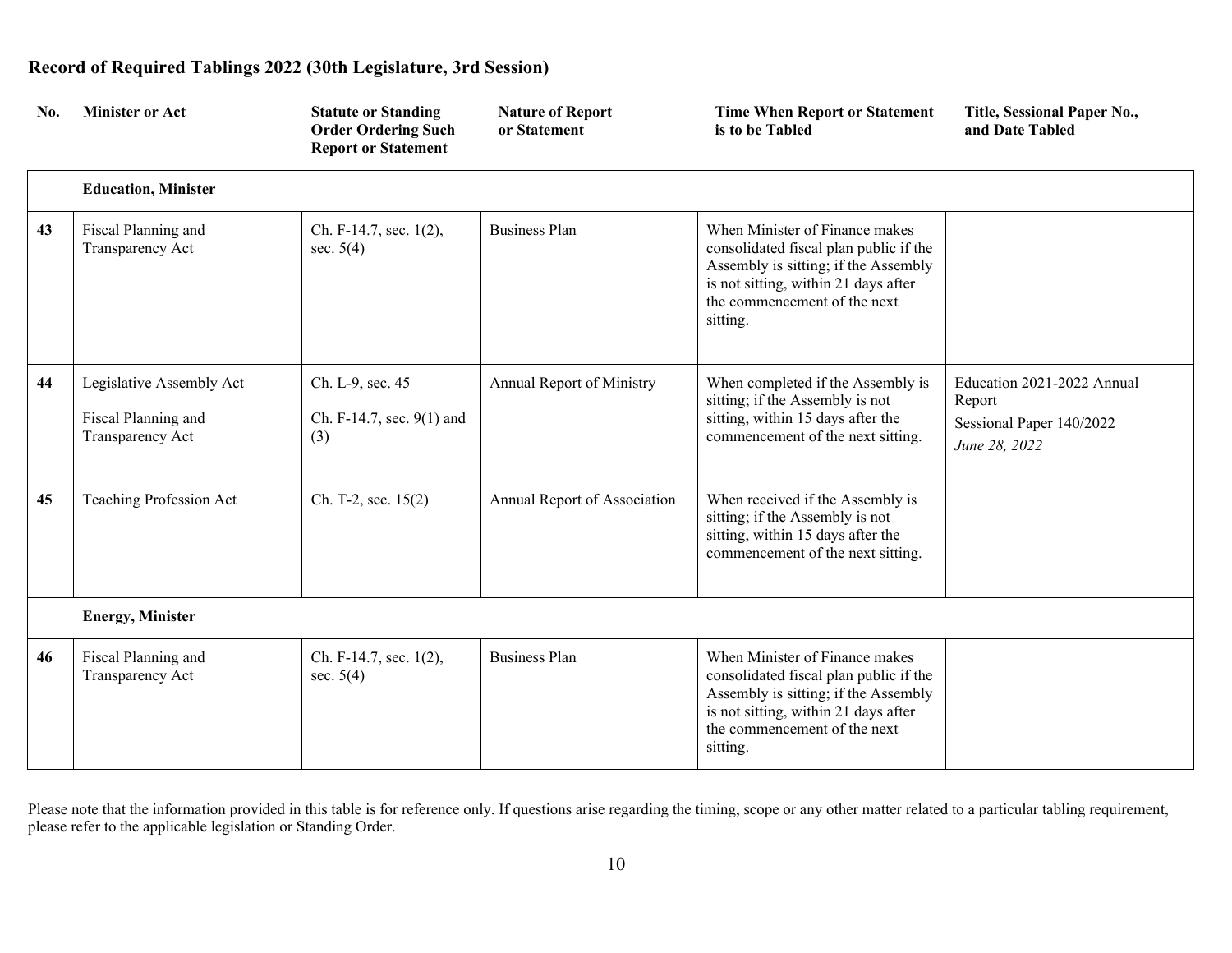| No. | <b>Minister or Act</b>                                              | <b>Statute or Standing</b><br><b>Order Ordering Such</b><br><b>Report or Statement</b> | <b>Nature of Report</b><br>or Statement                              | <b>Time When Report or Statement</b><br>is to be Tabled                                                                                                                                              | Title, Sessional Paper No.,<br>and Date Tabled                                                |
|-----|---------------------------------------------------------------------|----------------------------------------------------------------------------------------|----------------------------------------------------------------------|------------------------------------------------------------------------------------------------------------------------------------------------------------------------------------------------------|-----------------------------------------------------------------------------------------------|
| 47  | Legislative Assembly Act<br>Fiscal Planning and<br>Transparency Act | Ch. L-9, sec. 45<br>Ch. F-14.7, sec. 9(1) and<br>(3)                                   | <b>Annual Report of Ministry</b>                                     | When completed if the Assembly is<br>sitting; if the Assembly is not<br>sitting, within 15 days after the<br>commencement of the next sitting.                                                       | Energy 2021-2022 Annual Report<br>Sessional Paper 141/2022<br>June 28, 2022                   |
|     | <b>Environment and Parks, Minister</b>                              |                                                                                        |                                                                      |                                                                                                                                                                                                      |                                                                                               |
| 48  | Alberta Land Stewardship Act                                        | Ch. A-26.8, sec. 5                                                                     | Proposed Regional Plan or<br>Amendment                               | Before a regional plan is made or<br>amended.                                                                                                                                                        |                                                                                               |
| 49  | <b>Environmental Protection and</b><br><b>Enhancement Act</b>       | Ch. E-12, sec. 34(2)                                                                   | Annual Report of<br><b>Environmental Protection</b><br>Security Fund | When prepared if the Assembly is<br>sitting; if the Assembly is not<br>sitting, within 15 days after the<br>commencement of the next sitting.                                                        |                                                                                               |
| 50  | Fiscal Planning and<br>Transparency Act                             | Ch. F-14.7, sec. 1(2),<br>sec. $5(4)$                                                  | <b>Business Plan</b>                                                 | When Minister of Finance makes<br>consolidated fiscal plan public if the<br>Assembly is sitting; if the Assembly<br>is not sitting, within 21 days after<br>the commencement of the next<br>sitting. |                                                                                               |
| 51  | Legislative Assembly Act<br>Fiscal Planning and<br>Transparency Act | Ch. L-9, sec. 45<br>Ch. F-14.7, sec. 9(1) and<br>(3)                                   | Annual Report of Ministry                                            | When completed if the Assembly is<br>sitting; if the Assembly is not<br>sitting, within 15 days after the<br>commencement of the next sitting.                                                       | Environment and Parks 2021-2022<br>Annual Report<br>Sessional Paper 142/2022<br>June 28, 2022 |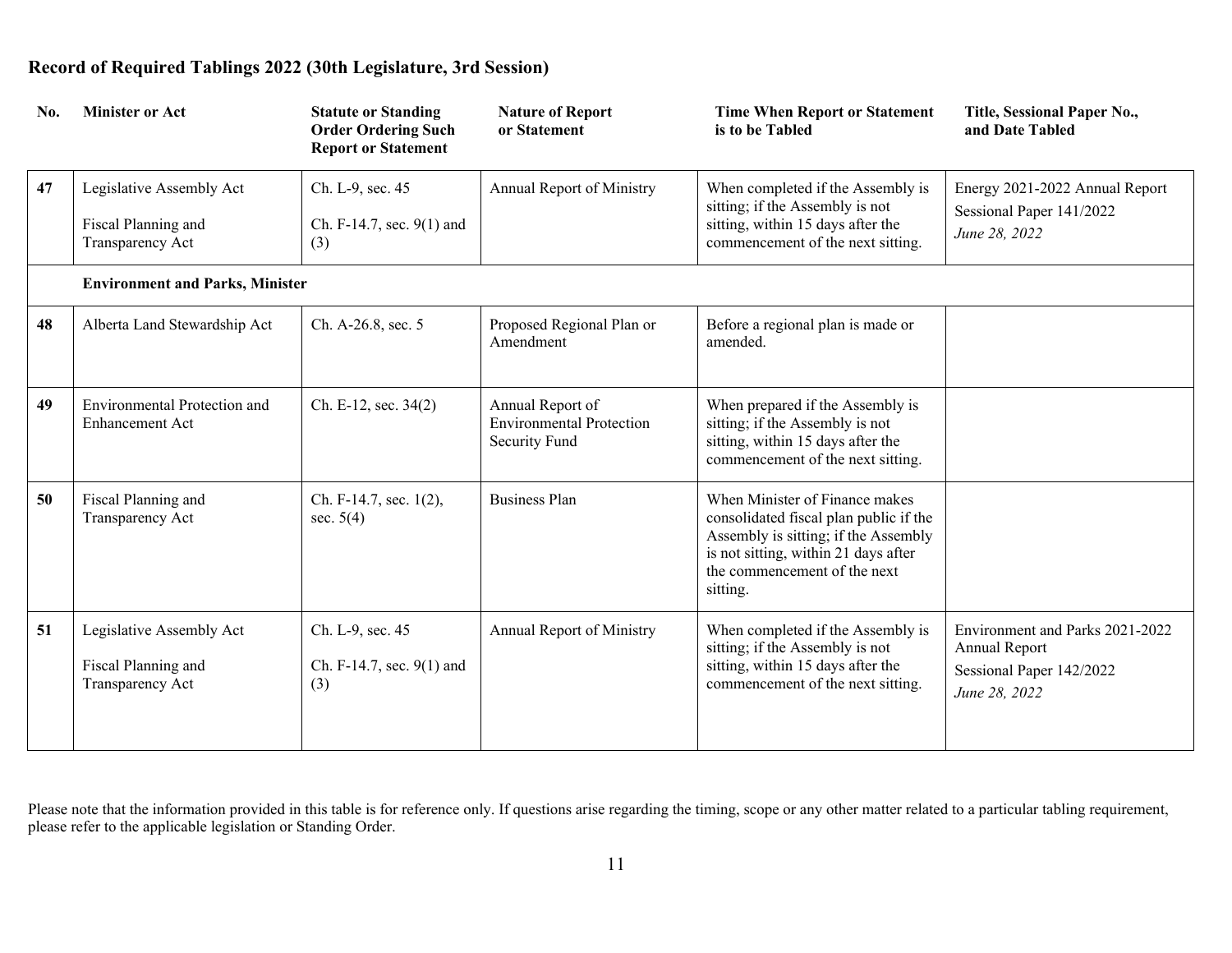| No. | <b>Minister or Act</b>                                              | <b>Statute or Standing</b><br><b>Order Ordering Such</b><br><b>Report or Statement</b> | <b>Nature of Report</b><br>or Statement | <b>Time When Report or Statement</b><br>is to be Tabled                                                                                                                                              | Title, Sessional Paper No.,<br>and Date Tabled                                            |
|-----|---------------------------------------------------------------------|----------------------------------------------------------------------------------------|-----------------------------------------|------------------------------------------------------------------------------------------------------------------------------------------------------------------------------------------------------|-------------------------------------------------------------------------------------------|
|     | <b>Executive Council, President (Premier)</b>                       |                                                                                        |                                         |                                                                                                                                                                                                      |                                                                                           |
| 52  | Fiscal Planning and<br>Transparency Act                             | Ch. F-14.7, sec. 1(2),<br>sec. $5(4)$                                                  | <b>Business Plan</b>                    | When Minister of Finance makes<br>consolidated fiscal plan public if the<br>Assembly is sitting; if the Assembly<br>is not sitting, within 21 days after<br>the commencement of the next<br>sitting. |                                                                                           |
| 53  | Legislative Assembly Act<br>Fiscal Planning and<br>Transparency Act | Ch. L-9, sec. 45<br>Ch. F-14.7, sec. $9(1)$ and<br>(3)                                 | <b>Annual Report of Ministry</b>        | When completed if the Assembly is<br>sitting; if the Assembly is not<br>sitting, within 15 days after the<br>commencement of the next sitting.                                                       | Executive Council 2021-2022<br>Annual Report<br>Sessional Paper 143/2022<br>June 28, 2022 |
|     | <b>Health, Minister</b>                                             |                                                                                        |                                         |                                                                                                                                                                                                      |                                                                                           |
| 54  | Alberta Health Act                                                  | Ch. A-19.5, sec. $6(2)$                                                                | Annual Report of Health<br>Advocate     | When received if the Assembly is<br>sitting; if the Assembly is not<br>sitting, within 15 days after the<br>commencement of next sitting.                                                            |                                                                                           |
| 55  | Fiscal Planning and<br>Transparency Act                             | Ch. F-14.7, sec. 1(2),<br>sec. $5(4)$                                                  | <b>Business Plan</b>                    | When Minister of Finance makes<br>consolidated fiscal plan public if the<br>Assembly is sitting; if the Assembly<br>is not sitting, within 21 days after<br>the commencement of the next<br>sitting. |                                                                                           |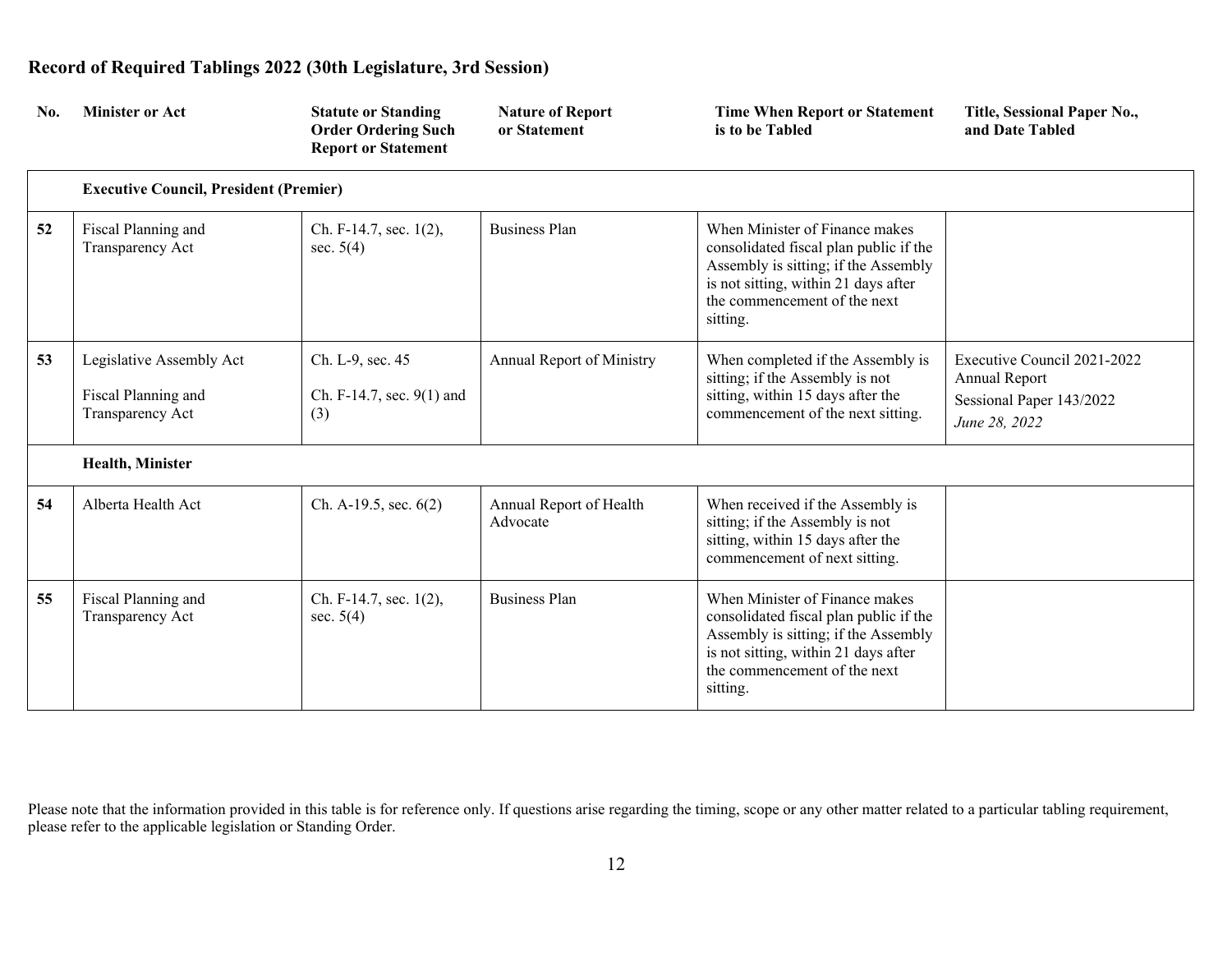| No. | <b>Minister or Act</b> | <b>Statute or Standing</b><br><b>Order Ordering Such</b><br><b>Report or Statement</b> | <b>Nature of Report</b><br>or Statement                                                                            | <b>Time When Report or Statement</b><br>is to be Tabled                                                                                       | Title, Sessional Paper No.,<br>and Date Tabled |
|-----|------------------------|----------------------------------------------------------------------------------------|--------------------------------------------------------------------------------------------------------------------|-----------------------------------------------------------------------------------------------------------------------------------------------|------------------------------------------------|
| 56  | Health Disciplines Act | Ch. H-2, sec. $4(5)$                                                                   | Annual Report of Director                                                                                          | When received if the Assembly is<br>sitting; if the Assembly is not<br>sitting, within 15 days after the<br>commencement of the next sitting. |                                                |
| 57  | Health Professions Act | Ch. H-7, sec. 4(2)                                                                     | Annual Reports of all the<br>Health Profession Colleges (as<br>regulated professions are added<br>by Proclamation) |                                                                                                                                               |                                                |
|     |                        | Schedule 2                                                                             | Alberta College and<br>Association of Chiropractors                                                                | When received if the Assembly is<br>sitting; if the Assembly is not<br>sitting, within 15 days after the<br>commencement of the next sitting. |                                                |
|     |                        | Schedule 16                                                                            | Alberta College and<br>Association of Opticians                                                                    |                                                                                                                                               |                                                |
|     |                        | Schedule 3                                                                             | Alberta College of Combined<br>Laboratory and X-ray<br>Technologists                                               |                                                                                                                                               |                                                |
|     |                        | Schedule 12                                                                            | Alberta College of Medical<br>Diagnostic and Therapeutic<br>Technologists                                          |                                                                                                                                               |                                                |
|     |                        | Schedule 15                                                                            | Alberta College of<br>Occupational Therapists                                                                      |                                                                                                                                               |                                                |
|     |                        | Schedule 17                                                                            | Alberta College of<br>Optometrists                                                                                 |                                                                                                                                               |                                                |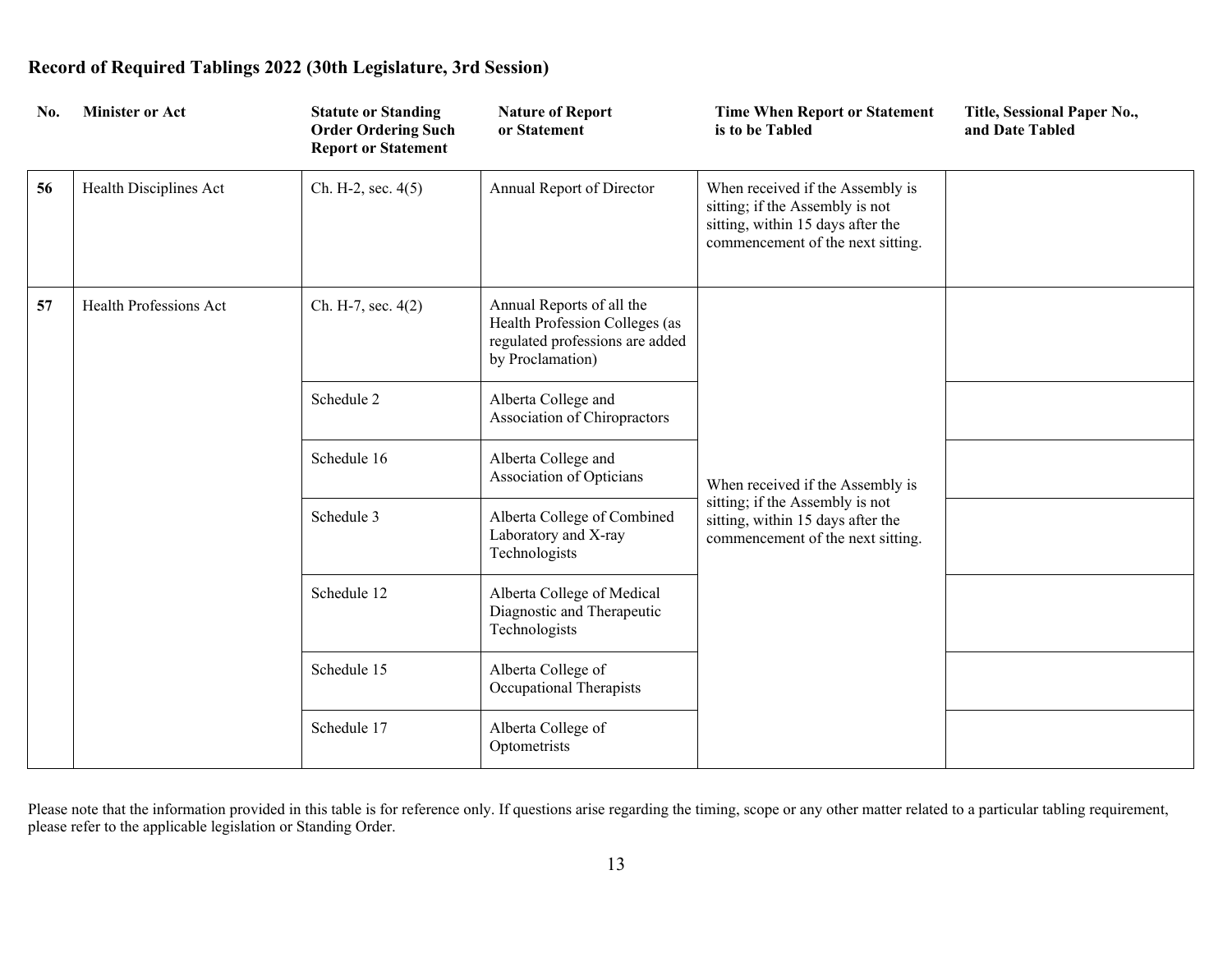| No. | <b>Minister or Act</b>                | <b>Statute or Standing</b><br><b>Order Ordering Such</b><br><b>Report or Statement</b> | <b>Nature of Report</b><br>or Statement                                                                                                          | <b>Time When Report or Statement</b><br>is to be Tabled                                           | Title, Sessional Paper No.,<br>and Date Tabled                                                                                          |
|-----|---------------------------------------|----------------------------------------------------------------------------------------|--------------------------------------------------------------------------------------------------------------------------------------------------|---------------------------------------------------------------------------------------------------|-----------------------------------------------------------------------------------------------------------------------------------------|
|     | Health Professions Act<br>(continued) | Schedule 18                                                                            | Alberta College of Paramedics                                                                                                                    |                                                                                                   | Alberta College of Paramedics<br>2020-2021 Annual Report<br>Sessional Paper 26/2022<br>March 14, 2022                                   |
|     |                                       | Schedule 19                                                                            | Alberta College of Pharmacy                                                                                                                      |                                                                                                   |                                                                                                                                         |
|     |                                       | Schedule 27                                                                            | Alberta College of Social<br>Workers<br>When received if the Assembly is<br>sitting; if the Assembly is not<br>sitting, within 15 days after the | Alberta College of Social Workers<br>Annual Report 2021<br>Sessional Paper 94/2022<br>May 9, 2022 |                                                                                                                                         |
|     |                                       | Schedule 28                                                                            | Alberta College of<br>Speech-Language Pathologists<br>and Audiologists                                                                           | commencement of the next sitting.                                                                 |                                                                                                                                         |
|     |                                       | Schedule 7                                                                             | Alberta Dental Association and<br>College                                                                                                        |                                                                                                   |                                                                                                                                         |
|     |                                       | Schedule 24                                                                            | College and Association of<br>Registered Nurses of Alberta                                                                                       |                                                                                                   | College of Registered Nurses of<br>Alberta Annual Report 2020-2021<br>Sessional Paper 95/2022<br>May 9, 2022                            |
|     |                                       | Schedule 26                                                                            | College and Association of<br>Respiratory Therapists of<br>Alberta                                                                               |                                                                                                   | College and Association of<br>Respiratory Therapists of Alberta<br>Annual Report 2020-2021<br>Sessional Paper 25/2022<br>March 14, 2022 |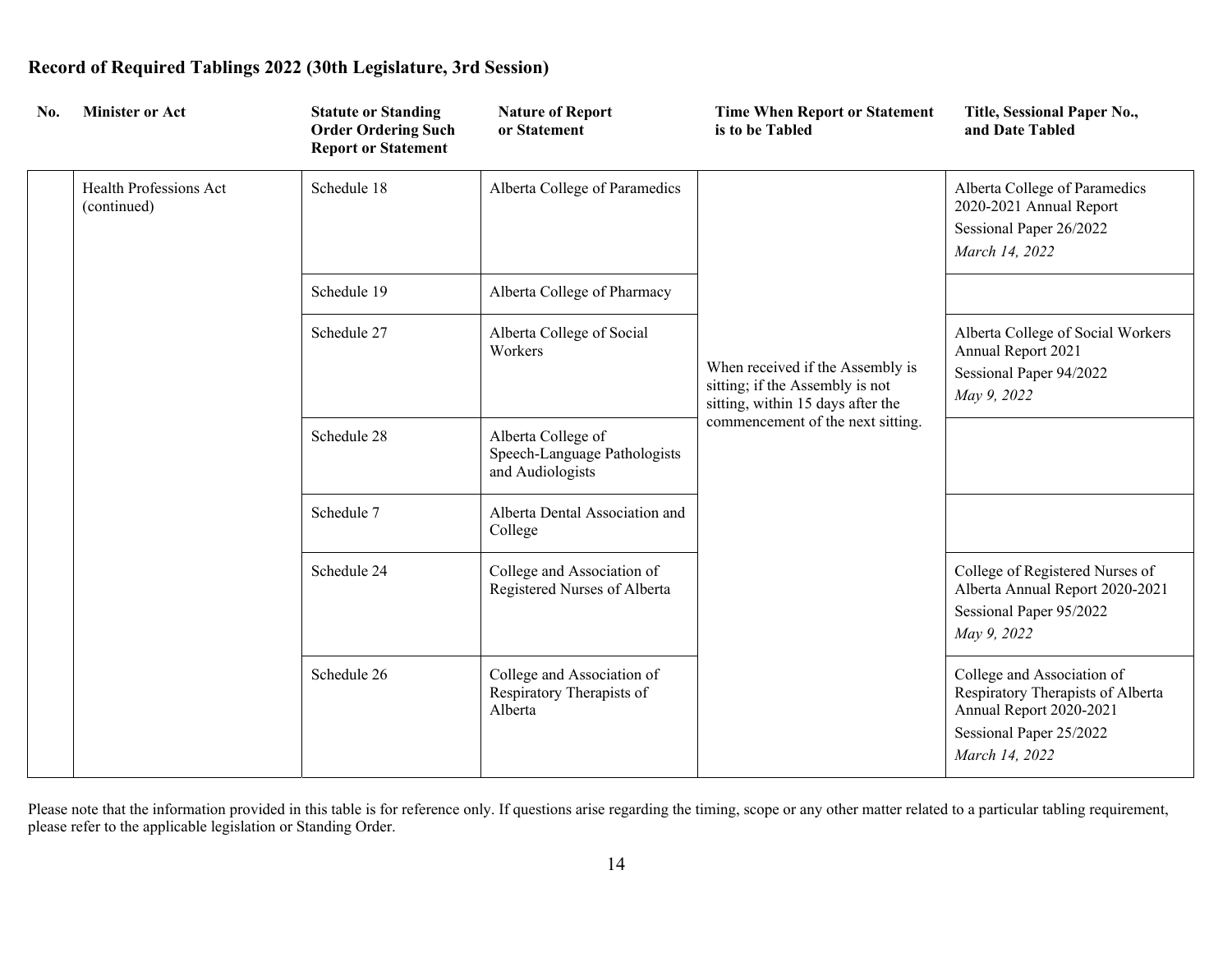| No. | <b>Minister or Act</b>                | <b>Statute or Standing</b><br><b>Order Ordering Such</b><br><b>Report or Statement</b> | <b>Nature of Report</b><br>or Statement                   | <b>Time When Report or Statement</b><br>is to be Tabled                                                                                       | Title, Sessional Paper No.,<br>and Date Tabled |
|-----|---------------------------------------|----------------------------------------------------------------------------------------|-----------------------------------------------------------|-----------------------------------------------------------------------------------------------------------------------------------------------|------------------------------------------------|
|     | Health Professions Act<br>(continued) | Schedule 1                                                                             | College of Acupuncturists of<br>Alberta                   |                                                                                                                                               |                                                |
|     |                                       | Schedule 4                                                                             | College of Alberta Dental<br>Assistants                   |                                                                                                                                               |                                                |
|     |                                       | Schedule 8                                                                             | College of Alberta Denturists                             |                                                                                                                                               |                                                |
|     |                                       | Schedule 22                                                                            | College of Alberta<br>Psychologists                       | When received if the Assembly is<br>sitting; if the Assembly is not<br>sitting, within 15 days after the<br>commencement of the next sitting. |                                                |
|     |                                       | Schedule 6                                                                             | College of Dental<br>Technologists of Alberta             |                                                                                                                                               |                                                |
|     |                                       | Schedule 23                                                                            | College of Dietitians of Alberta                          |                                                                                                                                               |                                                |
|     |                                       | Schedule 9                                                                             | College of Hearing Aid<br>Practitioners of Alberta        |                                                                                                                                               |                                                |
|     |                                       | Schedule 10                                                                            | College of Licensed Practical<br>Nurses of Alberta        |                                                                                                                                               |                                                |
|     |                                       | Schedule 11                                                                            | College of Medical Laboratory<br>Technologists of Alberta |                                                                                                                                               |                                                |
|     |                                       | Schedule 13                                                                            | College of Midwives of<br>Alberta                         |                                                                                                                                               |                                                |
|     |                                       | Schedule 14                                                                            | College of Naturopathic<br>Doctors of Alberta             |                                                                                                                                               |                                                |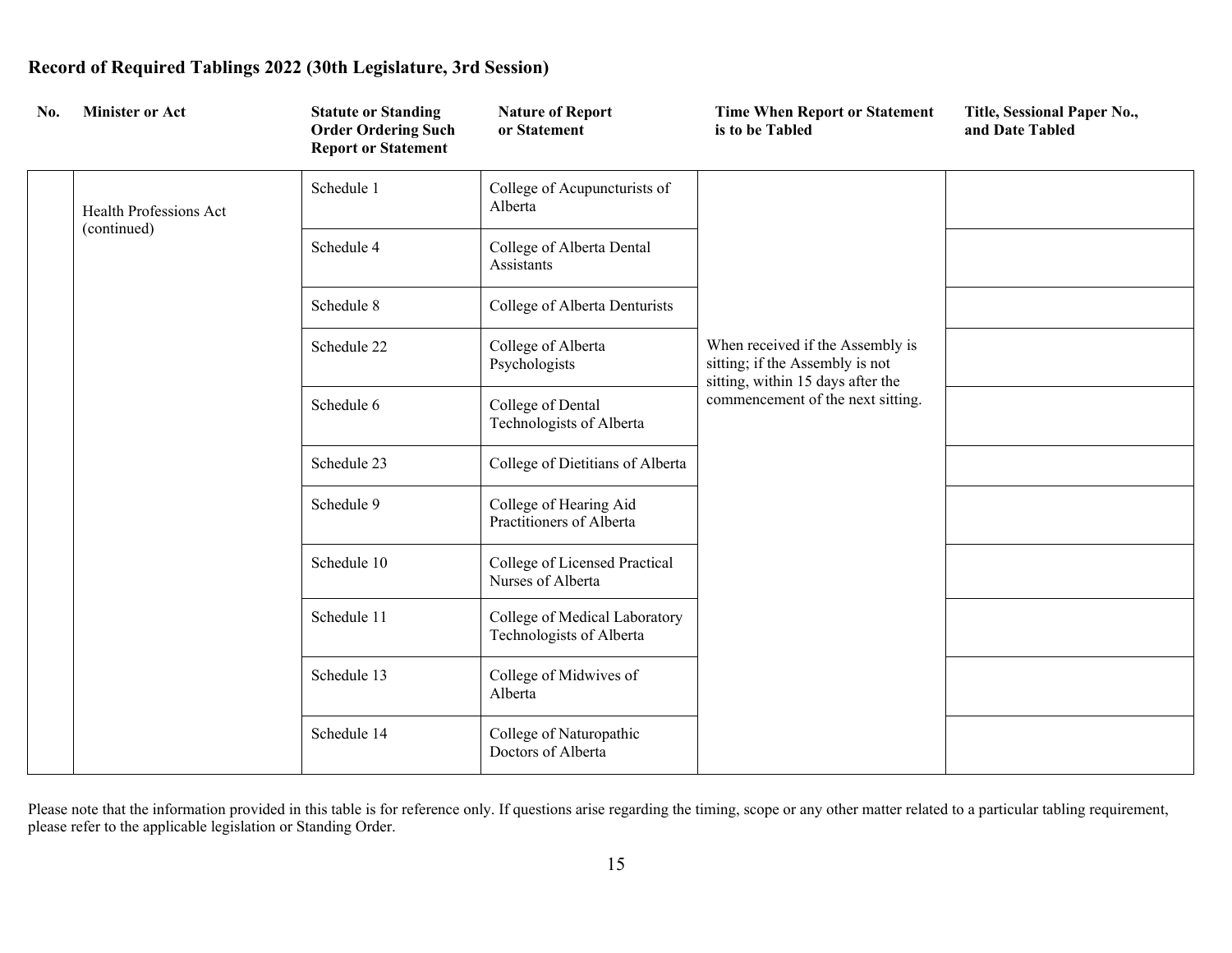| No. | <b>Minister or Act</b>                                              | <b>Statute or Standing</b><br><b>Order Ordering Such</b><br><b>Report or Statement</b> | <b>Nature of Report</b><br>or Statement                                                                         | <b>Time When Report or Statement</b><br>is to be Tabled                                                                                        | Title, Sessional Paper No.,<br>and Date Tabled                              |
|-----|---------------------------------------------------------------------|----------------------------------------------------------------------------------------|-----------------------------------------------------------------------------------------------------------------|------------------------------------------------------------------------------------------------------------------------------------------------|-----------------------------------------------------------------------------|
|     |                                                                     | Schedule 21                                                                            | College of Physicians and<br>Surgeons of Alberta                                                                |                                                                                                                                                |                                                                             |
|     | Health Professions Act<br>(continued)                               | Schedule 21.1                                                                          | College of Podiatric Physicians<br>of Alberta                                                                   |                                                                                                                                                |                                                                             |
|     |                                                                     | Schedule 5                                                                             | College of Registered Dental<br>Hygienists of Alberta                                                           |                                                                                                                                                |                                                                             |
|     |                                                                     | Schedule 25                                                                            | College of Registered<br>Psychiatric Nurses of Alberta                                                          |                                                                                                                                                |                                                                             |
|     |                                                                     | Schedule 20                                                                            | Physiotherapy Alberta College<br>and Association                                                                |                                                                                                                                                |                                                                             |
| 58  | Health Quality Council of<br>Alberta Act                            | Ch. H-7.2, sec. 24(2)                                                                  | Annual report on the activities<br>of the Council and a financial<br>statement for the preceding<br>fiscal year | When received if the Assembly is<br>sitting; if the Assembly is not<br>sitting, within 15 days after the<br>commencement of the next sitting.  |                                                                             |
| 59  | Human Tissue and Organ<br>Donation Act                              | Ch. H-14.5, sec 12.1(4)                                                                | Annual Report of Alberta<br>Organ and Tissue Donation<br>Agency                                                 | When received if the Assembly is<br>sitting; if the Assembly is not<br>sitting, within 15 days after the<br>commencement of the next sitting.  |                                                                             |
| 60  | Legislative Assembly Act<br>Fiscal Planning and<br>Transparency Act | Ch. L-9, sec. 45<br>Ch. F-14.7, sec. 9(1) and<br>(3)                                   | Annual Report of Ministry                                                                                       | When completed if the Assembly is<br>sitting; if the Assembly is not<br>sitting, within 15 days after the<br>commencement of the next sitting. | Health 2021-2022 Annual Report<br>Sessional Paper 144/2022<br>June 28, 2022 |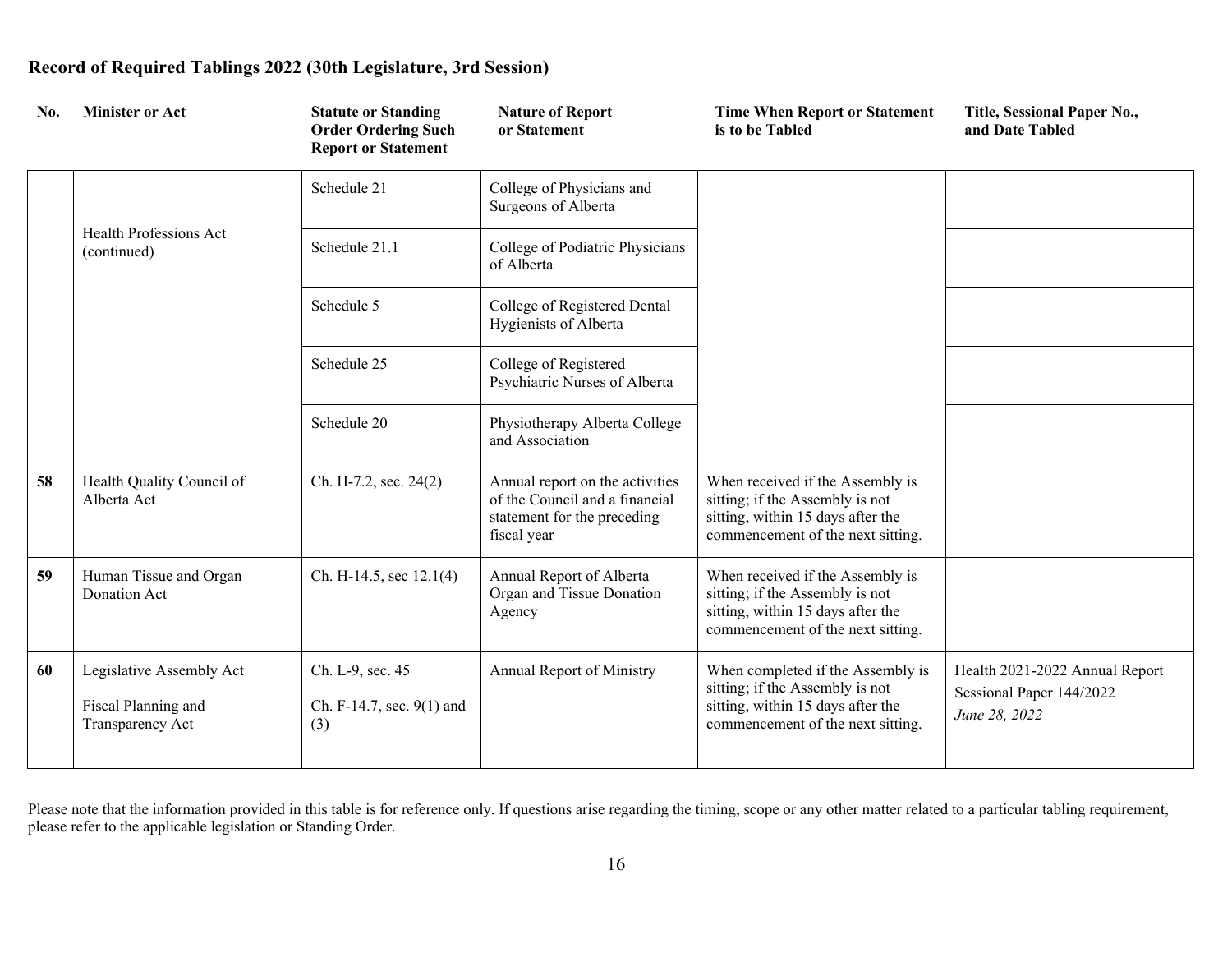| No. | <b>Minister or Act</b>                                                       | <b>Statute or Standing</b><br><b>Order Ordering Such</b><br><b>Report or Statement</b> | <b>Nature of Report</b><br>or Statement            | <b>Time When Report or Statement</b><br>is to be Tabled                                                                                       | Title, Sessional Paper No.,<br>and Date Tabled                                                 |
|-----|------------------------------------------------------------------------------|----------------------------------------------------------------------------------------|----------------------------------------------------|-----------------------------------------------------------------------------------------------------------------------------------------------|------------------------------------------------------------------------------------------------|
| 61  | Mental Health Act                                                            | Ch. M-13, sec. $47(2)$                                                                 | Annual Report of Mental<br>Health Patient Advocate | When received if the Assembly is<br>sitting; if the Assembly is not<br>sitting, within 15 days after the<br>commencement of the next sitting. |                                                                                                |
| 62  | Public Health Act                                                            | Ch. P-37, sec. 7(2)                                                                    | Annual Report of Public Health<br>Appeal Board     | When received if the Assembly is<br>sitting; if the Assembly is not<br>sitting, within 15 days after the<br>commencement of the next sitting. | Public Health Appeal Board, 2021<br>Annual Report<br>Sessional Paper 43/2022<br>March 23, 2022 |
| 63  | Regional Health Authorities Act                                              | Ch. R-10, sec. 14(3)                                                                   | Annual Report of each<br>Regional Health Authority | When received if the Assembly is<br>sitting; if the Assembly is not<br>sitting, within 15 days after the<br>commencement of the next sitting. |                                                                                                |
| 64  | Regional Health Authorities Act<br>Alberta Mental Health Board<br>Regulation | Ch. R-10, sec. 14(3)<br>AR 286/94, sec. 4(1),<br>sec. $6(3)(b)$                        | Annual Report of Alberta<br>Mental Health Board    | When received if the Assembly is<br>sitting; if the Assembly is not<br>sitting, within 15 days after the<br>commencement of the next sitting. |                                                                                                |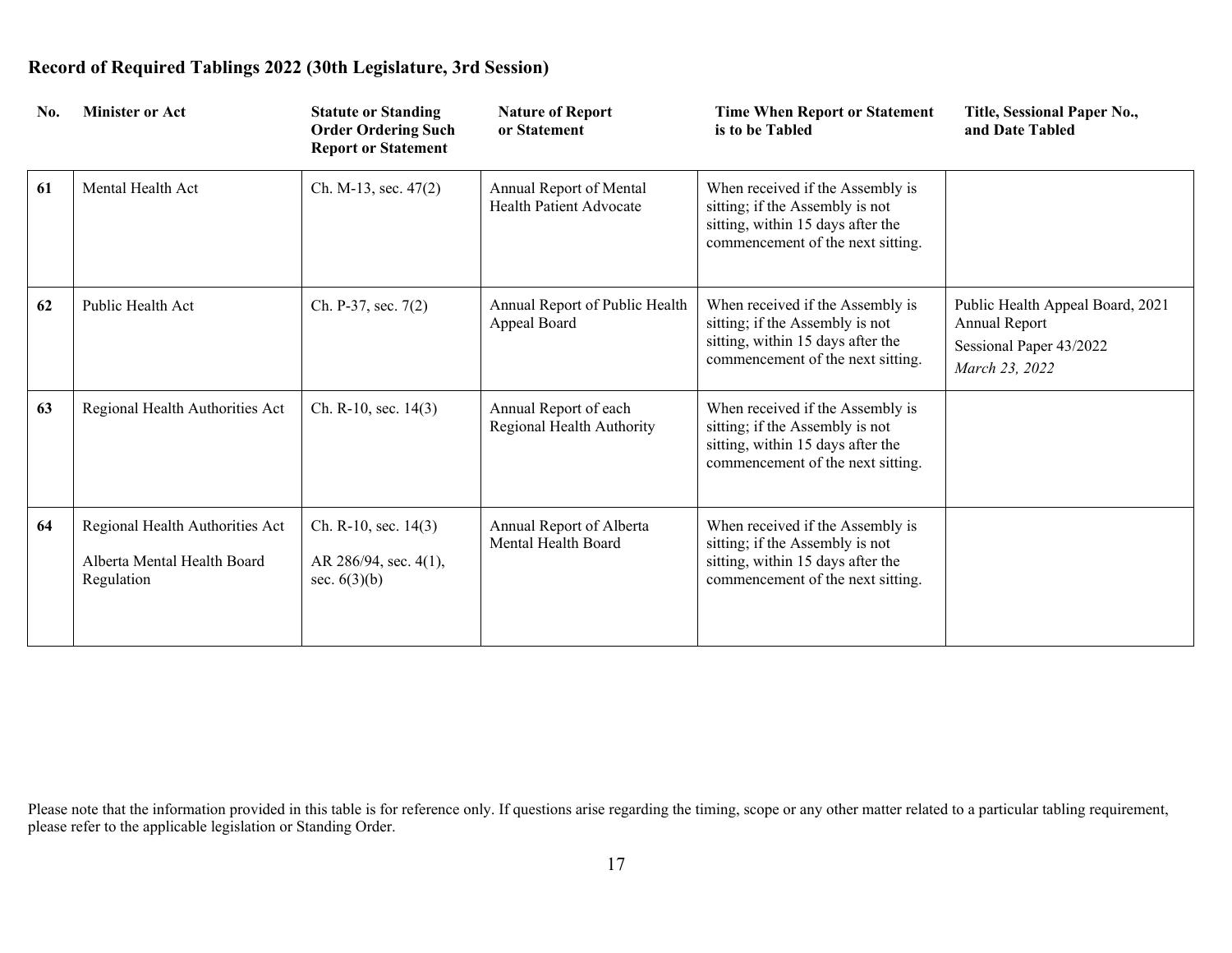| No. | <b>Minister or Act</b>                                              | <b>Statute or Standing</b><br><b>Order Ordering Such</b><br><b>Report or Statement</b> | <b>Nature of Report</b><br>or Statement                      | <b>Time When Report or Statement</b><br>is to be Tabled                                                                                                                                              | Title, Sessional Paper No.,<br>and Date Tabled                                                       |
|-----|---------------------------------------------------------------------|----------------------------------------------------------------------------------------|--------------------------------------------------------------|------------------------------------------------------------------------------------------------------------------------------------------------------------------------------------------------------|------------------------------------------------------------------------------------------------------|
|     | <b>Indigenous Relations, Minister</b>                               |                                                                                        |                                                              |                                                                                                                                                                                                      |                                                                                                      |
| 65  | Fiscal Planning and<br>Transparency Act                             | Ch. F-14.7, sec. $1(2)$ ,<br>sec. $5(4)$                                               | <b>Business Plan</b>                                         | When Minister of Finance makes<br>consolidated fiscal plan public if the<br>Assembly is sitting; if the Assembly<br>is not sitting, within 21 days after<br>the commencement of the next<br>sitting. |                                                                                                      |
| 66  | Legislative Assembly Act<br>Fiscal Planning and<br>Transparency Act | Ch. L-9, sec. 45<br>Ch. F-14.7, sec. 9(1) and<br>(3)                                   | Annual Report of Ministry                                    | When completed if the Assembly is<br>sitting; if the Assembly is not<br>sitting, within 15 days after the<br>commencement of the next sitting.                                                       | Indigenous Relations 2021-2022<br>Annual Report<br>Sessional Paper 145/2022<br>June 28, 2022         |
| 67  | Metis Settlements Act                                               | Ch. M-14, sec. $211(2)$                                                                | Report of Appeal Tribunal for<br>the preceding calendar year | When received if the Assembly is<br>sitting; if the Assembly is not<br>sitting, within 15 days after the<br>commencement of the next sitting.                                                        | Metis Settlements Appeal Tribunal<br>Annual Report 2021<br>Sessional Paper 59/2022<br>April 19, 2022 |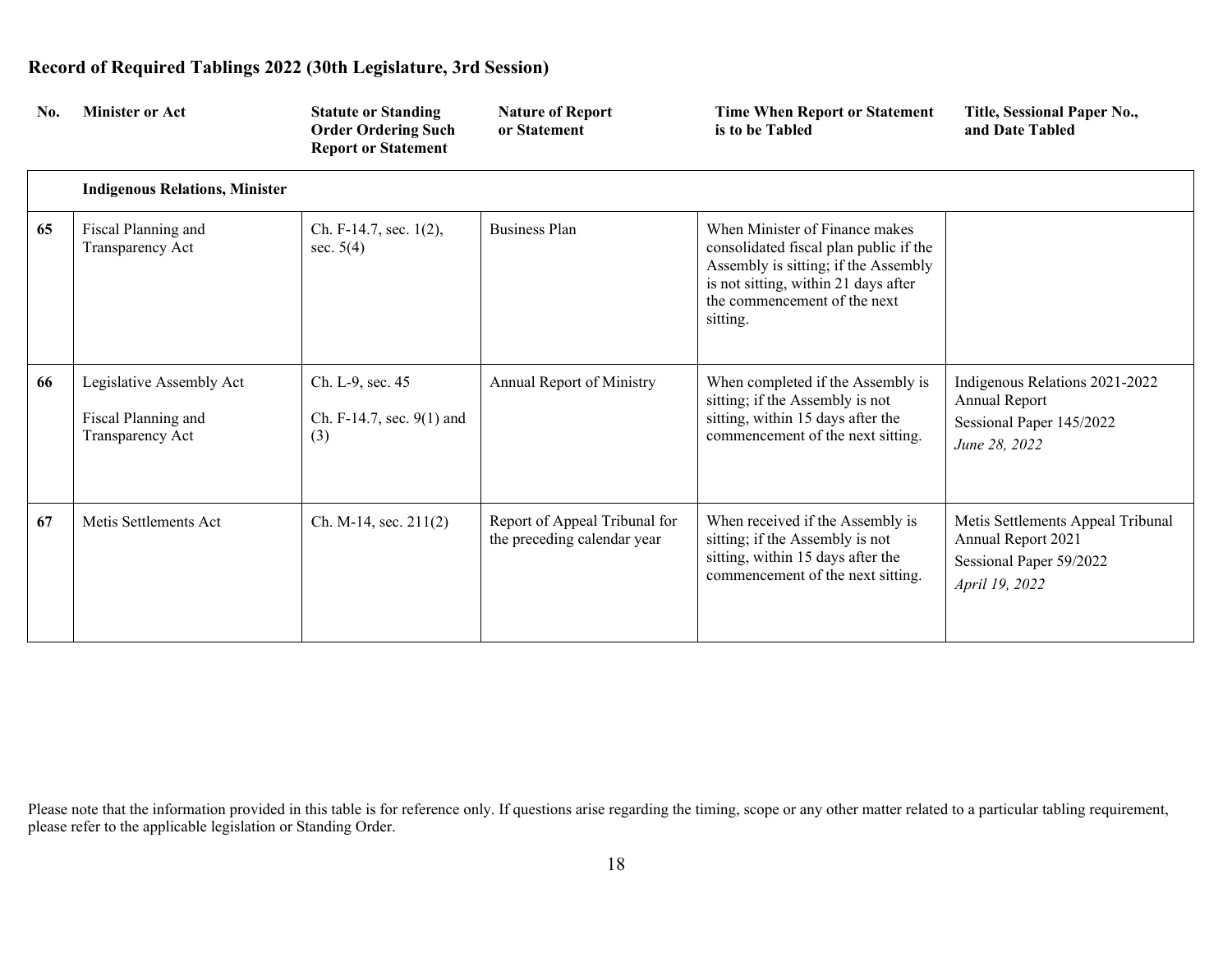| No. | <b>Minister or Act</b>                                              | <b>Statute or Standing</b><br><b>Order Ordering Such</b><br><b>Report or Statement</b> | <b>Nature of Report</b><br>or Statement | <b>Time When Report or Statement</b><br>is to be Tabled                                                                                                                                              | Title, Sessional Paper No.,<br>and Date Tabled                                                       |
|-----|---------------------------------------------------------------------|----------------------------------------------------------------------------------------|-----------------------------------------|------------------------------------------------------------------------------------------------------------------------------------------------------------------------------------------------------|------------------------------------------------------------------------------------------------------|
|     | <b>Infrastructure, Minister</b>                                     |                                                                                        |                                         |                                                                                                                                                                                                      |                                                                                                      |
| 68  | Fiscal Planning and<br>Transparency Act                             | Ch. F-14.7, sec. 1(2),<br>sec. $5(4)$                                                  | <b>Business Plan</b>                    | When Minister of Finance makes<br>consolidated fiscal plan public if the<br>Assembly is sitting; if the Assembly<br>is not sitting, within 21 days after<br>the commencement of the next<br>sitting. |                                                                                                      |
| 69  | Legislative Assembly Act<br>Fiscal Planning and<br>Transparency Act | Ch. L-9, sec. 45<br>Ch. F-14.7, sec. 9(1) and<br>(3)                                   | Annual Report of Ministry               | When completed if the Assembly is<br>sitting; if the Assembly is not<br>sitting, within 15 days after the<br>commencement of the next sitting.                                                       | Infrastructure 2021-2022 Annual<br>Report<br>Sessional Paper 146/2022<br>June 28, 2022               |
|     | Jobs, Economy and Innovation, Minister                              |                                                                                        |                                         |                                                                                                                                                                                                      |                                                                                                      |
| 70  | Fiscal Planning and<br>Transparency Act                             | Ch. F-14.7, sec. 1(2),<br>sec. $5(4)$                                                  | <b>Business Plan</b>                    | When Minister of Finance makes<br>consolidated fiscal plan public if the<br>Assembly is sitting; if the Assembly<br>is not sitting, within 21 days after<br>the commencement of the next<br>sitting. |                                                                                                      |
| 71  | Legislative Assembly Act<br>Fiscal Planning and<br>Transparency Act | Ch. L-9, sec. 45<br>Ch. F-14.7, sec. 9(1) and<br>(3)                                   | <b>Annual Report of Ministry</b>        | When completed if the Assembly is<br>sitting; if the Assembly is not<br>sitting, within 15 days after the<br>commencement of the next sitting.                                                       | Jobs, Economy and Innovation<br>Annual Report 2021-2022<br>Sessional Paper 157/2022<br>June 29, 2022 |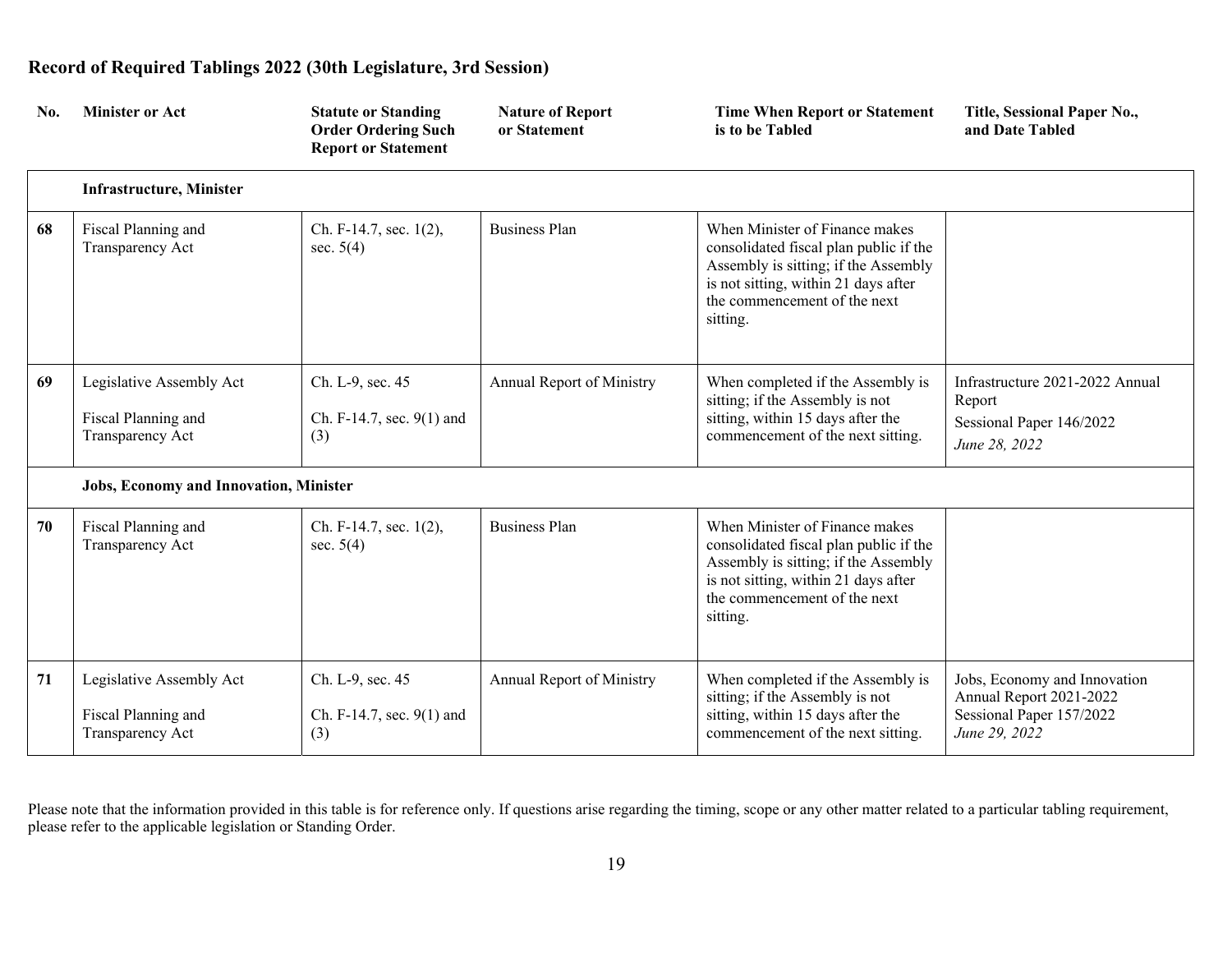| No. | <b>Minister or Act</b>                          | <b>Statute or Standing</b><br><b>Order Ordering Such</b><br><b>Report or Statement</b> | <b>Nature of Report</b><br>or Statement                                                  | <b>Time When Report or Statement</b><br>is to be Tabled                                                                                                                                              | Title, Sessional Paper No.,<br>and Date Tabled                                           |
|-----|-------------------------------------------------|----------------------------------------------------------------------------------------|------------------------------------------------------------------------------------------|------------------------------------------------------------------------------------------------------------------------------------------------------------------------------------------------------|------------------------------------------------------------------------------------------|
| 72  | Northern Alberta Development<br>Council Act     | Ch. N-4, sec. 8                                                                        | Annual Report of Council                                                                 | Within 15 days of the<br>commencement of the next session<br>following the preparation of the<br>report.                                                                                             |                                                                                          |
|     | <b>Justice, Minister, and Solicitor General</b> |                                                                                        |                                                                                          |                                                                                                                                                                                                      |                                                                                          |
| 73  | Conflicts of Interest Act                       | Ch. C-23, sec. $16(5)$                                                                 | Statement of Direct Associates,<br>Payments to MLAs and<br>Payments to Direct Associates | When completed if the Assembly is<br>sitting; if the Assembly is not<br>sitting, within 15 days after the<br>commencement of the next sitting.                                                       |                                                                                          |
| 74  | Fiscal Planning and<br>Transparency Act         | Ch. F-14.7, sec. 1(2),<br>sec. $5(4)$                                                  | <b>Business Plan</b>                                                                     | When Minister of Finance makes<br>consolidated fiscal plan public if the<br>Assembly is sitting; if the Assembly<br>is not sitting, within 21 days after<br>the commencement of the next<br>sitting. |                                                                                          |
| 75  | Legal Profession Act                            | Ch. L-8, sec. $5(4)$                                                                   | Annual Report of the Law<br>Society                                                      | When received if Assembly is<br>sitting; if the Assembly is not<br>sitting, within 15 days after the<br>commencement of the next sitting.                                                            | Law Society of Alberta 2021<br>Annual Report<br>Sessional Paper 128/2022<br>June 6, 2022 |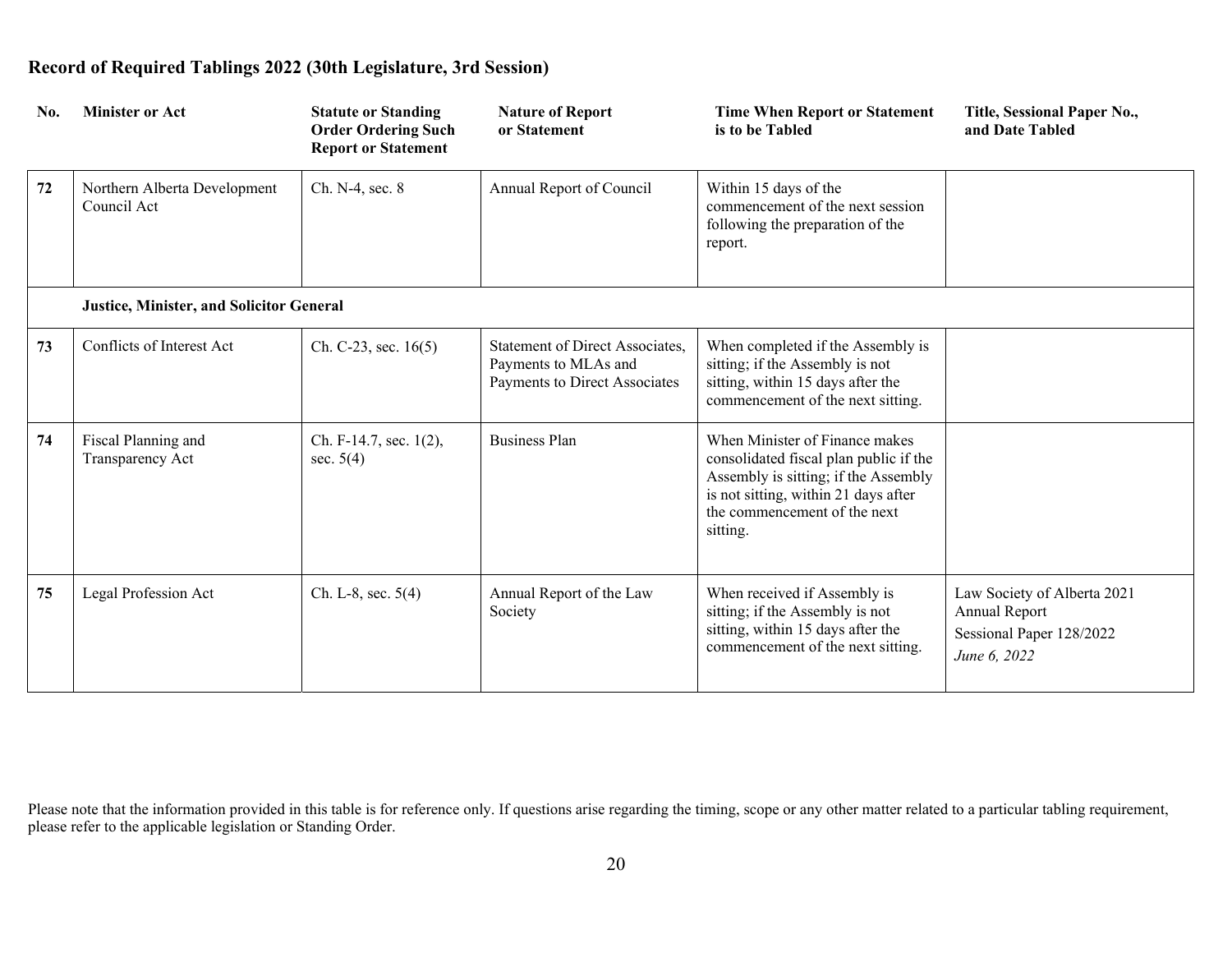| No. | <b>Minister or Act</b>                                              | <b>Statute or Standing</b><br><b>Order Ordering Such</b><br><b>Report or Statement</b> | <b>Nature of Report</b><br>or Statement                                                                | <b>Time When Report or Statement</b><br>is to be Tabled                                                                                        | Title, Sessional Paper No.,<br>and Date Tabled                                                        |
|-----|---------------------------------------------------------------------|----------------------------------------------------------------------------------------|--------------------------------------------------------------------------------------------------------|------------------------------------------------------------------------------------------------------------------------------------------------|-------------------------------------------------------------------------------------------------------|
| 76  | Legal Profession Act                                                | Ch. L-8, sec.124(2)                                                                    | Summary of Affairs and<br>Audited Balance Sheet of<br>Alberta Law Foundation                           | When received, if the Assembly is<br>sitting; if the Assembly is not<br>sitting, within 15 days after the<br>commencement of the next sitting. |                                                                                                       |
| 77  | Legislative Assembly Act<br>Fiscal Planning and<br>Transparency Act | Ch. L-9, sec. 45<br>Ch. F-14.7, sec. 9(1) and<br>(3)                                   | Annual Report of Ministry                                                                              | When completed if the Assembly is<br>sitting; if the Assembly is not<br>sitting, within 15 days after the<br>commencement of the next sitting. | Justice and Solicitor General<br>2021-2022 Annual Report<br>Sessional Paper 147/2022<br>June 28, 2022 |
| 78  | <b>Statutes Repeal Act</b>                                          | Ch. S-19.3, sec. $2(1)$                                                                | Report listing Acts and<br>provisions not in force but<br>assented to five years or more<br>previously | Annually, within first 15 days on<br>which Assembly sits in that year.                                                                         | Report entitled "Statutes Appeal<br>$Act - 2022 List"$<br>Sessional Paper 24/2022<br>March 14, 2022   |
|     | <b>Labour and Immigration, Minister</b>                             |                                                                                        |                                                                                                        |                                                                                                                                                |                                                                                                       |
| 79  | Agrology Profession Act                                             | Ch. A-13.5, sec. $4(2)$                                                                | Annual Report of Institute                                                                             | When received if the Assembly is<br>sitting; if the Assembly is not<br>sitting, within 15 days after the<br>commencement of the next sitting.  | Alberta Institute of Agrologists<br>Annual Report 2021<br>Sessional Paper 131/2022<br>June 24, 2022   |
| 80  | Architects Act                                                      | Ch. A-44, sec. 6(4)                                                                    | Annual Report of Association                                                                           | When received if the Assembly is<br>sitting; if the Assembly is not<br>sitting, within 15 days after the<br>commencement of the next sitting.  |                                                                                                       |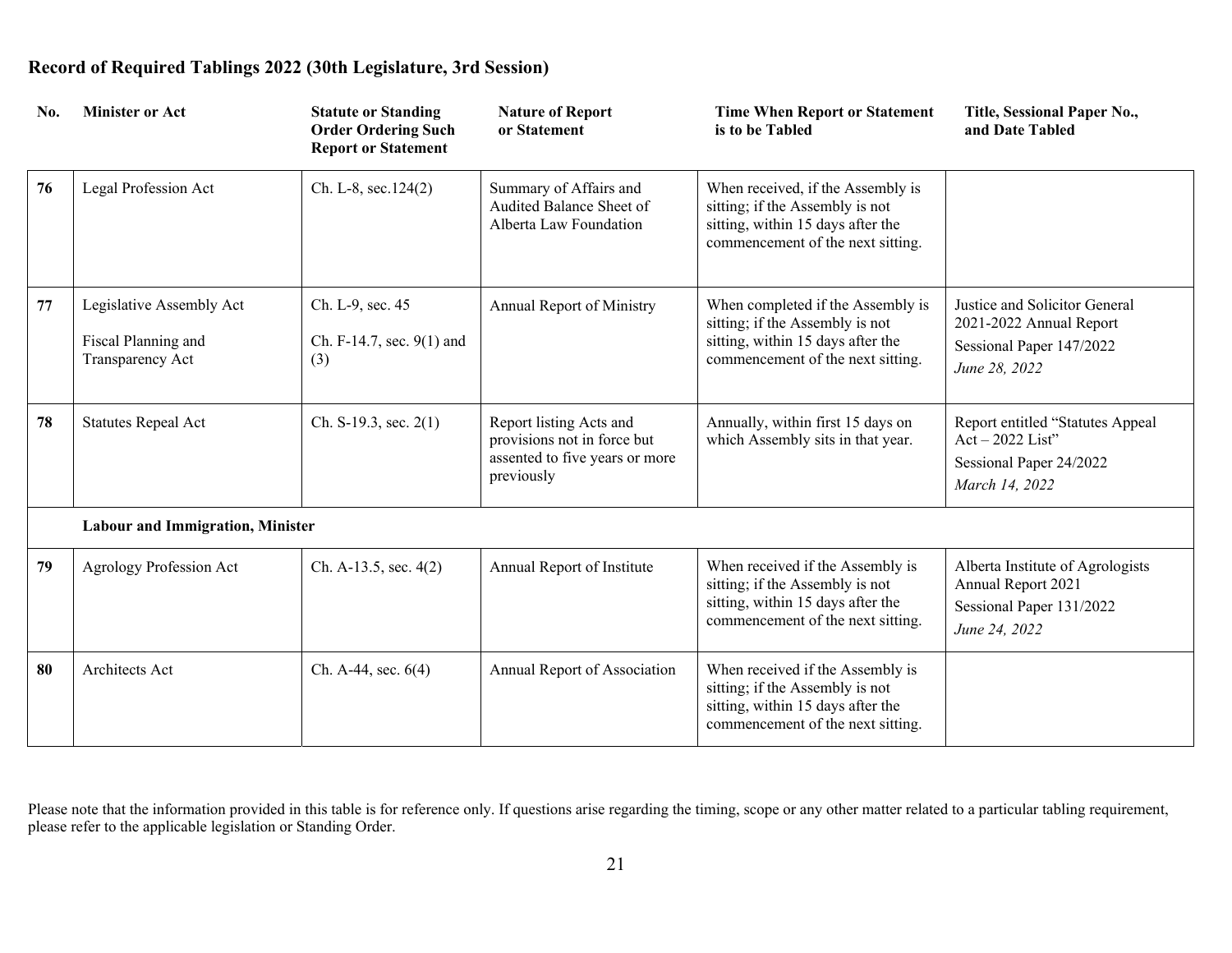| No. | <b>Minister or Act</b>                                                     | <b>Statute or Standing</b><br><b>Order Ordering Such</b><br><b>Report or Statement</b> | <b>Nature of Report</b><br>or Statement                                                              | <b>Time When Report or Statement</b><br>is to be Tabled                                                                                                                                              | Title, Sessional Paper No.,<br>and Date Tabled |
|-----|----------------------------------------------------------------------------|----------------------------------------------------------------------------------------|------------------------------------------------------------------------------------------------------|------------------------------------------------------------------------------------------------------------------------------------------------------------------------------------------------------|------------------------------------------------|
| 81  | <b>Chartered Professional</b><br><b>Accountants Act</b>                    | Ch. C-10.2, sec. 28(2)                                                                 | Annual Report of the Chartered<br>Professional Accountants of<br>Alberta                             | When received if the Assembly is<br>sitting; if the Assembly is not<br>sitting, within 15 days after the<br>commencement of the next sitting.                                                        |                                                |
| 82  | <b>Engineering and Geoscience</b><br>Professions Act                       | Ch. E-11, sec. 12(4)                                                                   | Annual Report of Association                                                                         | When received if the Assembly is<br>sitting; if the Assembly is not<br>sitting, within 15 days after the<br>commencement of the next sitting.                                                        |                                                |
| 83  | <b>Engineering and Geoscience</b><br>Professions Act                       | Ch. E-11, sec. 87(4)                                                                   | Annual Report of Association<br>of Science and Engineering<br>Technology Professionals of<br>Alberta | When received if the Assembly is<br>sitting; if the Assembly is not<br>sitting, within 15 days after the<br>commencement of the next sitting.                                                        |                                                |
| 84  | Fiscal Planning and<br>Transparency Act                                    | Ch. F-14.7, sec. 1(2),<br>sec. $5(4)$                                                  | <b>Business Plan</b>                                                                                 | When Minister of Finance makes<br>consolidated fiscal plan public if the<br>Assembly is sitting; if the Assembly<br>is not sitting, within 21 days after<br>the commencement of the next<br>sitting. |                                                |
| 85  | Government Organization Act<br>(also see Minister of Municipal<br>Affairs) | Ch. G-10, Schedule 10,<br>sec. $10(3)$                                                 | Annual Report of a Delegated<br>Person                                                               | When received if the Assembly is<br>sitting; if the Assembly is not<br>sitting, within 15 days after the<br>commencement of the next sitting.                                                        |                                                |
| 86  | Labour Relations Code                                                      | Ch. L-1, sec. $20(2)$                                                                  | Annual Report of Labour<br><b>Relations Board</b>                                                    | When received if the Assembly is<br>sitting; if the Assembly is not<br>sitting, within 15 days after the<br>commencement of the next sitting.                                                        |                                                |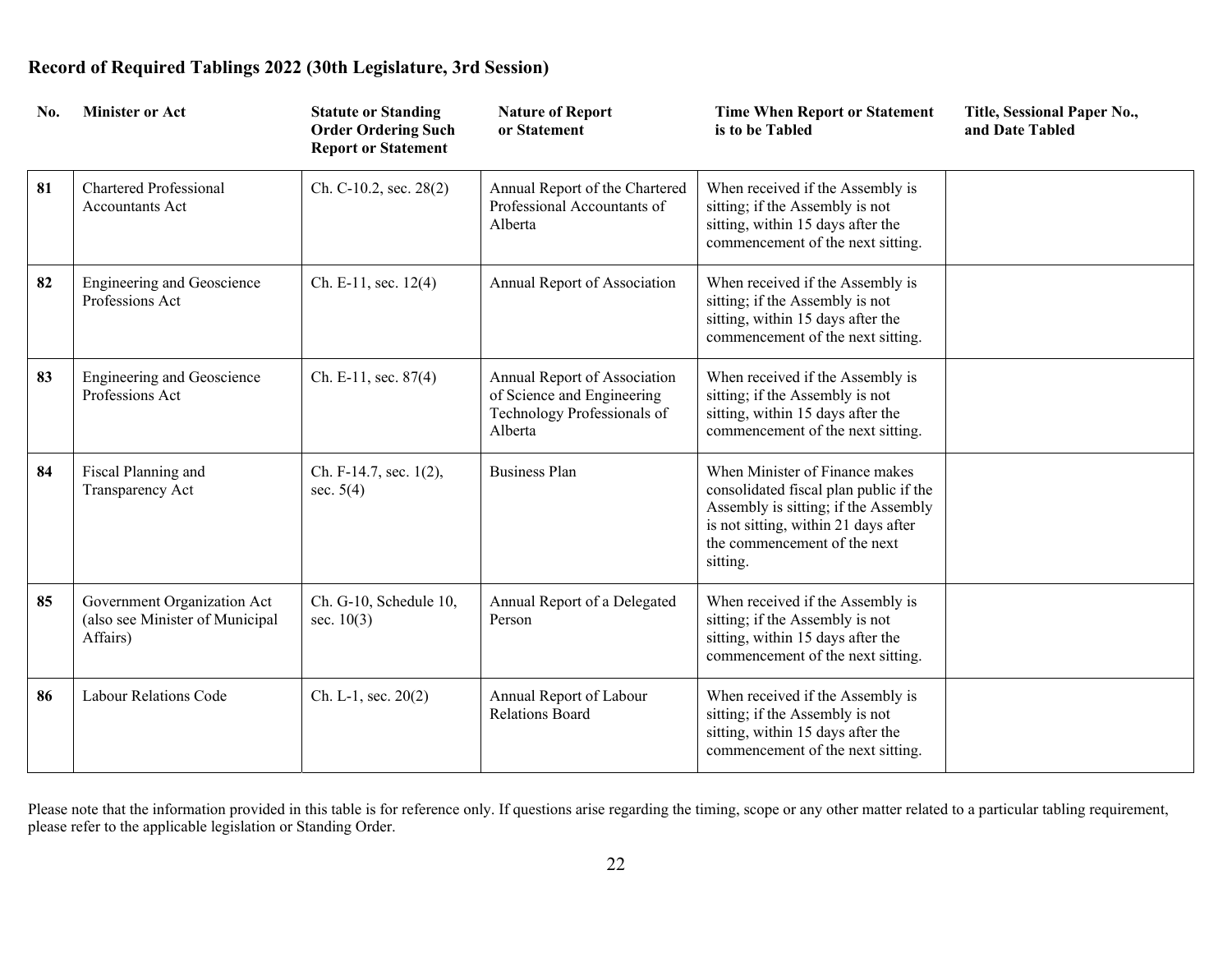| No. | <b>Minister or Act</b>                                              | <b>Statute or Standing</b><br><b>Order Ordering Such</b><br><b>Report or Statement</b> | <b>Nature of Report</b><br>or Statement          | <b>Time When Report or Statement</b><br>is to be Tabled                                                                                             | Title, Sessional Paper No.,<br>and Date Tabled                                                 |
|-----|---------------------------------------------------------------------|----------------------------------------------------------------------------------------|--------------------------------------------------|-----------------------------------------------------------------------------------------------------------------------------------------------------|------------------------------------------------------------------------------------------------|
| 87  | Land Surveyors Act                                                  | Ch. L-3, sec. 9(4)                                                                     | Annual Report of Association                     | When received if the Assembly is<br>sitting, if the Assembly is not<br>sitting, within 15 days after the<br>commencement of the next sitting.       |                                                                                                |
| 88  | Legislative Assembly Act<br>Fiscal Planning and<br>Transparency Act | Ch. L-9, sec. 45<br>Ch. F-14.7, sec. 9(1) and<br>(3)                                   | Annual Report of Ministry                        | When completed if the Assembly is<br>sitting; if the Assembly is not<br>sitting, within 15 days after the<br>commencement of the next sitting.      | Labour and Immigration 2021-2022<br>Annual Report<br>Sessional Paper 148/2022<br>June 28, 2022 |
| 89  | <b>Regulated Forest Management</b><br>Profession Act                | Ch. R-13, sec. 4(2)                                                                    | Annual Report of the<br>Association              | When received if the Assembly is<br>sitting; if the Assembly is not<br>sitting, within 15 days after the<br>commencement of the next sitting.       |                                                                                                |
| 90  | Veterinary Profession Act                                           | Ch. V-2, sec. $6.1(2)$                                                                 | Annual Report of Association                     | When received if the Assembly is<br>sitting; if the Assembly is not<br>sitting, within 15 days after the<br>commencement of the next sitting.       |                                                                                                |
| 91  | Workers' Compensation Act                                           | Ch. W-15, sec. $93(5)$                                                                 | Annual Report of Board                           | When received if the Assembly is in<br>session; if the Assembly is not in<br>session, within 15 days after the<br>commencement of the next session. |                                                                                                |
| 92  | Workers' Compensation Act                                           | Ch. W-15, sec. 93(6)                                                                   | Five Year Actuarial Evaluation<br>of Liabilities | With annual report every five years<br>or in any lesser period as directed by<br>the Lieutenant Governor in Council.                                |                                                                                                |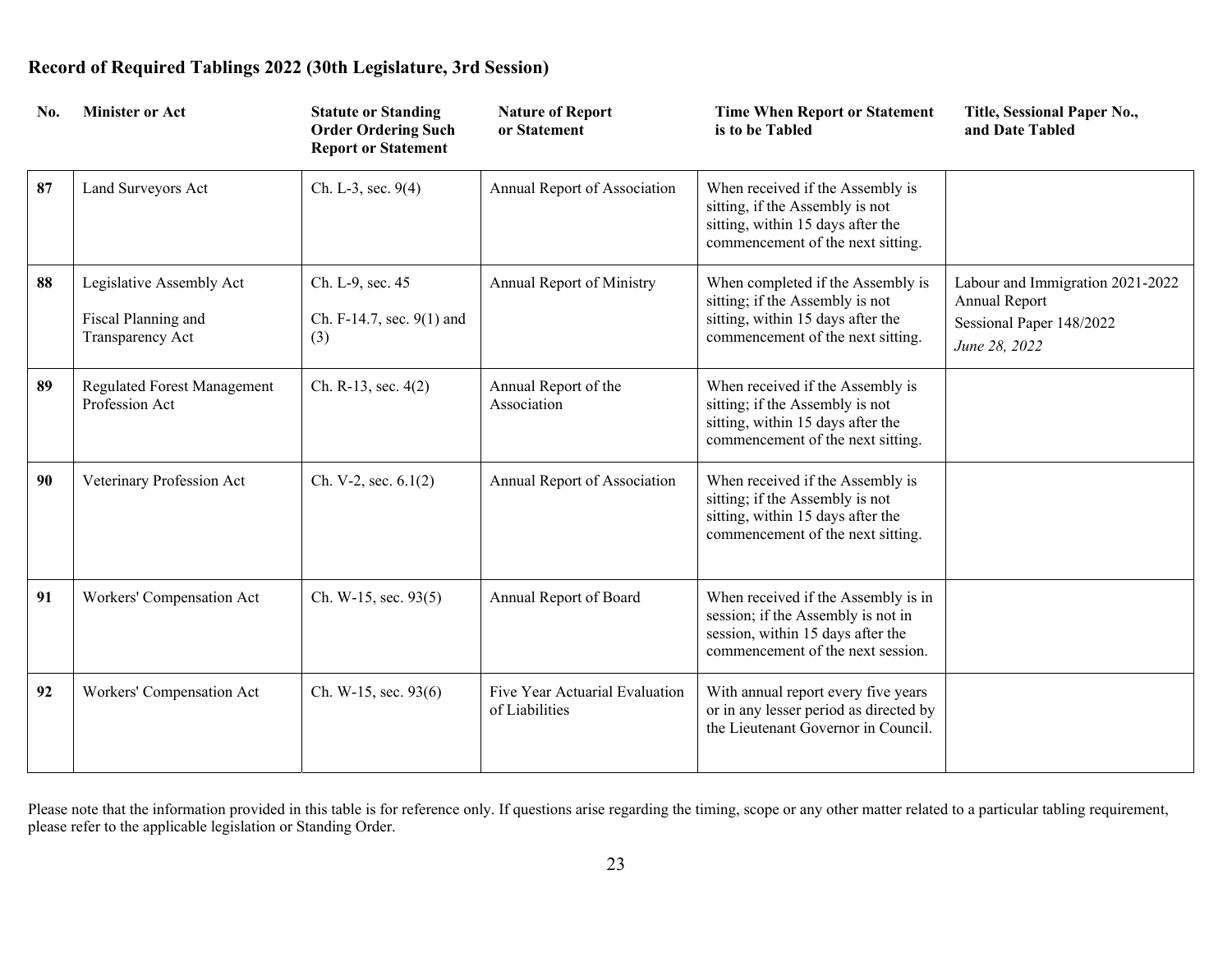| No. | <b>Minister or Act</b>                                              | <b>Statute or Standing</b><br><b>Order Ordering Such</b><br><b>Report or Statement</b> | <b>Nature of Report</b><br>or Statement  | <b>Time When Report or Statement</b><br>is to be Tabled                                                                                                                                              | Title, Sessional Paper No.,<br>and Date Tabled                                            |
|-----|---------------------------------------------------------------------|----------------------------------------------------------------------------------------|------------------------------------------|------------------------------------------------------------------------------------------------------------------------------------------------------------------------------------------------------|-------------------------------------------------------------------------------------------|
|     | <b>Municipal Affairs, Minister</b>                                  |                                                                                        |                                          |                                                                                                                                                                                                      |                                                                                           |
| 93  | Fiscal Planning and<br>Transparency Act                             | Ch. F-14.7, sec. 1(2),<br>sec. $5(4)$                                                  | <b>Business Plan</b>                     | When Minister of Finance makes<br>consolidated fiscal plan public if the<br>Assembly is sitting; if the Assembly<br>is not sitting, within 21 days after<br>the commencement of the next<br>sitting. |                                                                                           |
| 94  | Government Organization Act<br>(also see Minister of Labour)        | Ch. G-10, Schedule 10,<br>sec. $10(3)$                                                 | Annual Report of a Delegated<br>Person   | When received if the Assembly is<br>sitting; if the Assembly is not<br>sitting, within 15 days after the<br>commencement of the next sitting.                                                        |                                                                                           |
| 95  | Legislative Assembly Act<br>Fiscal Planning and<br>Transparency Act | Ch. L-9, sec. 45<br>Ch. F-14.7, sec. 9(1) and<br>(3)                                   | <b>Annual Report of Ministry</b>         | When completed if the Assembly is<br>sitting; if the Assembly is not<br>sitting, within 15 days after the<br>commencement of the next sitting.                                                       | Municipal Affairs 2021-2022<br>Annual Report<br>Sessional Paper 149/2022<br>June 28, 2022 |
| 96  | Safety Codes Act                                                    | Ch. S-1, sec. $25(3)$                                                                  | Annual Report of Safety Codes<br>Council | When received if the Assembly is<br>sitting; if the Assembly is not<br>sitting, within 15 days after the<br>commencement of the next sitting.                                                        |                                                                                           |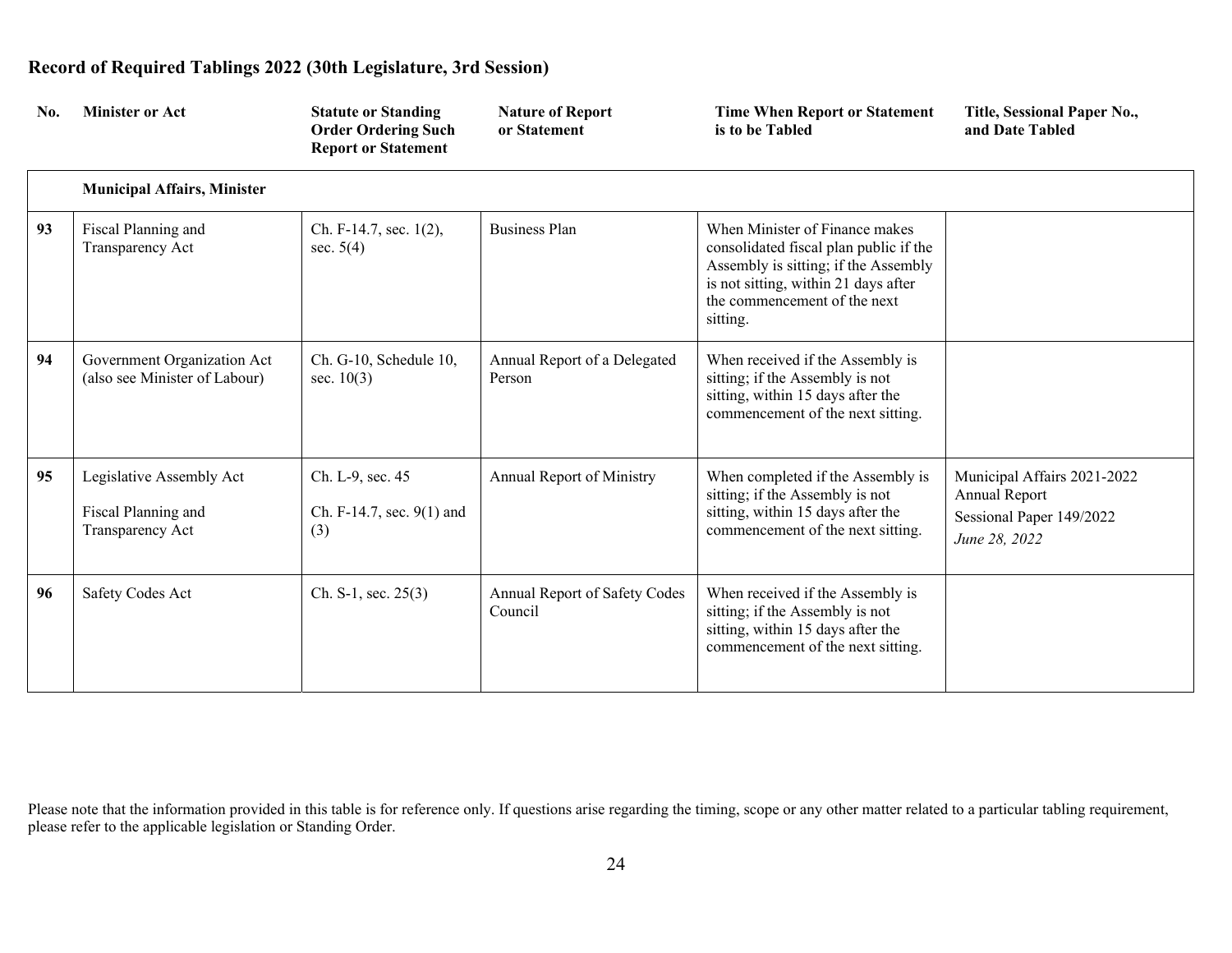| No. | <b>Minister or Act</b>                        | <b>Statute or Standing</b><br><b>Order Ordering Such</b><br><b>Report or Statement</b> | <b>Nature of Report</b><br>or Statement                                                                                                                      | <b>Time When Report or Statement</b><br>is to be Tabled                                                                                                                                              | Title, Sessional Paper No.,<br>and Date Tabled |
|-----|-----------------------------------------------|----------------------------------------------------------------------------------------|--------------------------------------------------------------------------------------------------------------------------------------------------------------|------------------------------------------------------------------------------------------------------------------------------------------------------------------------------------------------------|------------------------------------------------|
| 97  | Special Areas Act                             | Ch. S-16, sec. 19(2)                                                                   | Audited Financial Statement of<br>Special Areas                                                                                                              | When received if the Assembly is in<br>session; if the Assembly is not in<br>session, within 15 days after the<br>commencement of the next session.                                                  |                                                |
|     | <b>Red Tape Reduction, Associate Minister</b> |                                                                                        |                                                                                                                                                              |                                                                                                                                                                                                      |                                                |
| 98  | Red Tape Reduction Act                        | Ch. R-8.2, sec. $2(2)$                                                                 | Report respecting the<br>Government's strategies and<br>initiatives to eliminate and<br>prevent unnecessary regulatory<br>and administrative<br>requirements | When prepared if the Assembly is<br>sitting; if the Assembly is not<br>sitting, within 15 days after the<br>commencement of the next sitting.                                                        |                                                |
|     | <b>Seniors and Housing, Minister</b>          |                                                                                        |                                                                                                                                                              |                                                                                                                                                                                                      |                                                |
| 99  | Fiscal Planning and<br>Transparency Act       | Ch. F-14.7, sec. 1(2),<br>sec. $5(4)$                                                  | <b>Business Plan</b>                                                                                                                                         | When Minister of Finance makes<br>consolidated fiscal plan public if the<br>Assembly is sitting; if the Assembly<br>is not sitting, within 21 days after<br>the commencement of the next<br>sitting. |                                                |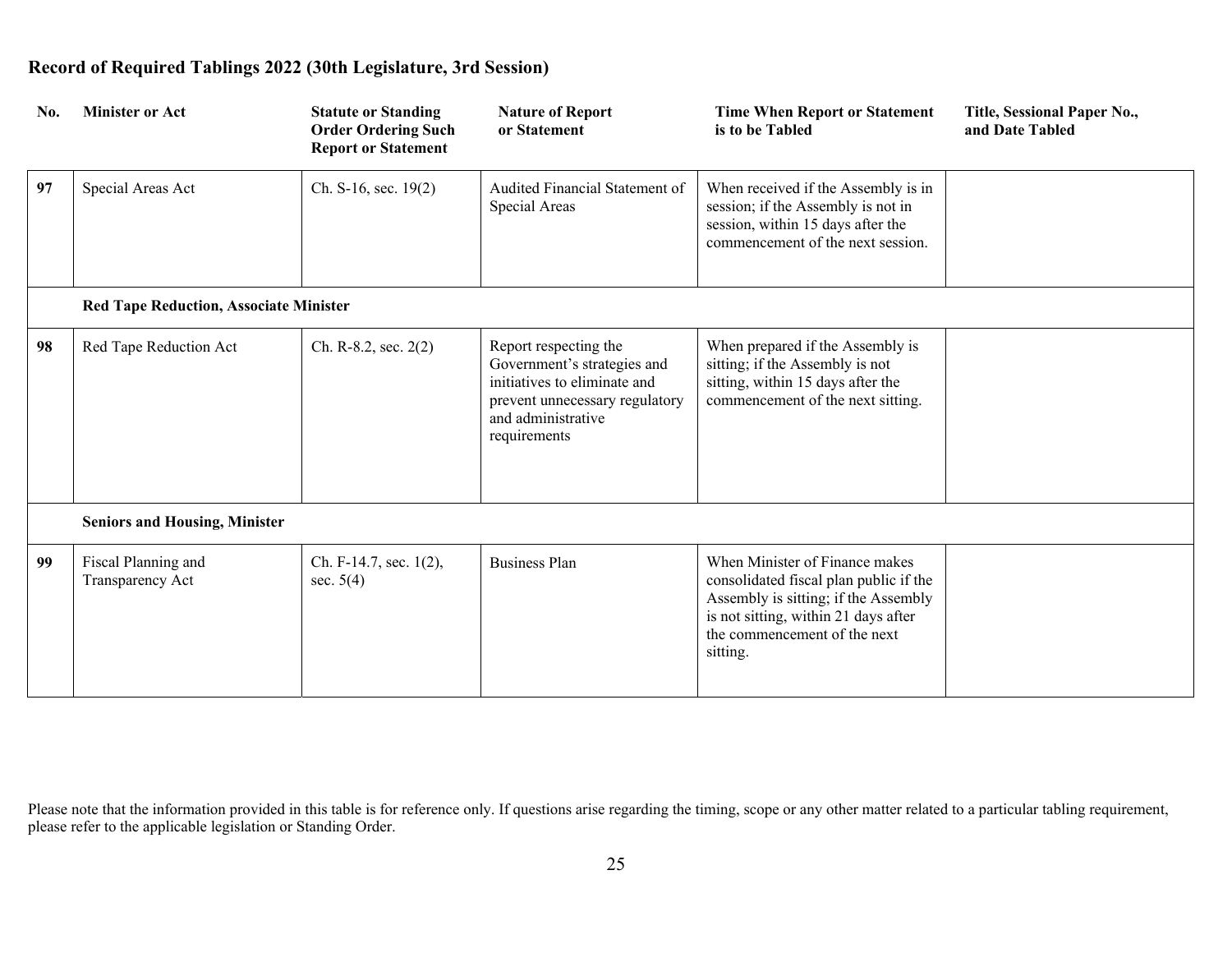| No.        | <b>Minister or Act</b>                                              | <b>Statute or Standing</b><br><b>Order Ordering Such</b><br><b>Report or Statement</b> | <b>Nature of Report</b><br>or Statement                                                       | <b>Time When Report or Statement</b><br>is to be Tabled                                                                                                                                              | Title, Sessional Paper No.,<br>and Date Tabled                                                                              |
|------------|---------------------------------------------------------------------|----------------------------------------------------------------------------------------|-----------------------------------------------------------------------------------------------|------------------------------------------------------------------------------------------------------------------------------------------------------------------------------------------------------|-----------------------------------------------------------------------------------------------------------------------------|
| <b>100</b> | Legislative Assembly Act<br>Fiscal Planning and<br>Transparency Act | Ch. L-9, sec. 45<br>Ch. F-14.7, sec. 9(1) and<br>(3)                                   | Annual Report of Ministry                                                                     | When completed if the Assembly is<br>sitting; if the Assembly is not<br>sitting, within 15 days after the<br>commencement of the next sitting.                                                       | Seniors and Housing 2021-2022<br>Annual Report<br>Sessional Paper 150/2022<br>June 28, 2022                                 |
|            | Service Alberta, Minister                                           |                                                                                        |                                                                                               |                                                                                                                                                                                                      |                                                                                                                             |
| 101        | An Act to End Predatory<br>Lending                                  | Ch. E-9.5, sec. 4(2)                                                                   | Annual report on use of short-<br>term lending and the status of<br>the payday loan industry. | When completed if the Assembly is<br>sitting; if the Assembly is not<br>sitting, within 15 days after the<br>commencement of the next sitting.                                                       |                                                                                                                             |
| 102        | Fiscal Planning and<br>Transparency Act                             | Ch. F-14.7, sec. 1(2),<br>sec. $5(4)$                                                  | <b>Business Plan</b>                                                                          | When Minister of Finance makes<br>consolidated fiscal plan public if the<br>Assembly is sitting; if the Assembly<br>is not sitting, within 21 days after<br>the commencement of the next<br>sitting. |                                                                                                                             |
| 103        | Freedom of Information and<br>Protection of Privacy Act             | Ch. F-25, sec. 86                                                                      | Annual Report of Minister on<br>operation of Act                                              | When completed.                                                                                                                                                                                      | Freedom of Information and<br>Protection of Privacy Annual Report<br>2020-2021<br>Sessional Paper 60/2022<br>April 19, 2022 |
| 104        | Legislative Assembly Act<br>Fiscal Planning and<br>Transparency Act | Ch. L-9, sec. 45<br>Ch. F-14.7, sec. 9(1) and<br>(3)                                   | <b>Annual Report of Ministry</b>                                                              | When completed if the Assembly is<br>sitting; if the Assembly is not<br>sitting, within 15 days after the<br>commencement of the next sitting.                                                       | Service Alberta 2021-2022 Annual<br>Report<br>Sessional Paper 151/2022<br>June 28, 2022                                     |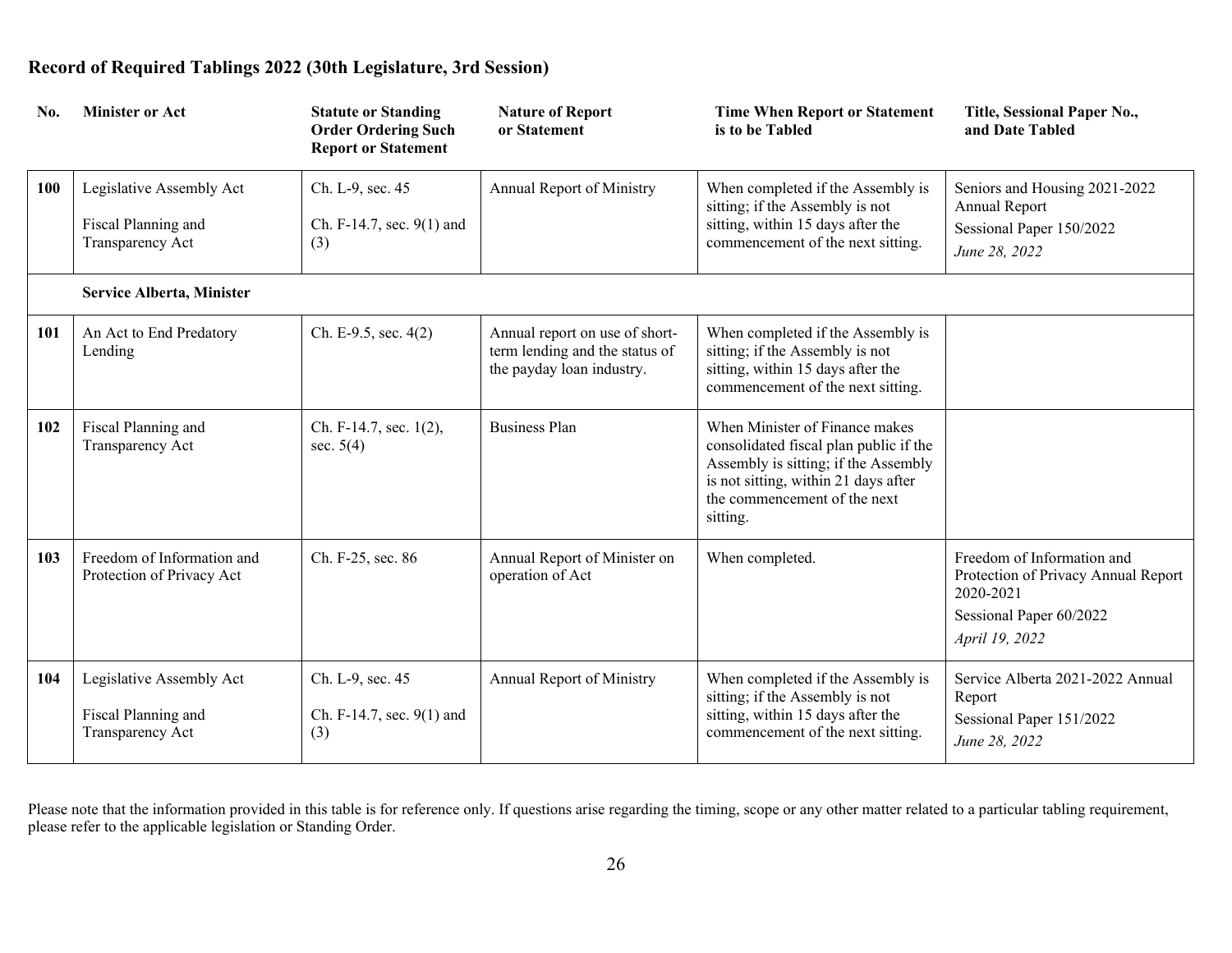| No. | <b>Minister or Act</b>                                              | <b>Statute or Standing</b><br><b>Order Ordering Such</b><br><b>Report or Statement</b> | <b>Nature of Report</b><br>or Statement                                      | <b>Time When Report or Statement</b><br>is to be Tabled                                                                                                                                              | Title, Sessional Paper No.,<br>and Date Tabled                                         |
|-----|---------------------------------------------------------------------|----------------------------------------------------------------------------------------|------------------------------------------------------------------------------|------------------------------------------------------------------------------------------------------------------------------------------------------------------------------------------------------|----------------------------------------------------------------------------------------|
|     | <b>Transportation, Minister</b>                                     |                                                                                        |                                                                              |                                                                                                                                                                                                      |                                                                                        |
| 105 | Fiscal Planning and<br>Transparency Act                             | Ch. F-14.7, sec. 1(2),<br>sec. $5(4)$                                                  | <b>Business Plan</b>                                                         | When Minister of Finance makes<br>consolidated fiscal plan public if the<br>Assembly is sitting; if the Assembly<br>is not sitting, within 21 days after<br>the commencement of the next<br>sitting. |                                                                                        |
| 106 | Legislative Assembly Act<br>Fiscal Planning and<br>Transparency Act | Ch. L-9, sec. 45<br>Ch. F-14.7, sec. $9(1)$ and<br>(3)                                 | Annual Report of Ministry                                                    | When completed if the Assembly is<br>sitting; if the Assembly is not<br>sitting, within 15 days after the<br>commencement of the next sitting.                                                       | Transportation 2021-2022 Annual<br>Report<br>Sessional Paper 152/2022<br>June 28, 2022 |
|     | <b>Treasury Board, President and Minister of Finance</b>            |                                                                                        |                                                                              |                                                                                                                                                                                                      |                                                                                        |
| 107 | Alberta Research and Innovation<br>Act                              | Ch. A-31.7, sec. $11(6)$                                                               | Report summarizing the<br>transactions and affairs of the<br>endowment funds | When prepared if the Assembly is<br>sitting; if the Assembly is not<br>sitting, within 15 days after the<br>commencement of the next sitting.                                                        |                                                                                        |
| 108 | Fiscal Planning and<br>Transparency Act                             | Ch. F-14.7, sec. 1(2),<br>sec. $4(4)$                                                  | <b>Consolidated Fiscal Plan</b>                                              | When main estimates are tabled for<br>that fiscal year.                                                                                                                                              | Budget 2022, Fiscal Plan 2022-25<br>Sessional Paper 10/2022<br>February 24, 2022       |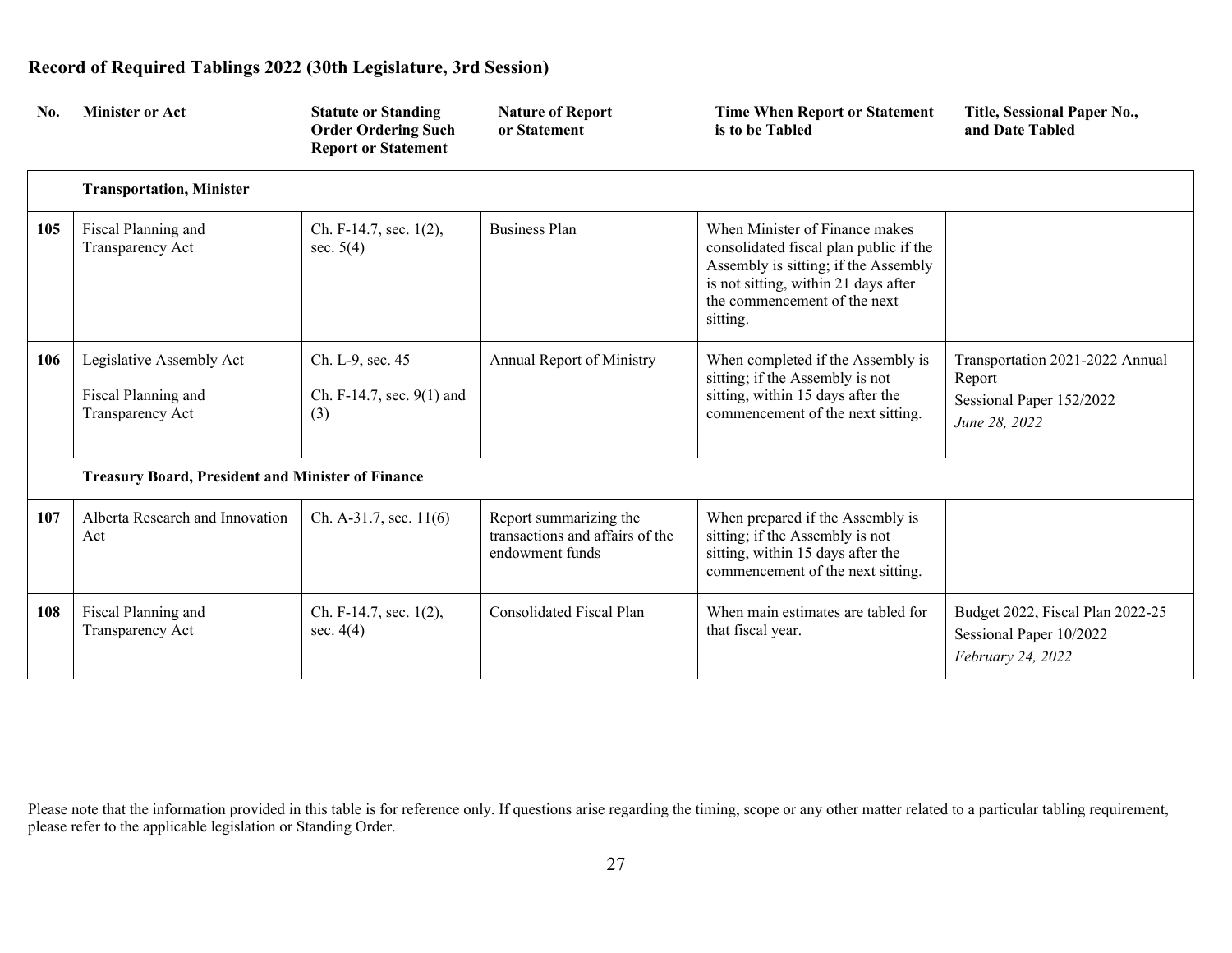| No. | <b>Minister or Act</b>                  | <b>Statute or Standing</b><br><b>Order Ordering Such</b><br><b>Report or Statement</b> | <b>Nature of Report</b><br>or Statement                     | <b>Time When Report or Statement</b><br>is to be Tabled                                                                                                                                                                                                                                                                                               | Title, Sessional Paper No.,<br>and Date Tabled                                                                             |
|-----|-----------------------------------------|----------------------------------------------------------------------------------------|-------------------------------------------------------------|-------------------------------------------------------------------------------------------------------------------------------------------------------------------------------------------------------------------------------------------------------------------------------------------------------------------------------------------------------|----------------------------------------------------------------------------------------------------------------------------|
| 109 | Fiscal Planning and<br>Transparency Act | Ch. F-14.7, sec. 1(2),<br>sec. $5(4)$                                                  | <b>Business Plan</b>                                        | When Minister of Finance makes<br>consolidated fiscal plan public if the<br>Assembly is sitting; if the Assembly<br>is not sitting, within 21 days after<br>the commencement of the next<br>sitting.                                                                                                                                                  | Budget 2022, Government of<br>Alberta 2022-25 Strategic Plan<br>Sessional Paper 8/2022<br>February 24, 2022                |
|     |                                         |                                                                                        |                                                             |                                                                                                                                                                                                                                                                                                                                                       | Budget 2022, Ministry Business<br>Plans<br>Sessional Paper 9/2022<br>February 24, 2022                                     |
| 110 | Fiscal Planning and<br>Transparency Act | Ch. F-14.7, sec. 1(2),<br>sec. $6(1)$                                                  | Progress reports on accuracy of<br>Consolidated Fiscal Plan | For first 3 months of fiscal year, on<br>or before August 31 in that year. For<br>first 6 months of fiscal year, on or<br>before November 30 in that year.<br>For first 9 months of fiscal year, on<br>or before last day of February in that<br>year. If the Assembly is not sitting,<br>then 21 days after the<br>commencement of the next sitting. | Government of Alberta 2021-22<br>Final Results, Year-End Report,<br>June 2022<br>Sessional Paper 134/2022<br>June 28, 2022 |
| 111 | Fiscal Planning and<br>Transparency Act | Ch. F-14.7, sec. 1(2),<br>sec. $8(1)$                                                  | Government Annual Report                                    | On or before June 30 if the<br>Assembly is sitting; if the Assembly<br>is not sitting, then 21 days after the<br>commencement of the next sitting.                                                                                                                                                                                                    | Government of Alberta 2021-2022<br>Annual Report<br>Sessional Paper 133/2022<br>June 28, 2022                              |
| 112 | Fiscal Planning and<br>Transparency Act | Ch. F-14.7, sec. 1(2),<br>sec. 8.1                                                     | Annual Infrastructure Report                                | On or before June 30 of each year.                                                                                                                                                                                                                                                                                                                    |                                                                                                                            |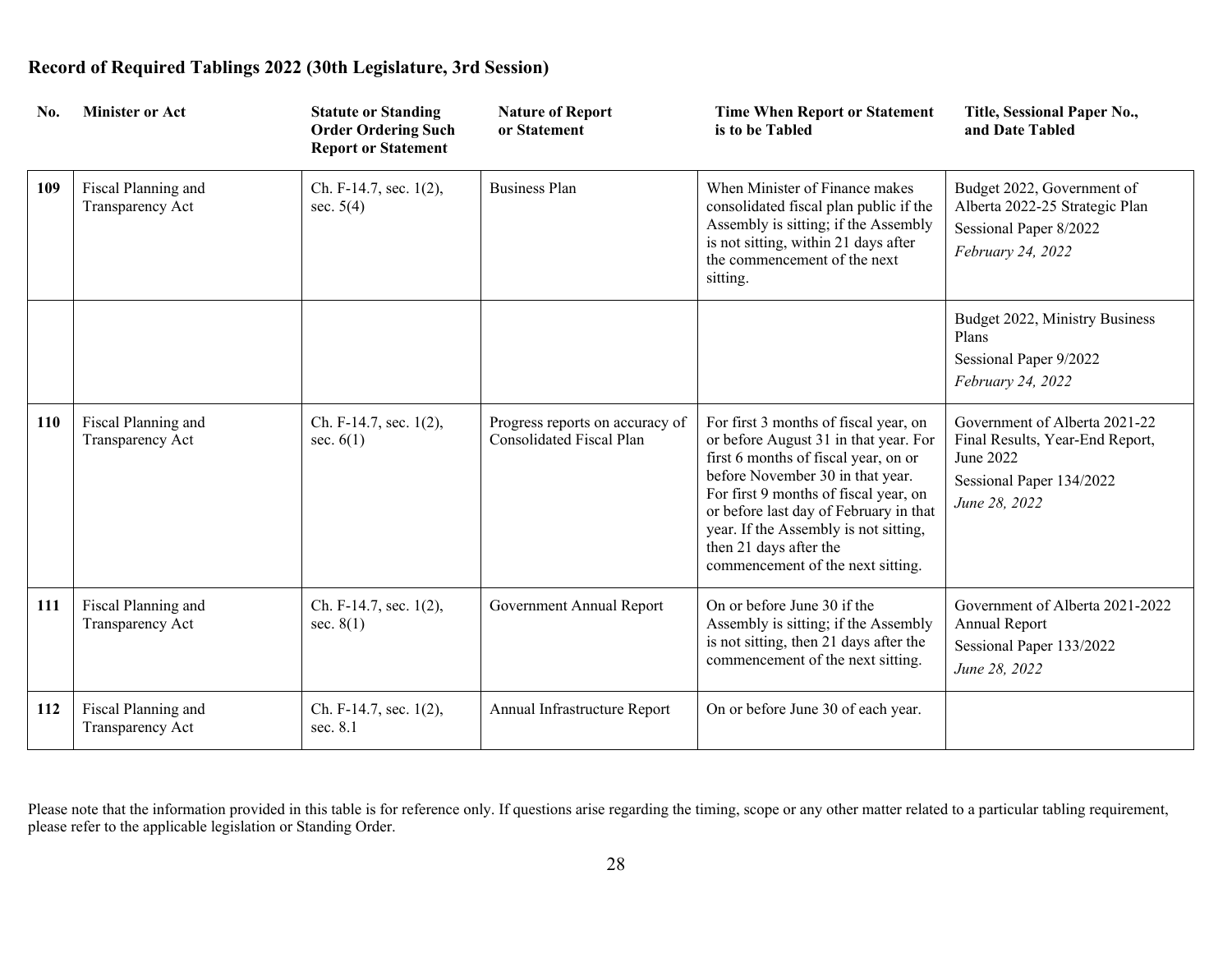| No. | <b>Minister or Act</b>                  | <b>Statute or Standing</b><br><b>Order Ordering Such</b><br><b>Report or Statement</b> | <b>Nature of Report</b><br>or Statement                             | <b>Time When Report or Statement</b><br>is to be Tabled                                                                                       | Title, Sessional Paper No.,<br>and Date Tabled                                                                                   |
|-----|-----------------------------------------|----------------------------------------------------------------------------------------|---------------------------------------------------------------------|-----------------------------------------------------------------------------------------------------------------------------------------------|----------------------------------------------------------------------------------------------------------------------------------|
| 113 | Fiscal Planning and<br>Transparency Act | Ch. F-14.7, sec. 4(5)                                                                  | Updated Consolidated Fiscal<br>Plan                                 | Must be tabled if and when<br>supplementary estimates or a<br>subsequent set of main estimates are<br>tabled.                                 | 2021-22 Supplementary Supply<br>Estimates, General Revenue Fund<br>Sessional Paper 28/2022<br>March 17, 2022                     |
|     |                                         |                                                                                        |                                                                     |                                                                                                                                               | 2021-22 Fiscal Plan Update<br>Sessional Paper 29/2022<br>March 17, 2022                                                          |
| 114 | Fiscal Planning and<br>Transparency Act | Ch. F-14.7, sec. $4.1(1)$                                                              | Main estimates                                                      | During the month of February of the<br>preceding fiscal year unless<br>Assembly dissolved after August 31<br>and before March 1.              | 2022-23 Offices of the Legislative<br>Assembly Estimates, General<br>Revenue Fund<br>Sessional Paper 6/2022<br>February 24, 2022 |
|     |                                         |                                                                                        |                                                                     |                                                                                                                                               | 2022-23 Government Estimates,<br>General Revenue Fund<br>Sessional Paper 7/2022<br>February 24, 2022                             |
| 115 | Gaming, Liquor and Cannabis<br>Act      | Ch. G-1, sec. 30(2)                                                                    | Annual Report of Commission                                         | When received if the Assembly is<br>sitting; if the Assembly is not<br>sitting, within 15 days after the<br>commencement of the next sitting. |                                                                                                                                  |
| 116 | Horse Racing Alberta Act                | Ch. H-11.3, sec. $10(2)$                                                               | Annual Report and Audited<br>Financial Statements of<br>Corporation | When received if the Assembly is<br>sitting; if the Assembly is not<br>sitting, within 15 days after the<br>commencement of the next sitting. |                                                                                                                                  |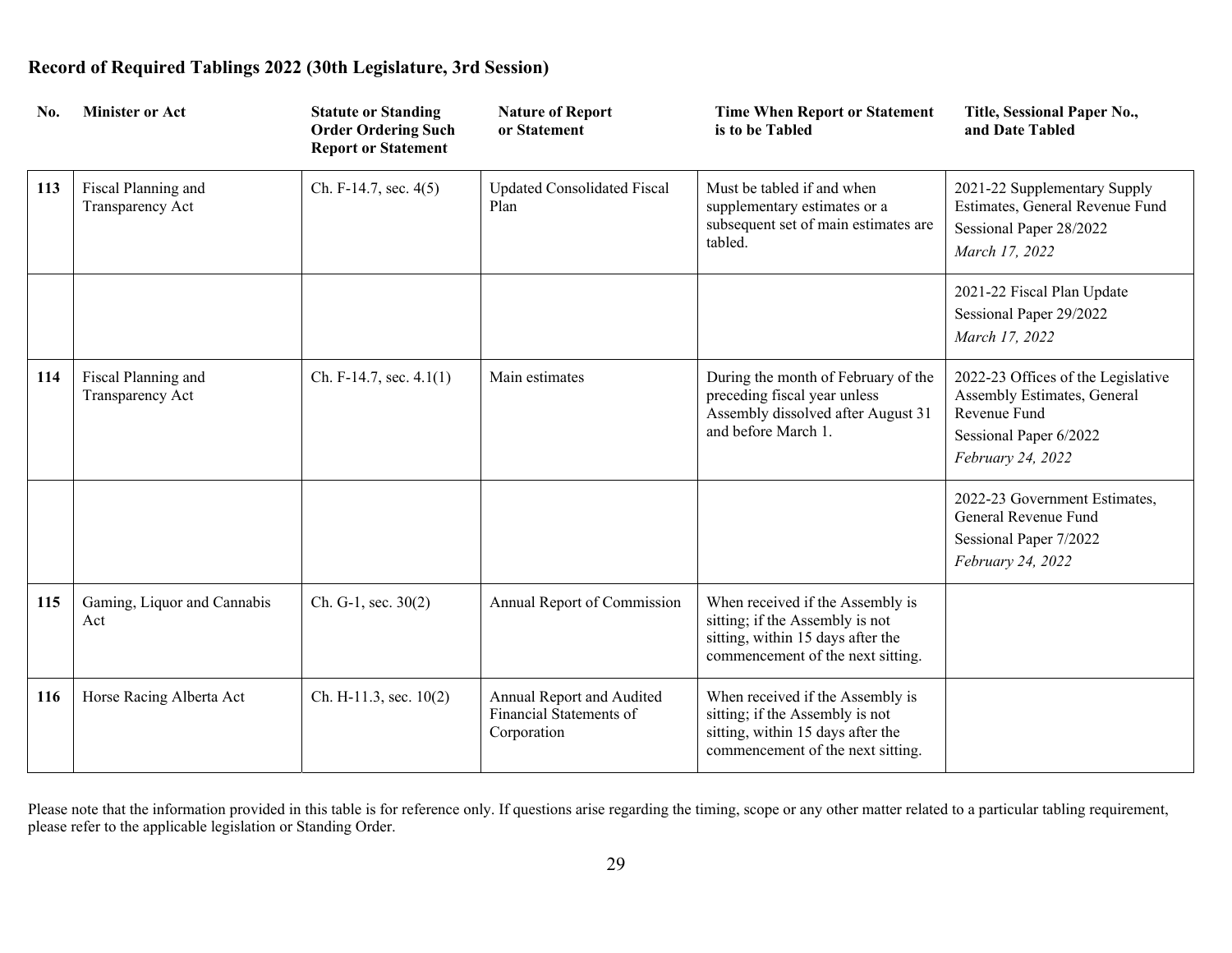| No. | <b>Minister or Act</b>                                              | <b>Statute or Standing</b><br><b>Order Ordering Such</b><br><b>Report or Statement</b> | <b>Nature of Report</b><br>or Statement                                                                                    | <b>Time When Report or Statement</b><br>is to be Tabled                                                                                        | Title, Sessional Paper No.,<br>and Date Tabled                                                                                                         |
|-----|---------------------------------------------------------------------|----------------------------------------------------------------------------------------|----------------------------------------------------------------------------------------------------------------------------|------------------------------------------------------------------------------------------------------------------------------------------------|--------------------------------------------------------------------------------------------------------------------------------------------------------|
| 117 | Insurance Act                                                       | Ch. I-3, sec. $601(2)$                                                                 | Annual Report of Automobile<br><b>Insurance Rate Board</b>                                                                 | When received if the Assembly is<br>sitting; if the Assembly is not<br>sitting, within 15 days after the<br>commencement of the next sitting.  | Alberta Automobile Insurance Rate<br>Board Annual Report 2021 for the<br>year ended December 31, 2021<br>Sessional Paper 17/2022<br>March 7, 2022      |
| 118 | Legislative Assembly Act                                            | Ch. L-9, sec. 37(4)                                                                    | Annual Report of Members'<br>Fees and Expenses for Service<br>on Boards, Commissions,<br><b>Committees or Other Bodies</b> | When completed if the Assembly is<br>sitting; if the Assembly is not<br>sitting, within 15 days after the<br>commencement of the next sitting. |                                                                                                                                                        |
| 119 | Legislative Assembly Act<br>Fiscal Planning and<br>Transparency Act | Ch. L-9, sec. 45<br>Ch. F-14.7, sec. 9(1) and<br>(3)                                   | <b>Annual Report of Ministry</b>                                                                                           | When completed if the Assembly is<br>sitting; if the Assembly is not<br>sitting, within 15 days after the<br>commencement of the next sitting. | Treasury Board and Finance<br>2021-2022 Annual Report<br>Sessional Paper 153/2022<br>June 28, 2022                                                     |
| 120 | Members of the Legislative<br>Assembly Pension Plan Act             | Ch. M-12, sec. 4                                                                       | Annual Report of Plan                                                                                                      | Each fiscal year.                                                                                                                              | Members of the Legislative<br>Assembly Pension Plan Annual<br>Report for the year ended March 31,<br>2020<br>Sessional Paper 16/2022<br>March 7, 2022  |
|     |                                                                     |                                                                                        |                                                                                                                            |                                                                                                                                                | Members of the Legislative<br>Assembly Pension Plan Annual<br>Report for the year ended March 31,<br>2021<br>Sessional Paper 51/2022<br>March 30, 2022 |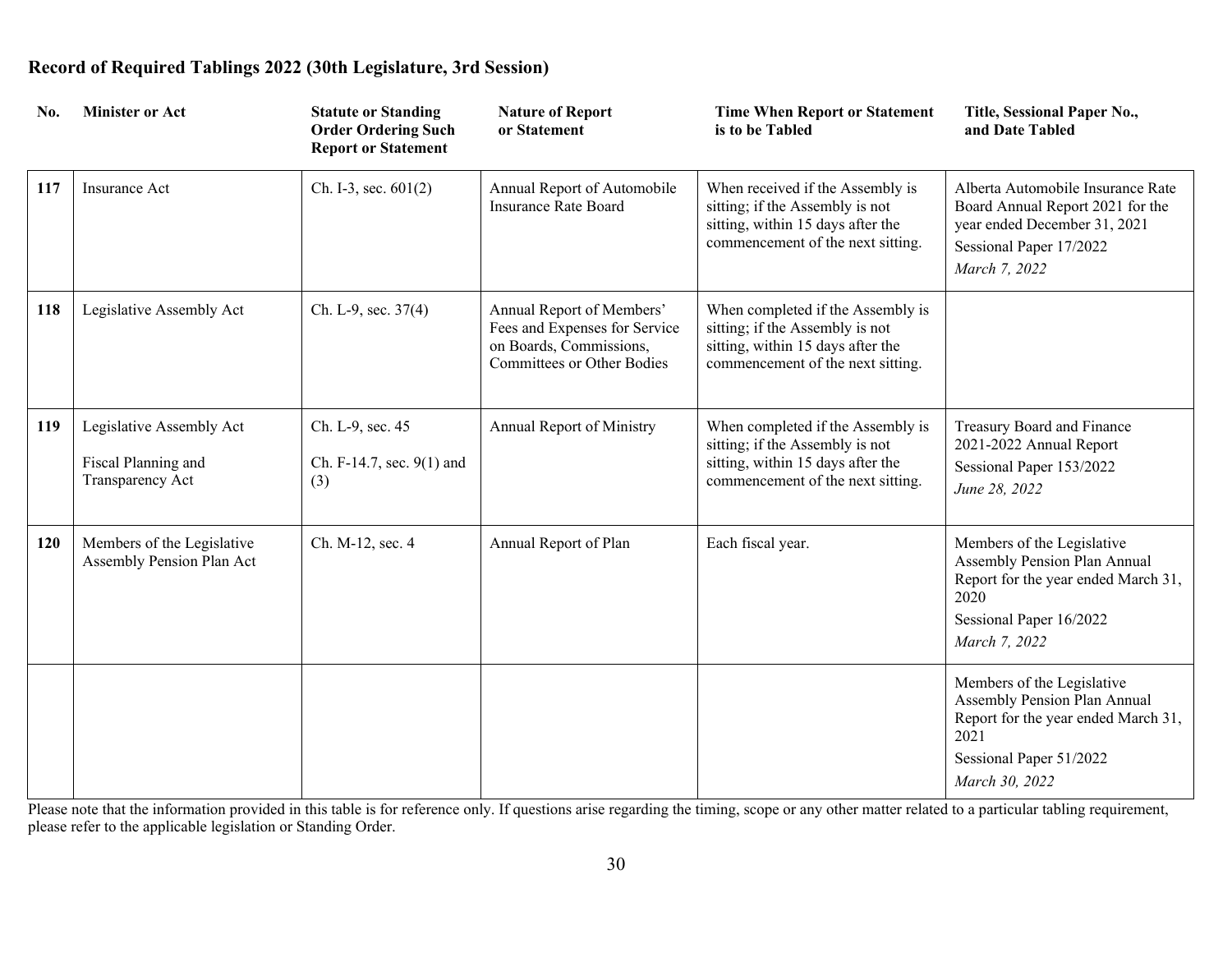| No. | <b>Minister or Act</b>                                                                                  | <b>Statute or Standing</b><br><b>Order Ordering Such</b><br><b>Report or Statement</b> | <b>Nature of Report</b><br>or Statement                                                                               | <b>Time When Report or Statement</b><br>is to be Tabled                                                                                                                                                       | Title, Sessional Paper No.,<br>and Date Tabled                                                                                                                  |
|-----|---------------------------------------------------------------------------------------------------------|----------------------------------------------------------------------------------------|-----------------------------------------------------------------------------------------------------------------------|---------------------------------------------------------------------------------------------------------------------------------------------------------------------------------------------------------------|-----------------------------------------------------------------------------------------------------------------------------------------------------------------|
| 121 | Provincial Judges and Masters in<br>Chambers Registered and<br>Unregistered Pension Plans<br>Regulation | AR 196/2001, sch. 1,<br>sec. $5(1)$ and sch. 2, sec.<br>5(1)                           | Report on operation of Plans                                                                                          | Each fiscal year.                                                                                                                                                                                             | Provincial Judges and Masters in<br>Chambers Registered and<br>Unregistered Pension Plans 2019-20<br>Annual Report<br>Sessional Paper 52/2022<br>March 30, 2022 |
| 122 | Public Service Act                                                                                      | Ch. P-42, sec. $6(2)$                                                                  | Annual Report on the Public<br>Service Commission                                                                     | At the next sitting of the Assembly.                                                                                                                                                                          |                                                                                                                                                                 |
| 123 | Securities Act                                                                                          | Ch. S-4, sec. $20(2)$                                                                  | Annual Report of Commission                                                                                           | When received if the Assembly is<br>sitting; if the Assembly is not<br>sitting, within 15 days after the<br>commencement of the next sitting.                                                                 |                                                                                                                                                                 |
|     | Advocate for Persons with Disabilities Report Review Committee, Chair                                   |                                                                                        |                                                                                                                       |                                                                                                                                                                                                               |                                                                                                                                                                 |
| 124 | Advocate for Persons with<br>Disabilities Act                                                           | Ch. A-5.5, sec $6(5)$                                                                  | Committee review of report by<br>the Advocate reviewing the<br>Act, including any<br>recommendations or<br>amendments | Within 90 days of the Advocate's<br>report being referred to the<br>committee if the Assembly is sitting;<br>if the Assembly is not sitting, within<br>15 days after the commencement of<br>the next sitting. |                                                                                                                                                                 |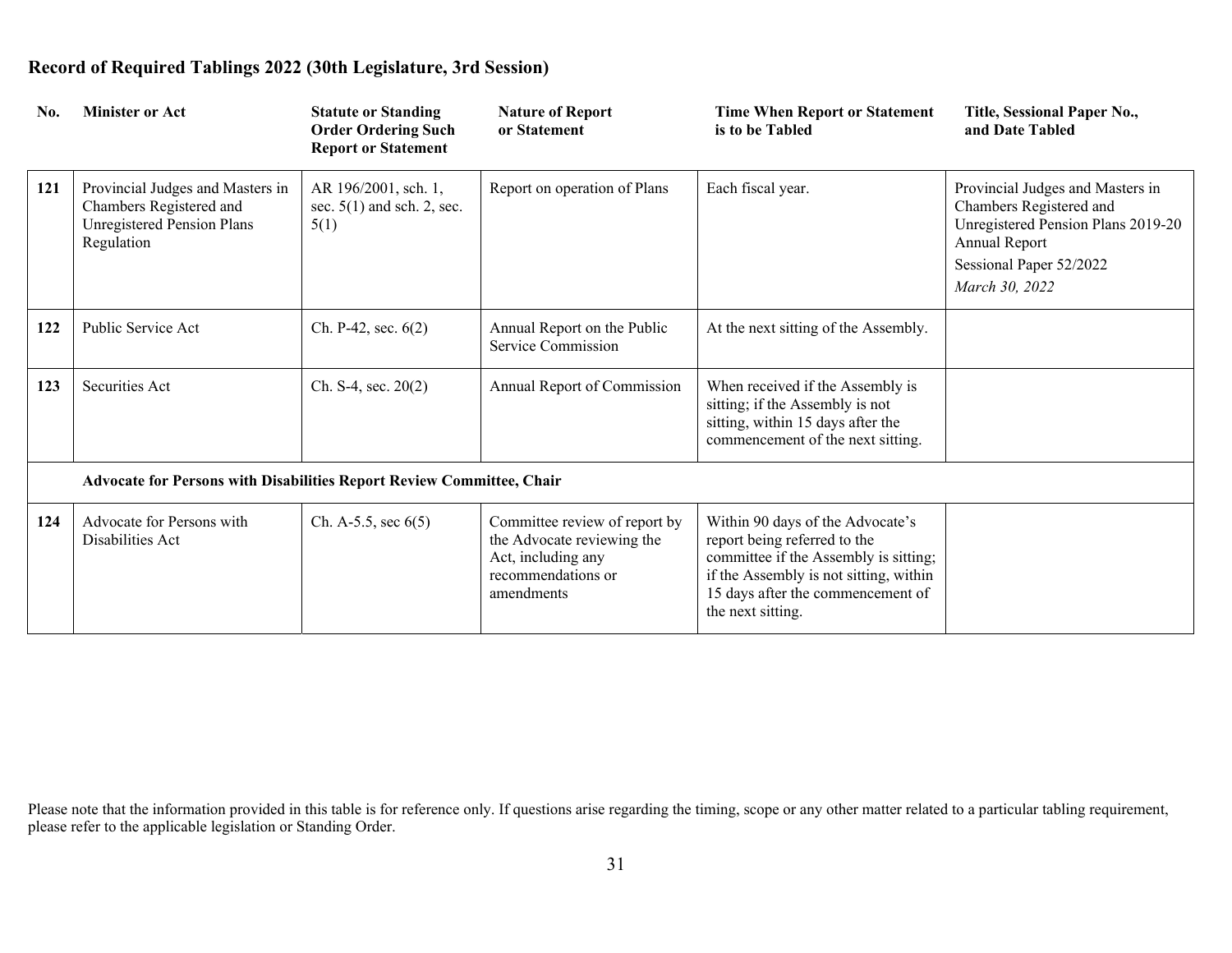| No. | <b>Minister or Act</b>                                         | <b>Statute or Standing</b><br><b>Order Ordering Such</b><br><b>Report or Statement</b> | <b>Nature of Report</b><br>or Statement                                              | <b>Time When Report or Statement</b><br>is to be Tabled                                                                                                                        | Title, Sessional Paper No.,<br>and Date Tabled                                                                                                             |
|-----|----------------------------------------------------------------|----------------------------------------------------------------------------------------|--------------------------------------------------------------------------------------|--------------------------------------------------------------------------------------------------------------------------------------------------------------------------------|------------------------------------------------------------------------------------------------------------------------------------------------------------|
|     | Alberta Heritage Savings Trust Fund Standing Committee, Chair  |                                                                                        |                                                                                      |                                                                                                                                                                                |                                                                                                                                                            |
| 125 | Alberta Heritage Savings Trust<br>Fund Act                     | Standing Order 55;<br>Ch. A-23, sec. $6(4)(c)$                                         | Standing Committee Report on<br>the Fund                                             | When completed.                                                                                                                                                                | Standing Committee on the Alberta<br>Heritage Savings Trust Fund 2021<br>Committee Annual Report, June<br>2022<br>Sessional Paper 129/2022<br>June 9, 2022 |
|     | Child and Youth Advocate Office Annual Report Committee, Chair |                                                                                        |                                                                                      |                                                                                                                                                                                |                                                                                                                                                            |
| 126 | Child and Youth Advocate Act                                   | Ch. C-11.5, sec $21(4)$                                                                | Committee review after referral<br>of annual report of the Office<br>of the Advocate | When received if the Assembly is<br>sitting; if the Assembly is not<br>sitting, within 15 days after the<br>commencement of the next sitting.                                  |                                                                                                                                                            |
|     | <b>Conflicts of Interest Act Review Committee, Chair</b>       |                                                                                        |                                                                                      |                                                                                                                                                                                |                                                                                                                                                            |
| 127 | Conflicts of Interest Act                                      | Ch. C-23, sec. 48                                                                      | Report including amendments<br>recommended by the Review<br>Committee                | Committee must commence review<br>of Act on or before December 1,<br>2012, and every five years after that<br>and submit report within one year<br>after beginning the review. |                                                                                                                                                            |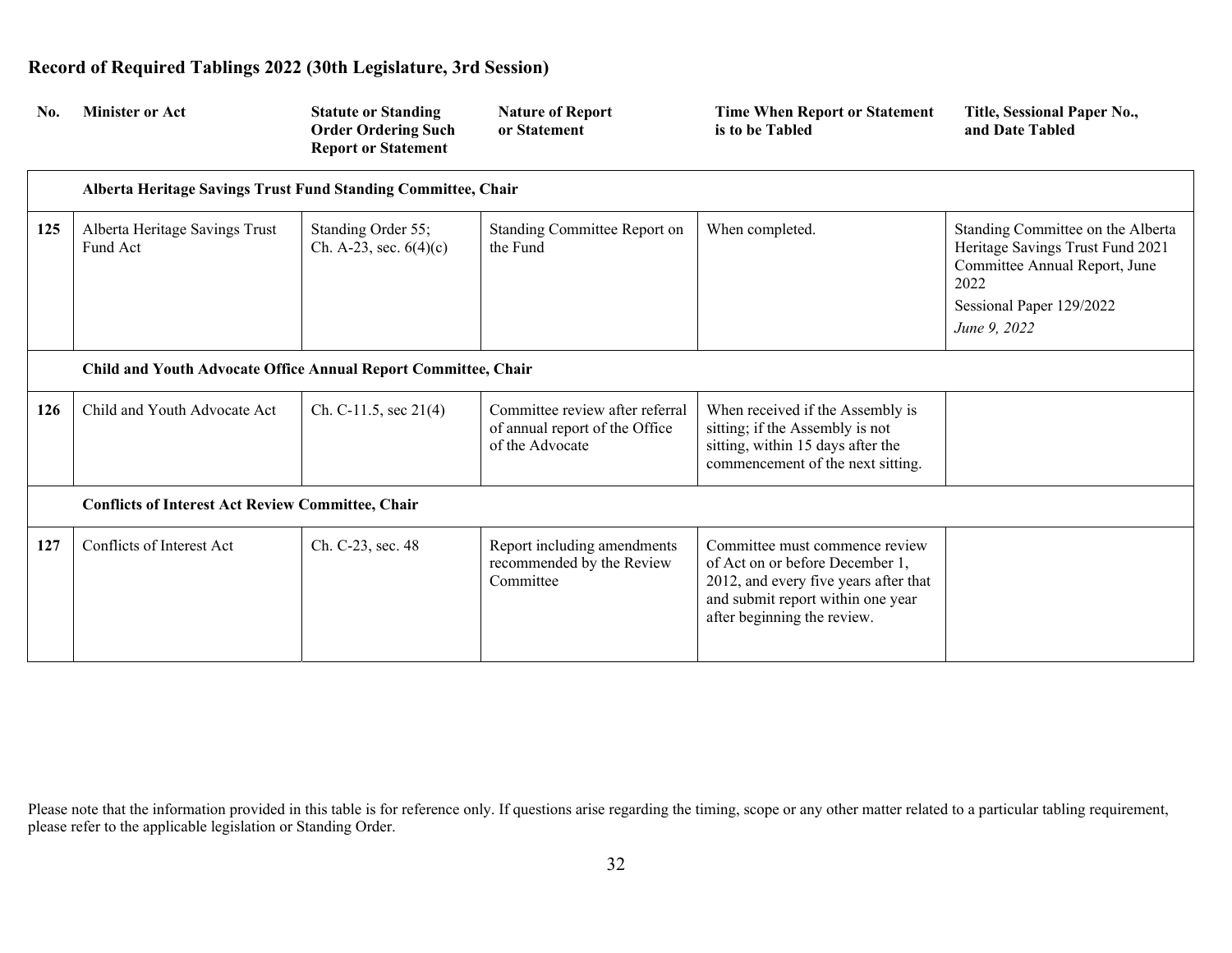| No. | <b>Minister or Act</b>                               | <b>Statute or Standing</b><br><b>Order Ordering Such</b><br><b>Report or Statement</b> | <b>Nature of Report</b><br>or Statement                                                                                                                                                                                                          | <b>Time When Report or Statement</b><br>is to be Tabled                                                                                       | Title, Sessional Paper No.,<br>and Date Tabled                                                                                                                                                |
|-----|------------------------------------------------------|----------------------------------------------------------------------------------------|--------------------------------------------------------------------------------------------------------------------------------------------------------------------------------------------------------------------------------------------------|-----------------------------------------------------------------------------------------------------------------------------------------------|-----------------------------------------------------------------------------------------------------------------------------------------------------------------------------------------------|
|     | <b>Legislative Offices Standing Committee, Chair</b> |                                                                                        |                                                                                                                                                                                                                                                  |                                                                                                                                               |                                                                                                                                                                                               |
| 128 | <b>Auditor General Act</b>                           | Ch. A-46, sec. 8(5)                                                                    | Orders of Committee excluding<br>Office of the Auditor General<br>or its employees from<br>regulations or orders made<br>under Financial Administration<br>Act or Public Service Act or<br><b>Public Sector Compensation</b><br>Transparency Act | When made if the Assembly is<br>sitting; if the Assembly is not<br>sitting, within 15 days after the<br>commencement of the next sitting.     |                                                                                                                                                                                               |
| 129 | <b>Auditor General Act</b>                           | Ch. A-46, sec. $17(3)$                                                                 | Report on Special Duties of<br><b>Auditor General</b>                                                                                                                                                                                            | When received if the Assembly is<br>sitting; if the Assembly is not<br>sitting, within 15 days after the<br>commencement of the next sitting. |                                                                                                                                                                                               |
| 130 | <b>Auditor General Act</b>                           | Ch. A-46, sec. 19(1); sec.<br>19(5)                                                    | Annual Report of Auditor<br>General                                                                                                                                                                                                              | When received if the Assembly is<br>sitting; if the Assembly is not<br>sitting, within 15 days after the<br>commencement of the next sitting. |                                                                                                                                                                                               |
| 131 | <b>Auditor General Act</b>                           | Ch. A-46, sec. 19(4); sec.<br>19(5)                                                    | Results of the examinations of<br>regional authorities                                                                                                                                                                                           | When received if the Assembly is<br>sitting; if the Assembly is not<br>sitting, within 15 days after the<br>commencement of the next sitting. |                                                                                                                                                                                               |
| 132 | <b>Auditor General Act</b>                           | Ch. A-46, sec. $20(2)$                                                                 | Special Report (if any)                                                                                                                                                                                                                          | When received if the Assembly is<br>sitting; if the Assembly is not<br>sitting, within 15 days after the<br>commencement of the next sitting. | Report of the Auditor General dated<br>February 2022, entitled "Alberta<br>Advanced Education, Report on<br>Post-secondary Institutions, 2021"<br>Sessional Paper 4/2022<br>February 23, 2022 |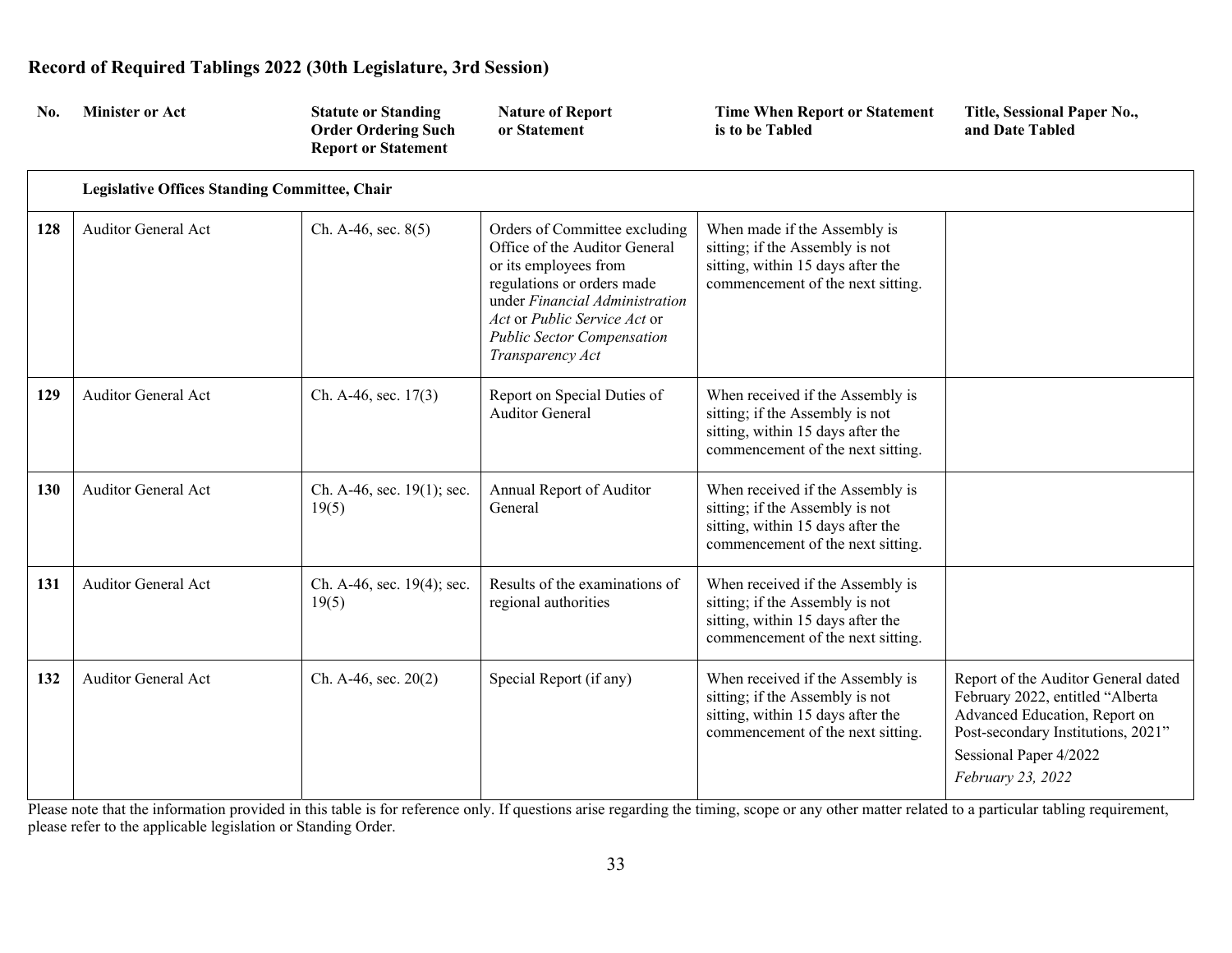| No. | <b>Minister or Act</b> | <b>Statute or Standing</b><br><b>Order Ordering Such</b><br><b>Report or Statement</b> | <b>Nature of Report</b><br>or Statement | <b>Time When Report or Statement</b><br>is to be Tabled | Title, Sessional Paper No.,<br>and Date Tabled                                                                                                                                                                          |
|-----|------------------------|----------------------------------------------------------------------------------------|-----------------------------------------|---------------------------------------------------------|-------------------------------------------------------------------------------------------------------------------------------------------------------------------------------------------------------------------------|
|     |                        |                                                                                        |                                         |                                                         | Report of the Auditor General of<br>Alberta dated March 2022, entitled<br>"Alberta Energy, Site Rehabilitation<br>Program"                                                                                              |
|     |                        |                                                                                        |                                         |                                                         | Sessional Paper 37/2022<br>March 22, 2022                                                                                                                                                                               |
|     |                        |                                                                                        |                                         |                                                         | Report of the Auditor General of<br>Alberta dated March 2022, entitled<br>"Alberta Labour and Immigration,<br>Delivery of COVID-19 Emergency<br>Isolation Support Program"<br>Sessional Paper 38/2022<br>March 22, 2022 |
|     |                        |                                                                                        |                                         |                                                         | Report of the Auditor General of<br>Alberta dated March 2022, entitled<br>"Alberta Health, Grant Management<br>Processes"<br>Sessional Paper 39/2022<br>March 22, 2022                                                  |
|     |                        |                                                                                        |                                         |                                                         | Report of the Auditor General of<br>Alberta dated March 2022, entitled<br>"Alberta Environment and Parks,<br>Pesticide Management"<br>Sessional Paper 40/2022<br>March 22, 2022                                         |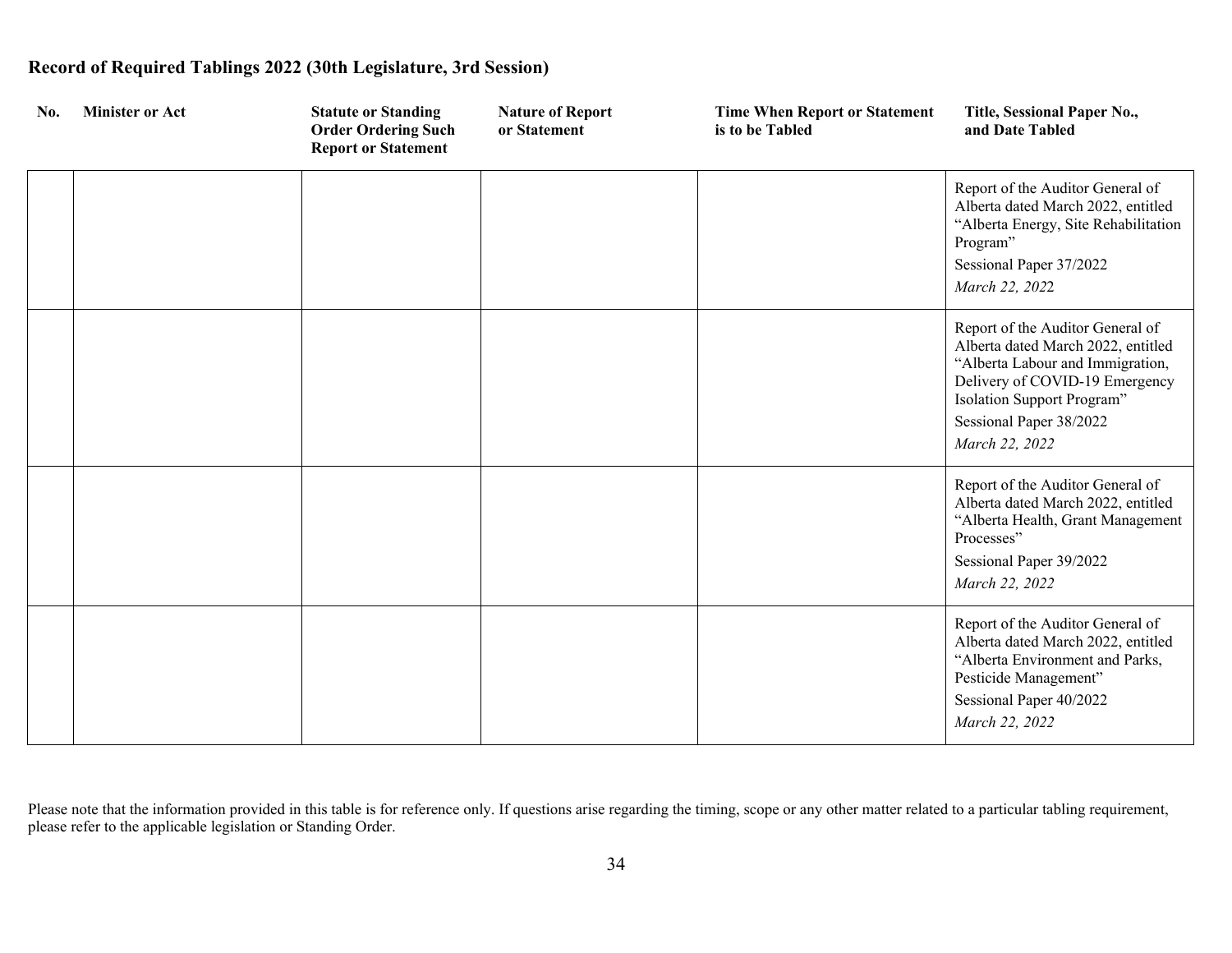| No. | <b>Minister or Act</b> | <b>Statute or Standing</b><br><b>Order Ordering Such</b><br><b>Report or Statement</b> | <b>Nature of Report</b><br>or Statement | <b>Time When Report or Statement</b><br>is to be Tabled | Title, Sessional Paper No.,<br>and Date Tabled                                                                                                                                                                                                                                                                         |
|-----|------------------------|----------------------------------------------------------------------------------------|-----------------------------------------|---------------------------------------------------------|------------------------------------------------------------------------------------------------------------------------------------------------------------------------------------------------------------------------------------------------------------------------------------------------------------------------|
|     |                        |                                                                                        |                                         |                                                         | Report of the Auditor General of<br>Alberta dated March 2022, entitled<br>"Assessment of Implementation<br>Reports: Alberta Energy Regulator,<br>Alberta Health, Alberta Health<br>Services, Alberta Justice and<br>Solicitor General, Alberta Labour<br>and Immigration"<br>Sessional Paper 41/2022<br>March 22, 2022 |
|     |                        |                                                                                        |                                         |                                                         | Report of the Auditor General of<br>Alberta dated May 2022, entitled<br>"Alberta Indigenous Relations and<br>Alberta Labour and Immigration,<br>Indigenous Economic Participation"<br>Sessional Paper 122/2022<br>May 25, 2022                                                                                         |
|     |                        |                                                                                        |                                         |                                                         | Report of the Auditor General of<br>Alberta dated May 2022, entitled<br>"First Nations and Métis Leaders"<br>Insights"<br>Sessional Paper 123/2022<br>May 25, 2022                                                                                                                                                     |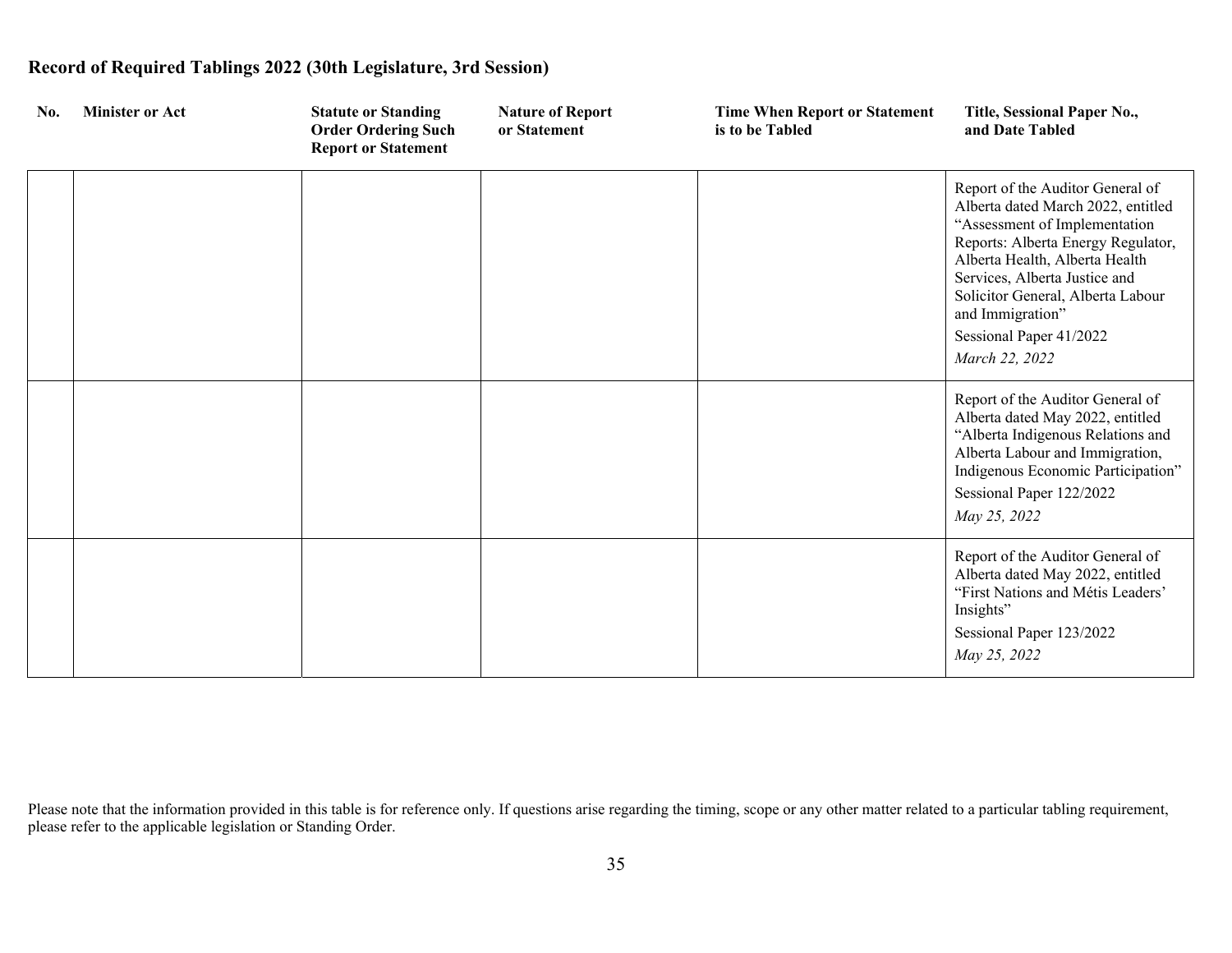| No. | <b>Minister or Act</b> | <b>Statute or Standing</b><br><b>Order Ordering Such</b><br><b>Report or Statement</b> | <b>Nature of Report</b><br>or Statement | <b>Time When Report or Statement</b><br>is to be Tabled | Title, Sessional Paper No.,<br>and Date Tabled                                                                                                                                                                          |
|-----|------------------------|----------------------------------------------------------------------------------------|-----------------------------------------|---------------------------------------------------------|-------------------------------------------------------------------------------------------------------------------------------------------------------------------------------------------------------------------------|
|     |                        |                                                                                        |                                         |                                                         | Report of the Auditor General of<br>Alberta dated May 2022, entitled<br>"Alberta Community and Social<br>Services, Family Support for<br>Children with Disabilities"                                                    |
|     |                        |                                                                                        |                                         |                                                         | Sessional Paper 124/2022<br>May 25, 2022                                                                                                                                                                                |
|     |                        |                                                                                        |                                         |                                                         | Report of the Auditor General of<br>Alberta dated May 2022, entitled<br>"Assessment of Implementation<br>Reports, Alberta Health Services<br>and Travel Alberta"<br>Sessional Paper 125/2022<br>May 25, 2022            |
|     |                        |                                                                                        |                                         |                                                         | Report of the Auditor General of<br>Alberta dated June 2022, entitled<br>"Alberta Infrastructure -<br>Procurement Processes"<br>Sessional Paper 154/2022<br>June 29, 2022                                               |
|     |                        |                                                                                        |                                         |                                                         | Report of the Auditor General of<br>Alberta dated June 2022, entitled<br>"Alberta Treasury Board and<br>Finance - Fiscal 2021 Annual<br>Reporting of COVID-19 Initiatives"<br>Sessional Paper 155/2022<br>June 29, 2022 |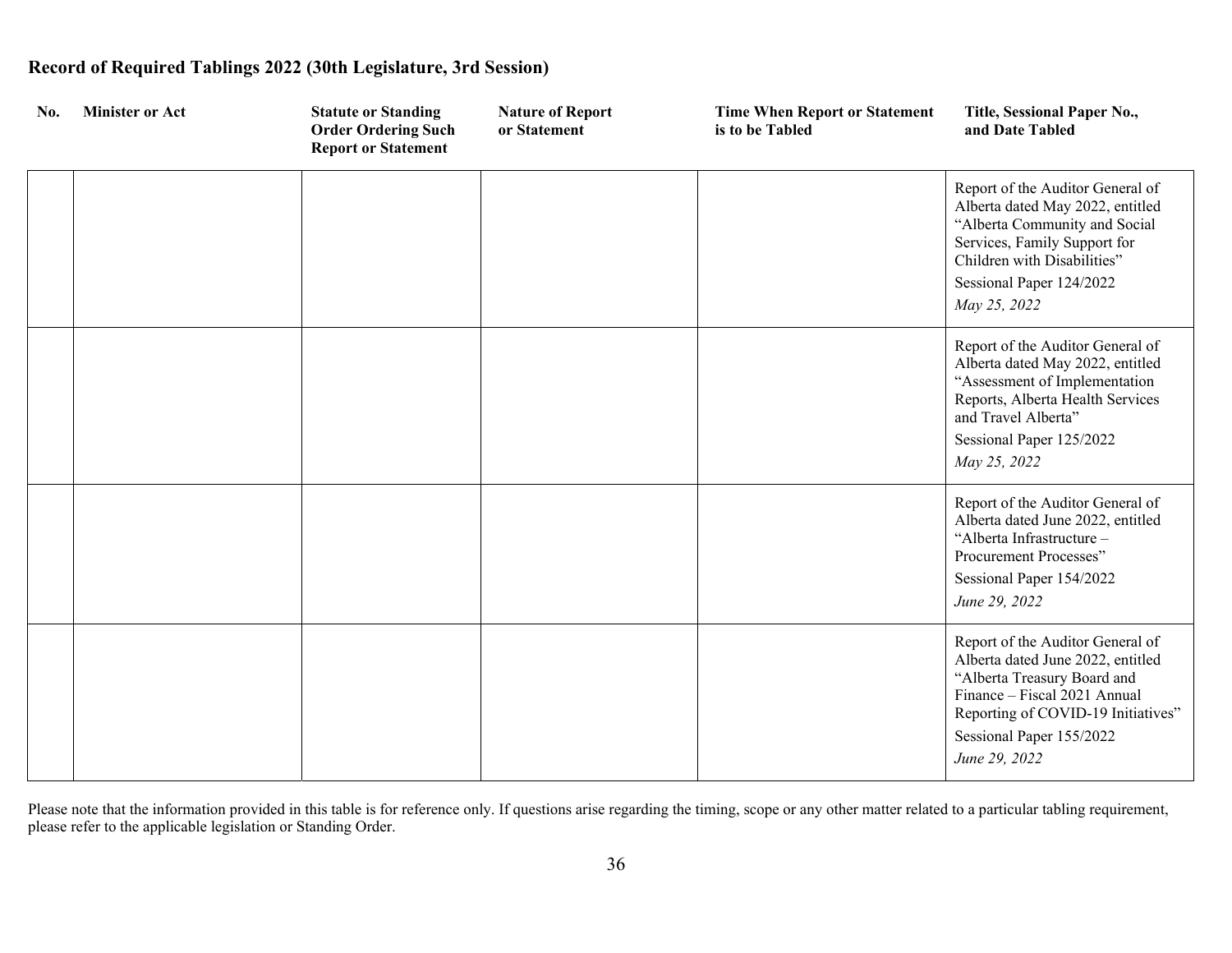| No. | <b>Minister or Act</b>       | <b>Statute or Standing</b><br><b>Order Ordering Such</b><br><b>Report or Statement</b> | <b>Nature of Report</b><br>or Statement                                                                                                                                                                                                               | <b>Time When Report or Statement</b><br>is to be Tabled                                                                                   | Title, Sessional Paper No.,<br>and Date Tabled                                                                                                                                                                                                         |
|-----|------------------------------|----------------------------------------------------------------------------------------|-------------------------------------------------------------------------------------------------------------------------------------------------------------------------------------------------------------------------------------------------------|-------------------------------------------------------------------------------------------------------------------------------------------|--------------------------------------------------------------------------------------------------------------------------------------------------------------------------------------------------------------------------------------------------------|
|     |                              |                                                                                        |                                                                                                                                                                                                                                                       |                                                                                                                                           | Report of the Auditor General of<br>Alberta dated June 2022, entitled<br>"Alberta Treasury Board and<br>Finance - Travel, Meal and<br>Hospitality Expenses of the Premier,<br>Ministers, and Their Staff"<br>Sessional Paper 156/2022<br>June 29, 2022 |
| 133 | Child and Youth Advocate Act | Ch. C-11.5, sec $8(6)$                                                                 | Orders of Committee excluding<br>Office of the Child and Youth<br>Advocate or its employees<br>from regulations or orders<br>made under Financial<br>Administration Act or Public<br>Service Act or Public Sector<br>Compensation Transparency<br>Act | When made if the Assembly is<br>sitting; if the Assembly is not<br>sitting, within 15 days after the start<br>of the next sitting.        |                                                                                                                                                                                                                                                        |
| 134 | Conflicts of Interest Act    | Ch. C-23, sec. $40(6)$                                                                 | Orders of Committee excluding<br>Office of the Ethics<br>Commissioner or its employees<br>from regulations or orders<br>made under Financial<br>Administration Act or Public<br>Service Act or Public Sector<br>Compensation Transparency<br>Act      | When made if the Assembly is<br>sitting; if the Assembly is not<br>sitting, within 15 days after the<br>commencement of the next sitting. |                                                                                                                                                                                                                                                        |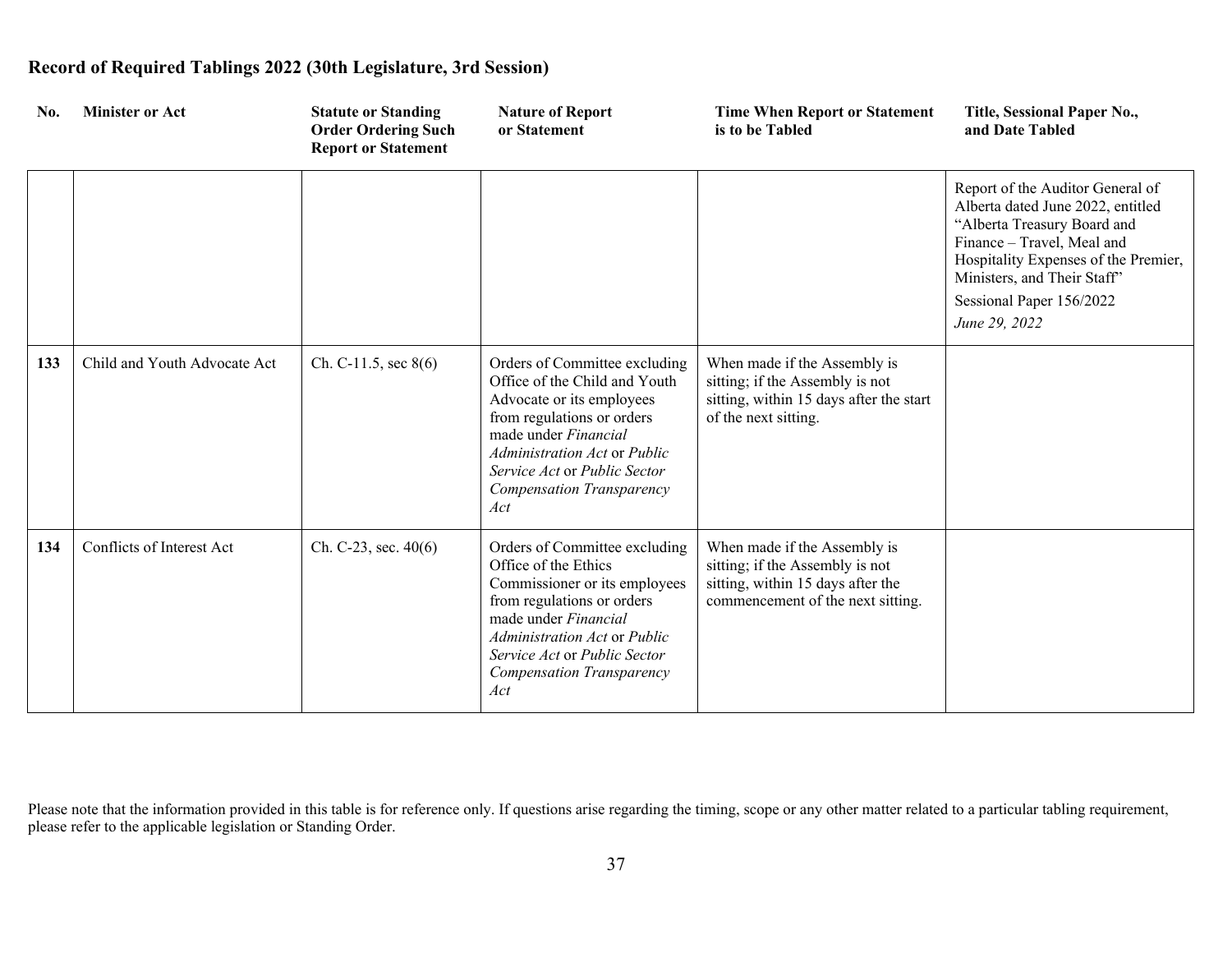| No. | <b>Minister or Act</b>                                                                  | <b>Statute or Standing</b><br><b>Order Ordering Such</b><br><b>Report or Statement</b> | <b>Nature of Report</b><br>or Statement                                                                                                                                                                                                                  | <b>Time When Report or Statement</b><br>is to be Tabled                                                                                       | Title, Sessional Paper No.,<br>and Date Tabled |
|-----|-----------------------------------------------------------------------------------------|----------------------------------------------------------------------------------------|----------------------------------------------------------------------------------------------------------------------------------------------------------------------------------------------------------------------------------------------------------|-----------------------------------------------------------------------------------------------------------------------------------------------|------------------------------------------------|
| 135 | <b>Election Act</b>                                                                     | Ch. E-1, sec. $4(6)$                                                                   | Report of Enumerations,<br>Elections, and Plebiscites<br>Conducted                                                                                                                                                                                       | When received if the Assembly is<br>sitting; if the Assembly is not<br>sitting, within 15 days after the<br>commencement of the next sitting. |                                                |
| 136 | <b>Election Act</b><br>(see also Election Finances and<br>Contributions Disclosure Act) | Ch. E-1, sec. 4(7)                                                                     | Annual report of Chief<br>Electoral Officer on exercise of<br>the Chief Electoral Officer's<br>and the Election<br>Commissioner's functions<br>under Election Act, including<br>any recommendations to Act                                               | When received if the Assembly is<br>sitting; if the Assembly is not<br>sitting, within 15 days after the<br>commencement of the next sitting. |                                                |
| 137 | <b>Election Act</b>                                                                     | Ch. E-1, sec. $5(5)$                                                                   | Orders of Committee excluding<br>Office of the Chief Electoral<br>Officer or its employees from<br>regulations or orders made<br>under Financial Administration<br>Act or Public Service Act or<br><b>Public Sector Compensation</b><br>Transparency Act | When made if the Assembly is<br>sitting; if the Assembly is not<br>sitting, within 15 days after the<br>commencement of the next sitting.     |                                                |
| 138 | <b>Election Act</b>                                                                     | Ch. E-1, sec. 21(5)                                                                    | Report of Chief Electoral<br>Officer of results of provincial<br>enumeration                                                                                                                                                                             | When received if the Assembly is<br>sitting; if the Assembly is not<br>sitting, within 15 days after the<br>commencement of the next sitting. |                                                |
| 139 | Election Finances and<br><b>Contributions Disclosure Act</b><br>(see also Election Act) | Ch. E-2, sec. $4(2)$                                                                   | Annual Report of Chief<br>Electoral Officer's functions<br>under Act                                                                                                                                                                                     | When received if the Assembly is<br>sitting; if the Assembly is not<br>sitting, within 15 days after the<br>commencement of the next sitting. |                                                |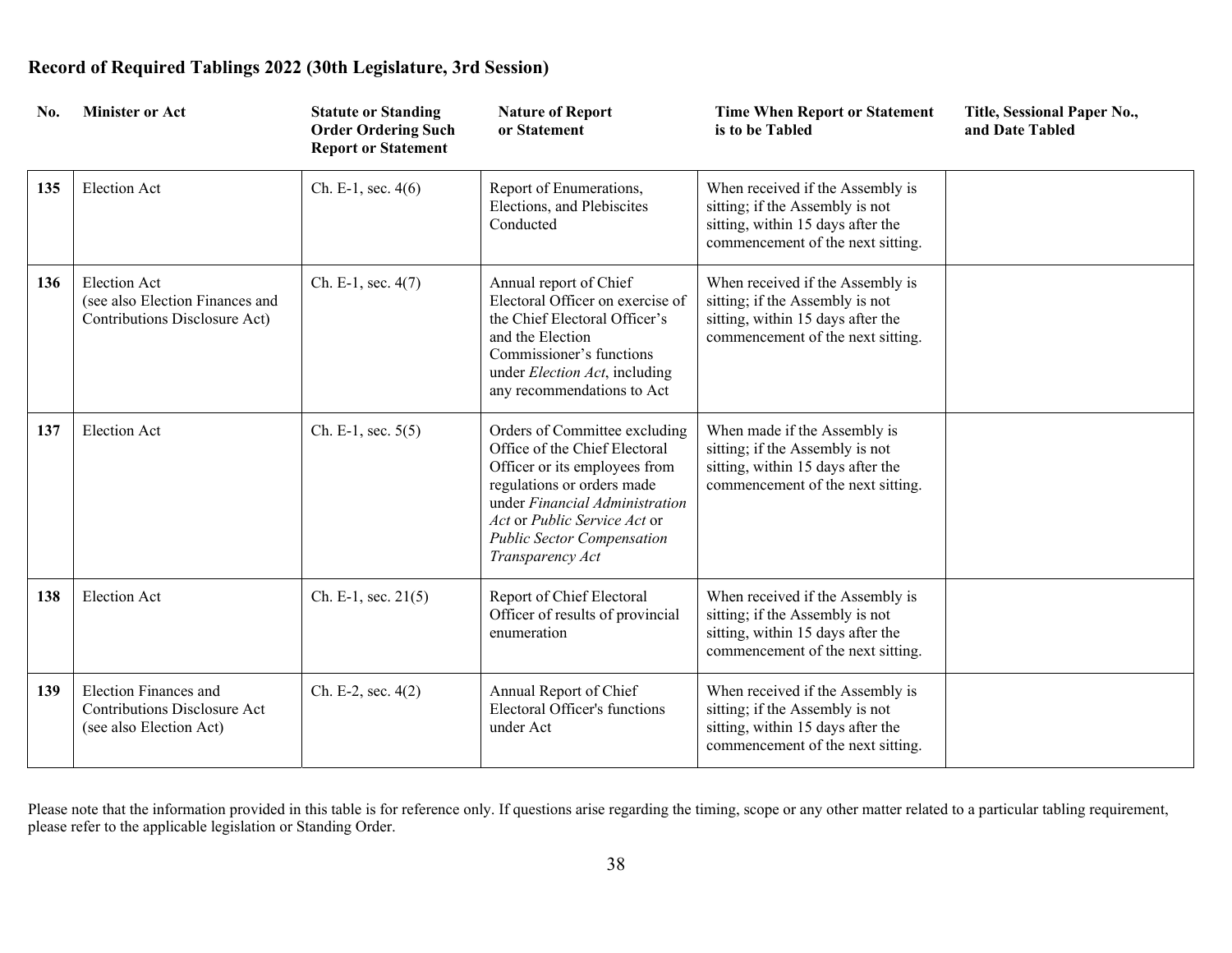| No. | <b>Minister or Act</b>                                  | <b>Statute or Standing</b><br><b>Order Ordering Such</b><br><b>Report or Statement</b> | <b>Nature of Report</b><br>or Statement                                                                                                                                                                                                                                  | <b>Time When Report or Statement</b><br>is to be Tabled                                                                                   | Title, Sessional Paper No.,<br>and Date Tabled |
|-----|---------------------------------------------------------|----------------------------------------------------------------------------------------|--------------------------------------------------------------------------------------------------------------------------------------------------------------------------------------------------------------------------------------------------------------------------|-------------------------------------------------------------------------------------------------------------------------------------------|------------------------------------------------|
| 140 | Freedom of Information and<br>Protection of Privacy Act | Ch. F-25, sec. $51(6)$                                                                 | Orders of Committee excluding<br>Office of the Information and<br>Privacy Commissioner or its<br>employees from regulations or<br>orders made under <i>Financial</i><br>Administration Act or Public<br>Service Act or Public Sector<br>Compensation Transparency<br>Act | When made if the Assembly is<br>sitting; if the Assembly is not<br>sitting, within 15 days after the<br>commencement of the next sitting. |                                                |
| 141 | Ombudsman Act                                           | $Ch. O-8$ , sec. $10(5)$                                                               | Orders of Committee excluding<br>Office of the Ombudsman or<br>its employees from regulations<br>or orders made under Financial<br>Administration Act or Public<br>Service Act or Public Sector<br>Compensation Transparency<br>Act                                      | When made if the Assembly is<br>sitting; if the Assembly is not<br>sitting, within 15 days after the<br>commencement of the next sitting. |                                                |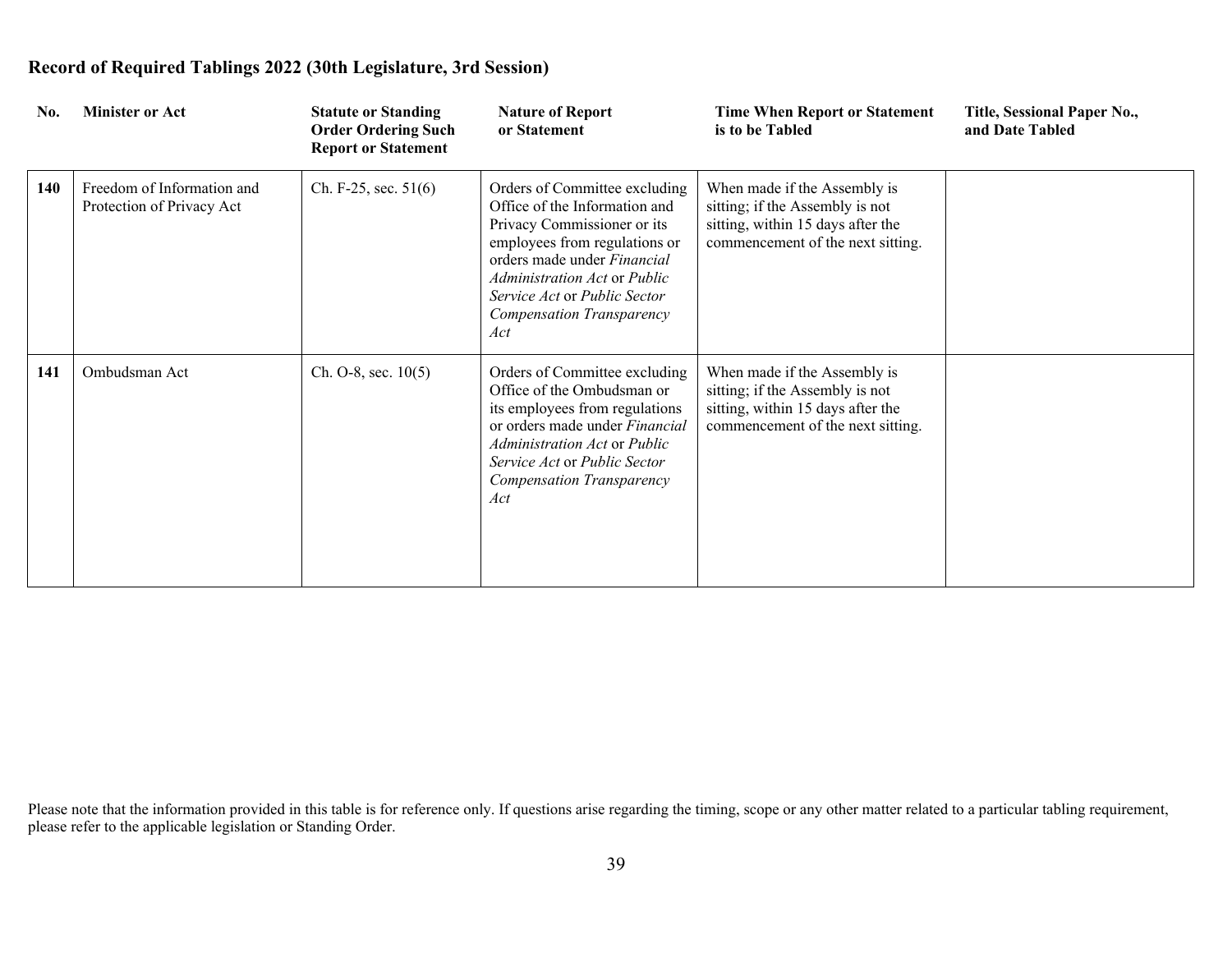| No. | <b>Minister or Act</b>                                              | <b>Statute or Standing</b><br><b>Order Ordering Such</b><br><b>Report or Statement</b> | <b>Nature of Report</b><br>or Statement                                                                                                                                                                                                                   | <b>Time When Report or Statement</b><br>is to be Tabled                                                                                   | Title, Sessional Paper No.,<br>and Date Tabled |
|-----|---------------------------------------------------------------------|----------------------------------------------------------------------------------------|-----------------------------------------------------------------------------------------------------------------------------------------------------------------------------------------------------------------------------------------------------------|-------------------------------------------------------------------------------------------------------------------------------------------|------------------------------------------------|
| 142 | Public Interest Disclosure<br>(Whistleblower Protection) Act        | Ch. P-39.5, sec. $44(6)$                                                               | Orders of Committee excluding<br>Office of the Public Interest<br>Commissioner or its employees<br>from regulations or orders<br>made under Financial<br>Administration Act or Public<br>Service Act or Public Sector<br>Compensation Transparency<br>Act | When made if the Assembly is<br>sitting; if the Assembly is not<br>sitting, within 15 days after the<br>commencement of the next sitting. |                                                |
| 143 | <b>Public Interest Disclosure</b><br>(Whistleblower Protection) Act | Ch. P-39.5, sec. 44.1(3)                                                               | Orders of Committee<br>concerning records<br>management                                                                                                                                                                                                   | When made if the Assembly is<br>sitting; if the Assembly is not<br>sitting, within 15 days after the<br>commencement of the next sitting. |                                                |
|     | <b>Legislative Policy Committees, Chair</b>                         |                                                                                        |                                                                                                                                                                                                                                                           |                                                                                                                                           |                                                |
| 144 | Standing Order 52.07(4)                                             | N/A                                                                                    | Legislative Policy Committee<br>report to the Assembly                                                                                                                                                                                                    | No later than 6 months after the<br>commencement of the inquiry.                                                                          |                                                |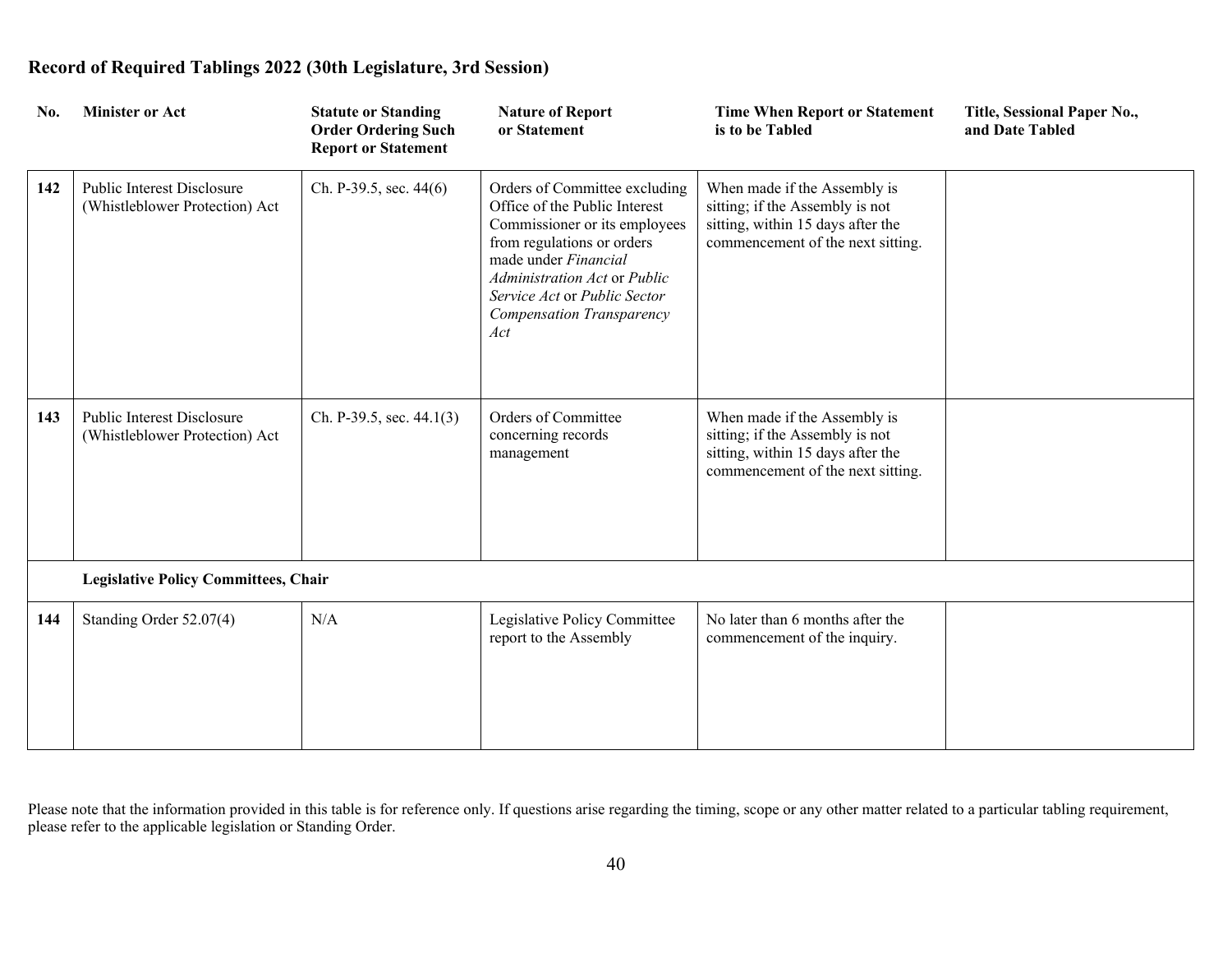| No. | <b>Minister or Act</b>                | <b>Statute or Standing</b><br><b>Order Ordering Such</b><br><b>Report or Statement</b> | <b>Nature of Report</b><br>or Statement                                                                                                                        | <b>Time When Report or Statement</b><br>is to be Tabled                                                                                                                                                                                                | Title, Sessional Paper No.,<br>and Date Tabled                                                                                                                                                     |
|-----|---------------------------------------|----------------------------------------------------------------------------------------|----------------------------------------------------------------------------------------------------------------------------------------------------------------|--------------------------------------------------------------------------------------------------------------------------------------------------------------------------------------------------------------------------------------------------------|----------------------------------------------------------------------------------------------------------------------------------------------------------------------------------------------------|
| 145 | Standing Order 74.2(1)                | N/A                                                                                    | Observations, opinions, and<br>recommendations with respect<br>to a Bill referred to a standing<br>or special committee by the<br>Assembly after first reading | When completed.                                                                                                                                                                                                                                        |                                                                                                                                                                                                    |
| 146 | Standing Order 78.3(1)                | N/A                                                                                    | Report of a standing or special<br>committee's review of a Bill<br>referred by the Assembly after<br>second reading                                            | When completed.                                                                                                                                                                                                                                        |                                                                                                                                                                                                    |
|     | Lobbyists Act Review Committee, Chair |                                                                                        |                                                                                                                                                                |                                                                                                                                                                                                                                                        |                                                                                                                                                                                                    |
| 147 | Lobbyists Act                         | Ch. L-20.5, sec. 21                                                                    | Report including amendments<br>recommended by the Review<br>Committee                                                                                          | Special committee of the Assembly<br>must commence a review within two<br>years of the coming into force of the<br>Act (Sept. 28, 2009) and every five<br>years after that, and must submit a<br>report within one year after<br>beginning the review. | Standing Committee on Alberta's<br>Economic Future, Final Report,<br>Review of the Lobbyists Act,<br>Thirtieth Legislature, Third Session,<br>May 2022<br>Sessional Paper 121/2022<br>May 25, 2022 |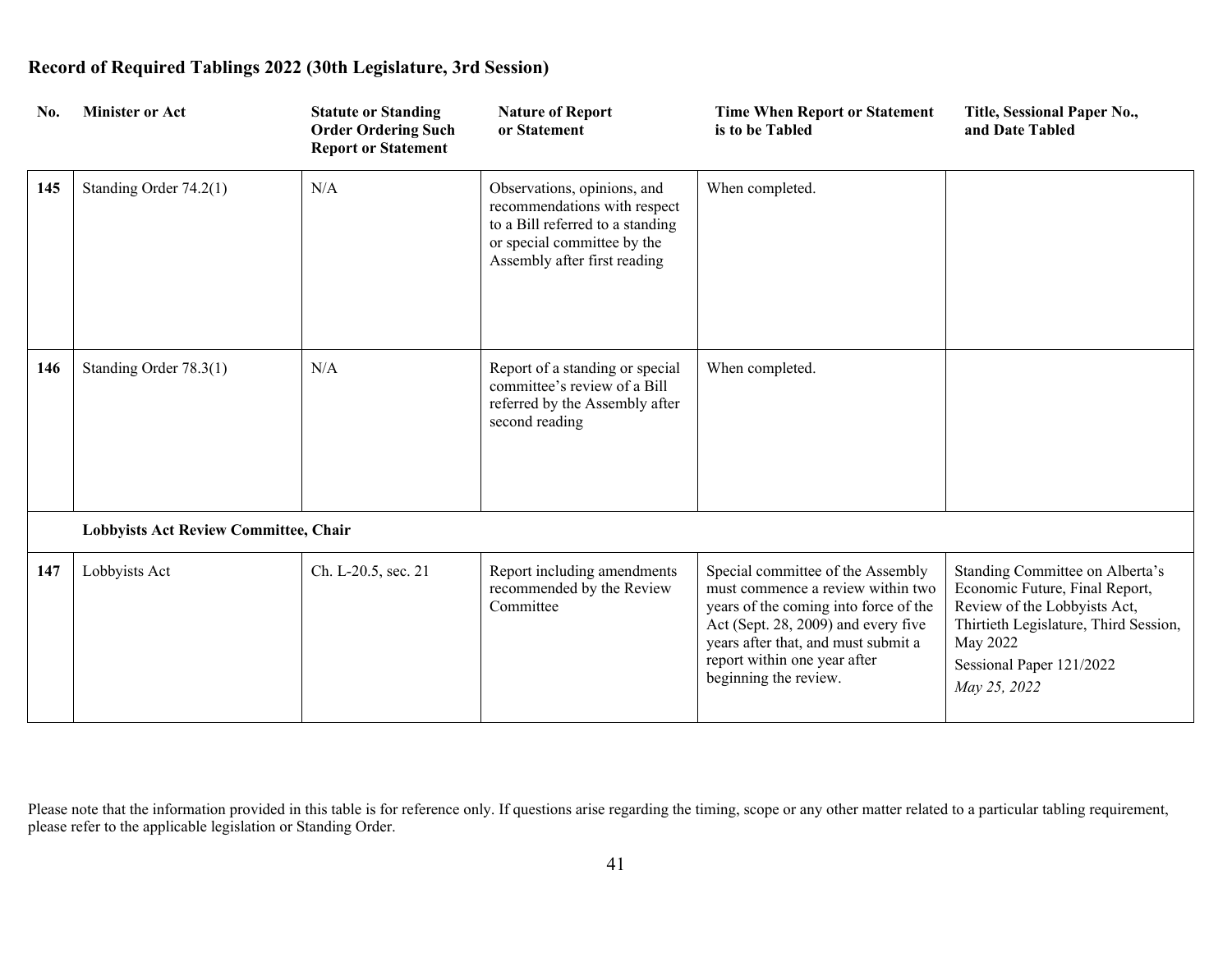| No. | <b>Minister or Act</b>                                      | <b>Statute or Standing</b><br><b>Order Ordering Such</b><br><b>Report or Statement</b> | <b>Nature of Report</b><br>or Statement                                                                                                                                                                                                 | <b>Time When Report or Statement</b><br>is to be Tabled                                                                                                                                                                              | Title, Sessional Paper No.,<br>and Date Tabled |
|-----|-------------------------------------------------------------|----------------------------------------------------------------------------------------|-----------------------------------------------------------------------------------------------------------------------------------------------------------------------------------------------------------------------------------------|--------------------------------------------------------------------------------------------------------------------------------------------------------------------------------------------------------------------------------------|------------------------------------------------|
|     | Members' Services Special Standing Committee, Chair         |                                                                                        |                                                                                                                                                                                                                                         |                                                                                                                                                                                                                                      |                                                |
| 148 | Legislative Assembly Act                                    | Ch. L-9, sec. 19(5)                                                                    | Orders of Committee excluding<br>Legislative Assembly Office or<br>its employees from regulations<br>or orders made under Financial<br>Administration Act or Public<br>Service Act or Public Sector<br>Compensation Transparency<br>Act | When made if the Assembly is<br>sitting; if the Assembly is not<br>sitting, within 15 days after the<br>commencement of the next sitting.                                                                                            |                                                |
| 149 | Legislative Assembly Act                                    | Ch. L-9, sec. 39(3)                                                                    | Orders of Committee<br>concerning Allowances,<br>Expenses, and Benefits to<br>Members                                                                                                                                                   | When made if the Assembly is<br>sitting; if the Assembly is not<br>sitting, within 15 days after the<br>commencement of the next sitting.                                                                                            |                                                |
|     | Personal Information Protection Act Review Committee, Chair |                                                                                        |                                                                                                                                                                                                                                         |                                                                                                                                                                                                                                      |                                                |
| 150 | Personal Information Protection<br>Act                      | Ch. P-6.5, sec. 63(2)                                                                  | Report including amendments<br>recommended by the Review<br>Committee                                                                                                                                                                   | Committee must commence review<br>of Act and regulations on or before<br>July 1, 2015, and submit report<br>within 18 months and commence<br>review every six years after date on<br>which previous committee submits<br>its report. |                                                |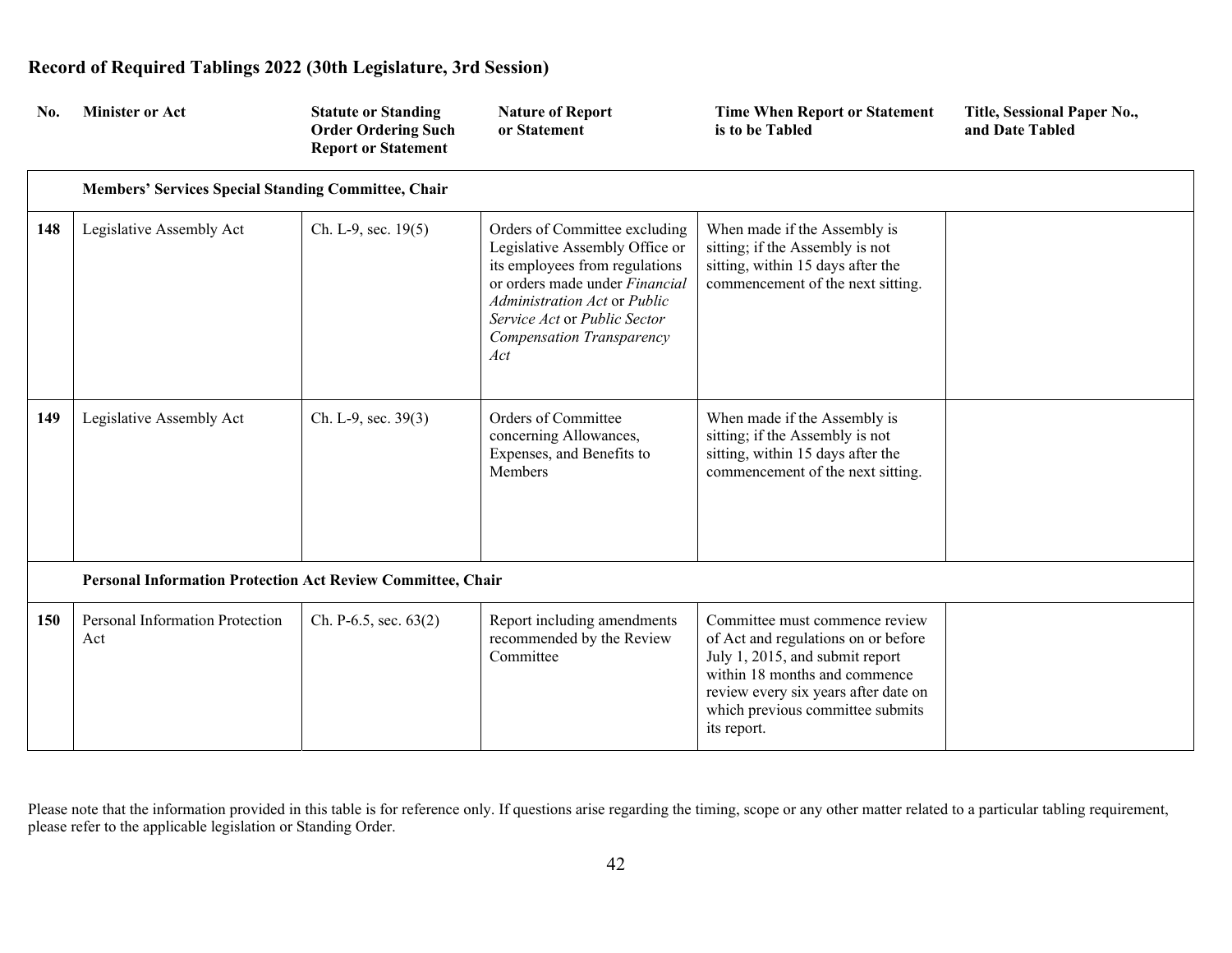| No. | <b>Minister or Act</b>                                           | <b>Statute or Standing</b><br><b>Order Ordering Such</b><br><b>Report or Statement</b> | <b>Nature of Report</b><br>or Statement                                                                                              | <b>Time When Report or Statement</b><br>is to be Tabled                                 | Title, Sessional Paper No.,<br>and Date Tabled                                                                                                                                                                                                                                             |
|-----|------------------------------------------------------------------|----------------------------------------------------------------------------------------|--------------------------------------------------------------------------------------------------------------------------------------|-----------------------------------------------------------------------------------------|--------------------------------------------------------------------------------------------------------------------------------------------------------------------------------------------------------------------------------------------------------------------------------------------|
|     | Private Bills and Private Members' Public Bills Committee, Chair |                                                                                        |                                                                                                                                      |                                                                                         |                                                                                                                                                                                                                                                                                            |
| 151 | Standing Order 74.11(2)                                          | N/A                                                                                    | Report of standing committee's<br>review of Bills referred by the<br>Assembly after first reading<br>under Standing Order $74.11(1)$ | Within 8 sitting days of the day on<br>which the Bill was referred to the<br>Committee. | <b>Standing Committee on Private Bills</b><br>and Private Members' Public Bills,<br>Final Report, Bill 202, Public Health<br>(Transparency and Accountability)<br>Amendment Act, 2022, Thirtieth<br>Legislature, Third Session, March<br>2022<br>Sessional Paper 36/2022<br>March 22, 2022 |
|     |                                                                  |                                                                                        |                                                                                                                                      |                                                                                         | Standing Committee on Private Bills<br>and Private Members' Public Bills,<br>Final Report, Bill 201, Eastern<br>Slopes Protection Act, Thirtieth<br>Legislature, Third Session, March<br>2022<br>Sessional Paper 48/2022<br>March 28, 2022                                                 |
|     |                                                                  |                                                                                        |                                                                                                                                      |                                                                                         | Standing Committee on Private Bills<br>and Private Members' Public Bills,<br>Final Report, Bill 203, Technology<br>Innovation and Alberta Venture<br>Fund Act, Thirtieth Legislature,<br>Third Session, April 2022                                                                         |

Please note that the information provided in this table is for reference only. If questions arise regarding the timing, scope or any other matter related to a particular tabling requirement, please refer to the applicable legislation or Standing Order.

Sessional Paper 63/2022

*April 20, 2022*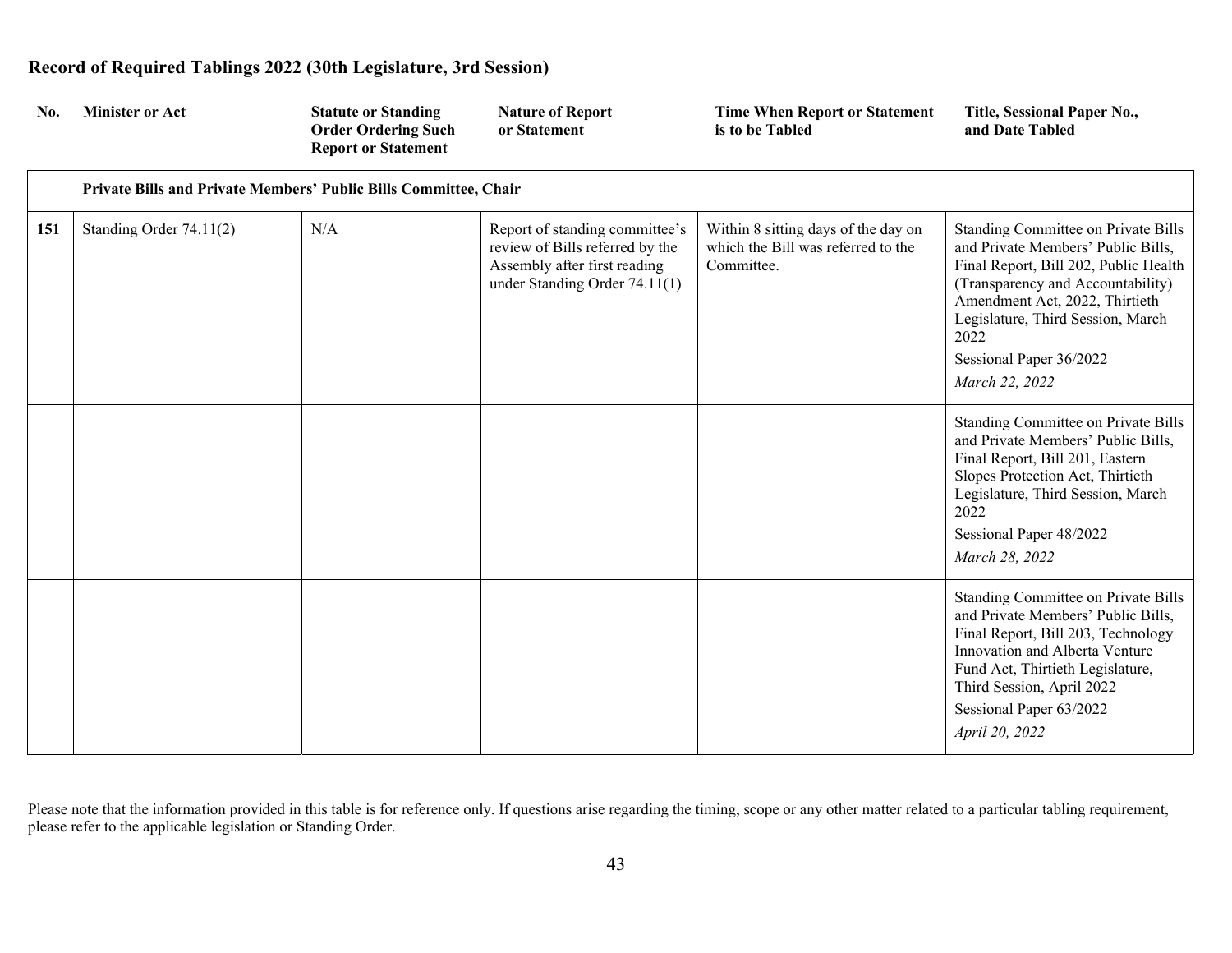| No. | <b>Minister or Act</b> | <b>Statute or Standing</b><br><b>Order Ordering Such</b><br><b>Report or Statement</b> | <b>Nature of Report</b><br>or Statement | <b>Time When Report or Statement</b><br>is to be Tabled | Title, Sessional Paper No.,<br>and Date Tabled                                                                                                                                                                                                                                           |
|-----|------------------------|----------------------------------------------------------------------------------------|-----------------------------------------|---------------------------------------------------------|------------------------------------------------------------------------------------------------------------------------------------------------------------------------------------------------------------------------------------------------------------------------------------------|
|     |                        |                                                                                        |                                         |                                                         | Standing Committee on Private Bills<br>and Private Members' Public Bills,<br>Final Report, Bill 204, Anti-Racism<br>Act, Thirtieth Legislature, Third<br>Session, April 2022<br>Sessional Paper 70/2022<br>April 25, 2022                                                                |
|     |                        |                                                                                        |                                         |                                                         | Standing Committee on Private Bills<br>and Private Members' Public Bills,<br>Final Report, Bill 205, Human<br>Tissue and Organ Donation<br>(Mandatory Referral) Amendment<br>Act, 2022, Thirtieth Legislature,<br>Third Session, April 2022<br>Sessional Paper 77/2022<br>April 27, 2022 |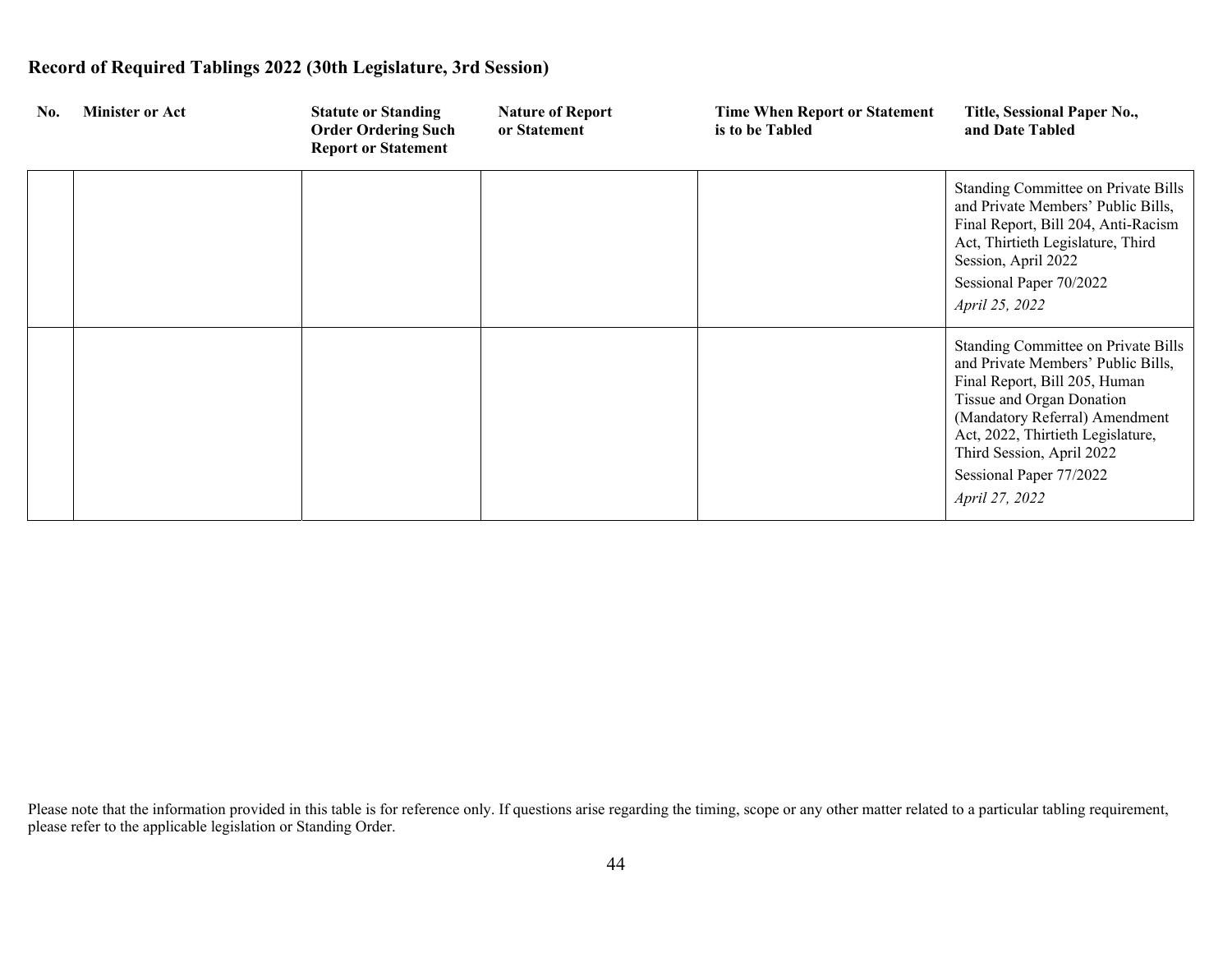| No. | <b>Minister or Act</b>                                                            | <b>Statute or Standing</b><br><b>Order Ordering Such</b><br><b>Report or Statement</b> | <b>Nature of Report</b><br>or Statement                                                               | <b>Time When Report or Statement</b><br>is to be Tabled                                                                                                                                                                                                                                | Title, Sessional Paper No.,<br>and Date Tabled |
|-----|-----------------------------------------------------------------------------------|----------------------------------------------------------------------------------------|-------------------------------------------------------------------------------------------------------|----------------------------------------------------------------------------------------------------------------------------------------------------------------------------------------------------------------------------------------------------------------------------------------|------------------------------------------------|
|     | Property Rights Advocate Office Annual Report Review Committee, Chair             |                                                                                        |                                                                                                       |                                                                                                                                                                                                                                                                                        |                                                |
| 152 | Property Rights Advocate Act                                                      | Ch. P-26.5, sec $5(5)$                                                                 | Committee review of report<br>summarizing the activities of<br>the Property Rights Advocate<br>Office | The committee to which a report is<br>referred must report back to the<br>Legislative Assembly within 60<br>days of the report being referred to it<br>if the Assembly is sitting; if the<br>Assembly is not sitting, within 15<br>days after the commencement of the<br>next sitting. |                                                |
|     | Public Interest Disclosure (Whistleblower Protection) Act Review Committee, Chair |                                                                                        |                                                                                                       |                                                                                                                                                                                                                                                                                        |                                                |
| 153 | Public Interest Disclosure<br>(Whistleblower Protection) Act                      | Ch. P-39.5, sec. 37                                                                    | Report including amendments<br>recommended by the Review<br>Committee                                 | Committee must begin review of<br>Act within two years after Act<br>comes into force (and every five<br>years after that) and must submit<br>report within one year after                                                                                                              |                                                |

Please note that the information provided in this table is for reference only. If questions arise regarding the timing, scope or any other matter related to a particular tabling requirement, please refer to the applicable legislation or Standing Order.

beginning the review.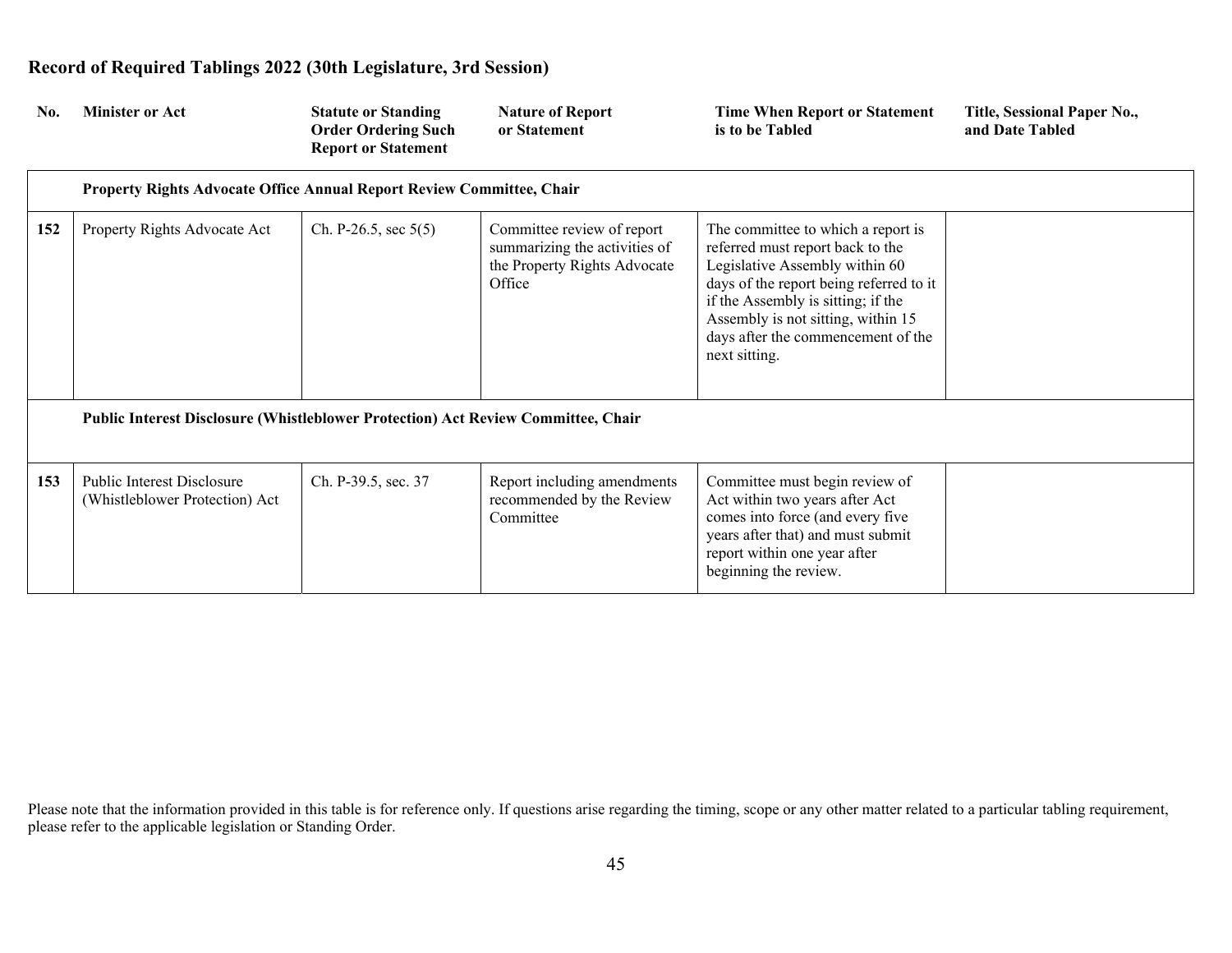| No. | <b>Minister or Act</b>                                                     | <b>Statute or Standing</b><br><b>Order Ordering Such</b><br><b>Report or Statement</b> | <b>Nature of Report</b><br>or Statement                                                | Time When Report or Statement<br>is to be Tabled                                                                                                                                                  | Title, Sessional Paper No.,<br>and Date Tabled |
|-----|----------------------------------------------------------------------------|----------------------------------------------------------------------------------------|----------------------------------------------------------------------------------------|---------------------------------------------------------------------------------------------------------------------------------------------------------------------------------------------------|------------------------------------------------|
|     | <b>Public Sector Compensation Transparency Act Review Committee, Chair</b> |                                                                                        |                                                                                        |                                                                                                                                                                                                   |                                                |
| 154 | Public Sector Compensation<br>Transparency Act                             | Ch. P-40.5, sec. 14                                                                    | Report including amendments<br>recommended by the Review<br>Committee                  | Committee must commence review<br>of Act and regulations made under it<br>by January 1, 2019, and every 4<br>years after that and submit report<br>within 6 months after beginning the<br>review. |                                                |
|     | Government (relevant Minister depends on subject matter)                   |                                                                                        |                                                                                        |                                                                                                                                                                                                   |                                                |
| 155 | Standing Order 52.09(1)                                                    | N/A                                                                                    | Government response to a<br>Legislative Policy Committee<br>report to the Assembly     | Within 150 days from the date on<br>which the Legislative Policy<br>Committee reports.                                                                                                            |                                                |
| 156 | Standing Order 53(2)                                                       | N/A                                                                                    | Government response to a<br>report by the Public Accounts<br>Committee to the Assembly | When completed.                                                                                                                                                                                   |                                                |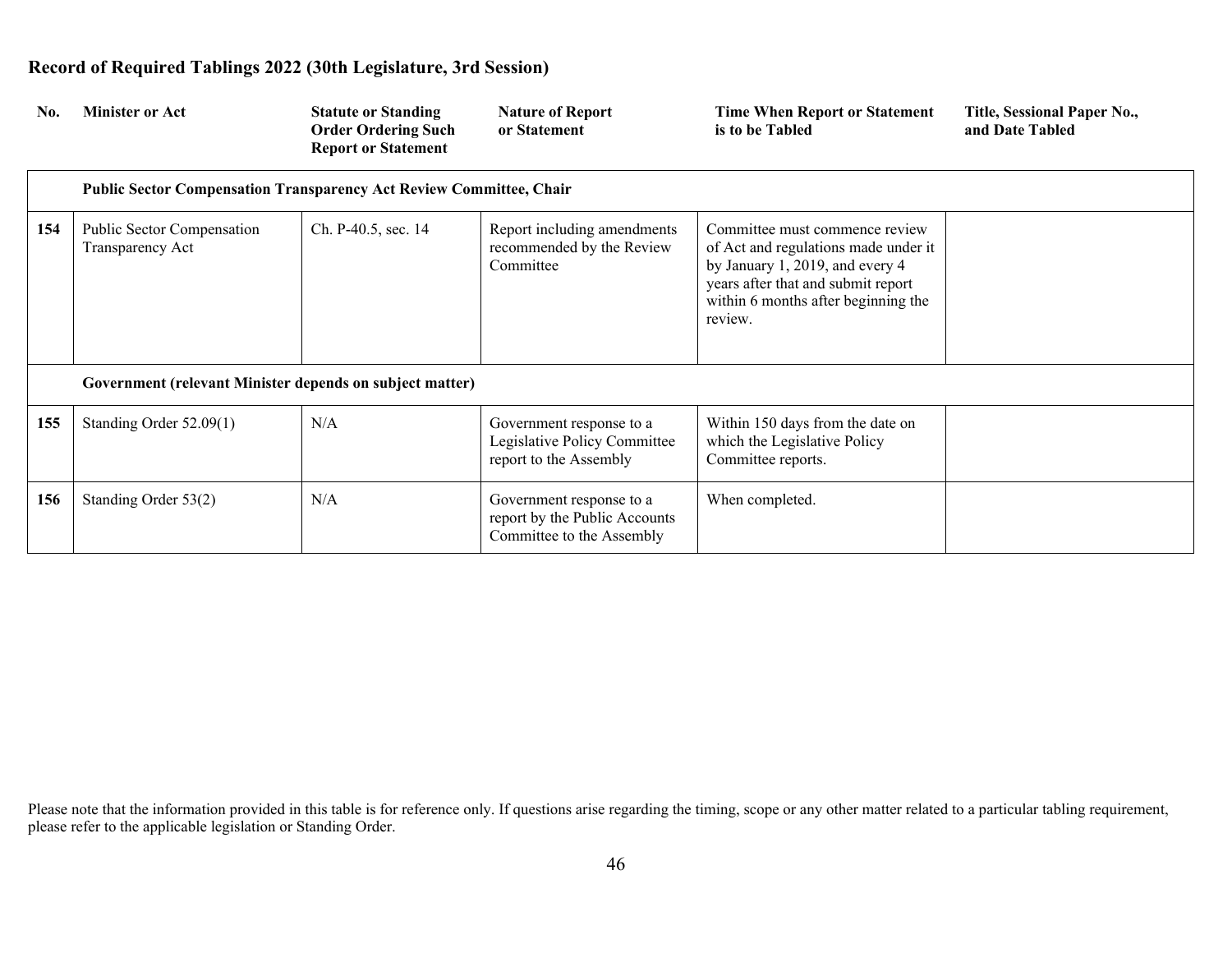| No. | <b>Minister or Act</b>       | <b>Statute or Standing</b><br><b>Order Ordering Such</b><br><b>Report or Statement</b> | <b>Nature of Report</b><br>or Statement                              | <b>Time When Report or Statement</b><br>is to be Tabled                                                                                                                                                                                                                                                                                                                                                                                                                         | Title, Sessional Paper No.,<br>and Date Tabled |
|-----|------------------------------|----------------------------------------------------------------------------------------|----------------------------------------------------------------------|---------------------------------------------------------------------------------------------------------------------------------------------------------------------------------------------------------------------------------------------------------------------------------------------------------------------------------------------------------------------------------------------------------------------------------------------------------------------------------|------------------------------------------------|
| 157 | Financial Administration Act | Ch. F-12, sec 42.1                                                                     | Share and loan agreements and<br>any material amending<br>agreements | If Crown, pursuant to an Act passed<br>on or after May 24, 1996, makes a<br>loan or acquires shares of capital<br>stock in a corporation, the head of<br>the department administering the<br>enabling Act, not later than 45 days<br>after the end of the fiscal year in<br>which the agreement or amendment,<br>as the case may be, is made if the<br>Assembly is sitting; if the Assembly<br>is not sitting, within 15 days after<br>the commencement of the next<br>sitting. |                                                |
| 158 | Financial Administration Act | Ch. F-12, sec 75(2)                                                                    | Guarantee agreements and any<br>material amending agreements         | If Crown, pursuant to an Act passed<br>on or after May 24, 1996, makes a<br>guarantee, the member of Executive<br>Council responsible for the enabling<br>Act, not later than 45 days after the<br>end of the fiscal year in which the<br>agreement or amendment, as the<br>case may be, is made if the<br>Assembly is sitting; if the Assembly<br>is not sitting, within 15 days after<br>the commencement of the next<br>sitting.                                             |                                                |